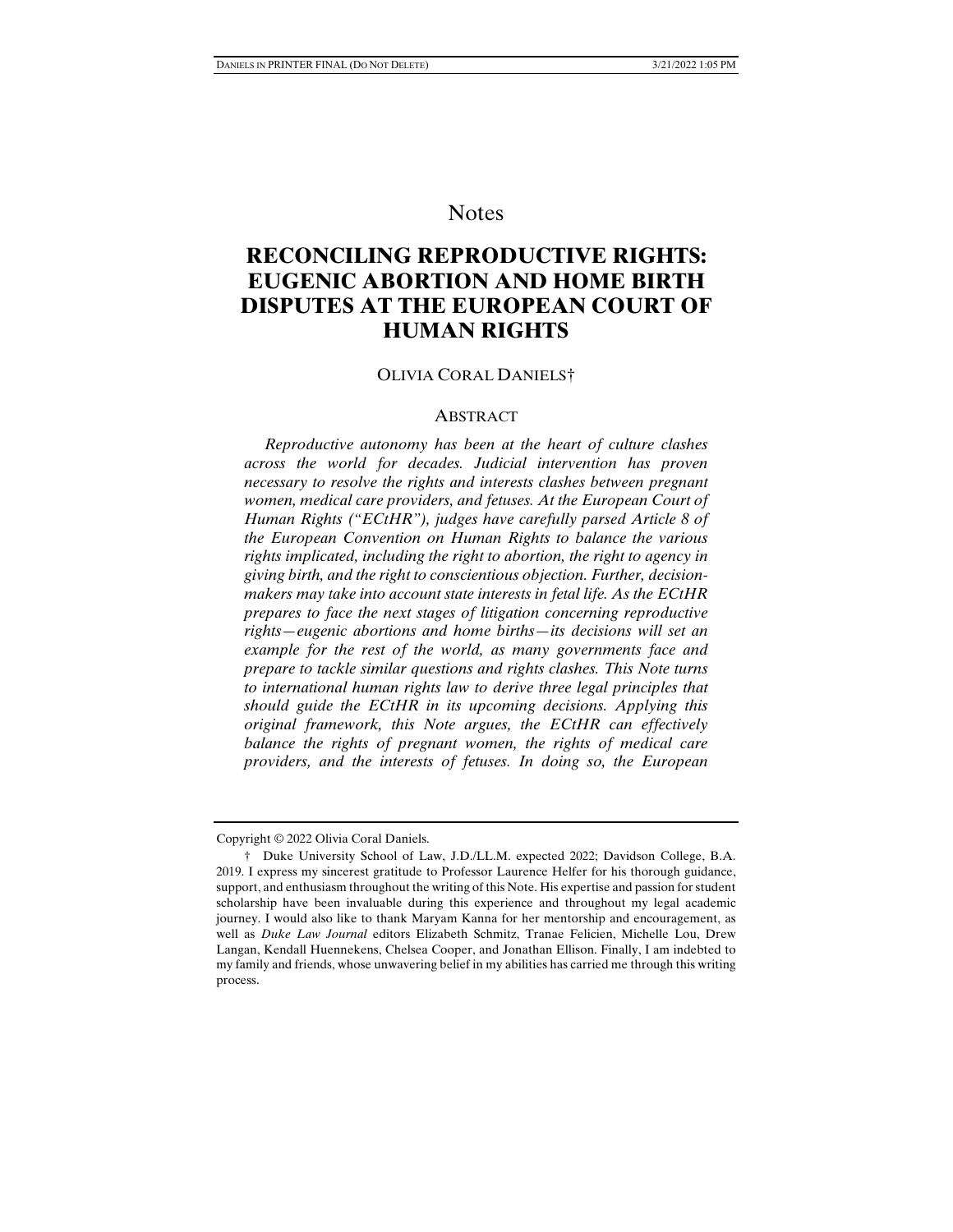1606 *DUKE LAW JOURNAL* [Vol. 71:1605

*human rights system will ensure women retain legal agency when it comes to decisions about whether and where to give birth.* 

#### **INTRODUCTION**

To some, her candor was unsettling. Had she known her fetus carried a Down syndrome diagnosis, the unnamed Latvian woman argued, she would have exercised her legal right to an abortion.<sup>1</sup> Before the European Court of Human Rights ("ECtHR" or "the Strasbourg Court"), the anonymous applicant alleged physicians had therefore violated her human rights by failing to provide her with antenatal screening tests.2 In her view, her right to an abortion under Latvian law should not be restricted simply because her fetus had been diagnosed with a genetic disease.<sup>3</sup> Yet, over the past year, at least one European country has proposed a complete ban on "eugenic abortions,"4 an evolving term describing elective abortions on the basis of fetal disability or abnormality.5

But agency in reproductive decision-making expands beyond the choice of *whether* to give birth to also encompass *where* to give birth. In 2014, Sânziana Ioni -Ciurez wished to birth her second child at her

 <sup>1.</sup> A.K. v. Latvia, App. No. 33011/08, ¶ 30 (Eur. Ct. H.R. 2014), http://hudoc.echr.coe.int/ eng?i=001-145005 [https://perma.cc/8KMQ-SN3S].

 <sup>2.</sup> *Id.* ¶¶ 66–67.

 <sup>3.</sup> *See id.* ¶ 30 ("[H]ad [the applicant] known that the child had a congenital disease, she would have chosen to undergo an abortion on medical grounds.").

 <sup>4.</sup> Poland has banned such abortions, sparking mass protests across the country. *Poland Enforces Controversial Near-Total Abortion Ban*, BBC (Jan. 28, 2021), https://www.bbc.com/ news/world-europe-55838210 [https://perma.cc/6RQA-U7XV].

 <sup>5.</sup> This terminology has been in use since the late twentieth century, during which pro-life activists in the United States argued that permitting eugenic abortions "exposed the larger damage legalization [of abortion] would do to society—the denigration of all vulnerable and disabled persons before and after birth." Mary Ziegler, *The Disability Politics of Abortion*, 2017 UTAH L. REV. 587, 591. Recently, it has enjoyed significant use by conservative civil society groups in Europe. *See, e.g.*, Grégor Puppinck, *Abortion and Eugenics Before the European Court of Human Rights*, CTR. FOR FAM. & HUM. RTS. (Apr. 4, 2012), https://c-fam.org/turtle\_bay/ abortion-and-eugenics-before-the-european-court-of-human-rights [https://perma.cc/9AXN-UTCX] (arguing that the ECtHR should condemn eugenic abortions); Nicolas Bauer, *Towards a Ban on Eugenic Abortion in Hungary?*, EUR. CTR. FOR L. & JUST. (Feb. 2021), https://eclj.org/eugenics/ un/vers-une-interdiction-de-lavortement-eugenique-en-hongrie-- [https://perma.cc/9GKK-JEX9] (advocating for Hungary to find eugenic abortions unconstitutional in 2021). This Note adopts an inclusive interpretation of "eugenic abortions," which covers both immediately fatal and nonfatal disabilities and fetal impairments. *See* discussion *infra* Part III.A.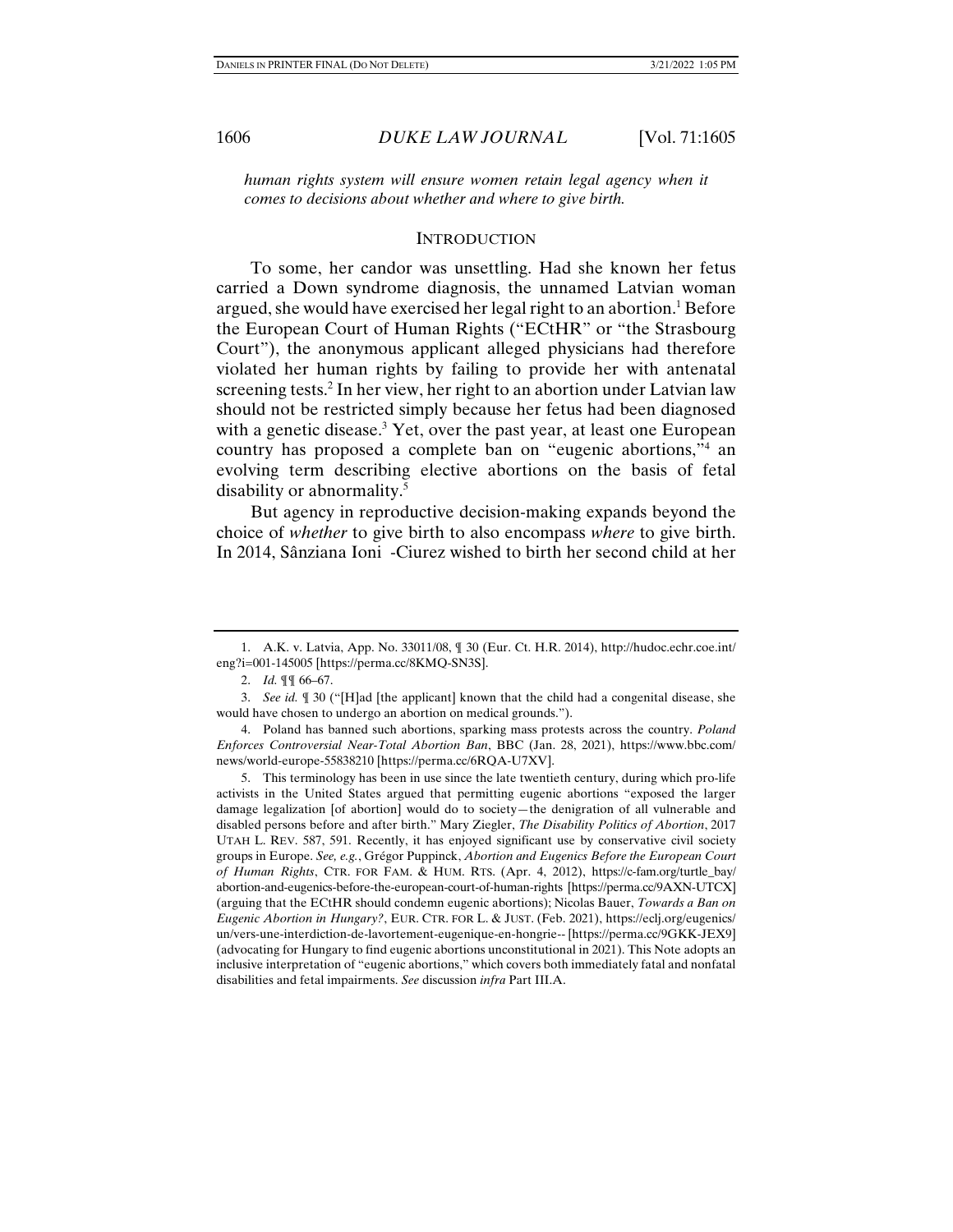home alongside a supervising midwife or obstetrician.<sup>6</sup> Despite her "low risk pregnancy with no complications," Romanian law made it impossible for Ioni -Ciurez to find a medical professional willing to supervise her home birth.<sup>7</sup> During the birth, which was "forced" to occur at a public hospital, Ioni -Ciurez alleged "during labour she was separated from her husband, kept immobilised in a wheelchair for about an hour after arriving at the hospital, and had three consecutive [and unnecessary] pelvic examinations by three different individuals."8 Ioni -Ciurez's physical and emotional trauma is far from unusual when it comes to sexual and reproductive healthcare experiences across Eastern Europe.<sup>9</sup>

Both issues—eugenic abortions and home births—are incorporated by the human right to reproductive health.<sup>10</sup> The two issues are intrinsically linked by the scope of reproductive autonomy. Pregnant individuals<sup>11</sup> are not only obstructed in deciding whether to give birth; they also experience intense regulatory challenges in electing the circumstances surrounding birth.12 The ECtHR has

 11. Pregnancies, abortions, and childbirth affect more than those who self-identify as cisgender women and use feminine pronouns. Reproductive justice advocates are currently developing inclusive language and policies that acknowledge the reproductive health, rights, and justice of different and often intersecting gender, racial, and cultural identities. Sophia Serrao, *We Must Promote Gender-Inclusive Reproductive Health Care*, NAT'L P'SHIP FOR WOMEN & FAMS. (July 2, 2020), https://www.nationalpartnership.org/our-impact/blog/general/we-must-promotegender-inclusive-reproductive-health-care.html [https://perma.cc/WG2Y-AW9A]. To engage directly with existing jurisprudence on reproductive rights, this Note uses the terms "pregnant women" and "pregnant individuals" interchangeably, but it acknowledges the important distinctions between the two, particularly when it comes to reproductive justice issues beyond the scope of this Note.

 12. *See* Daniela Drandi & Bashi Hazard, *EU Governments Must Give Women Access to Midwifery Care For Home Births*, EURO NEWS (Nov. 3, 2021), https://www.euronews.com/2021/ 03/10/eu-governments-must-give-women-access-to-midwifery-care-for-home-births [https://perma.cc/ JAX7-2C3V] (describing regulatory impediments to home births across Eastern Europe); Kathi Valeii, *People Who Want Home Births Have To Jump Through All Kinds of Hoops*, VICE (Aug.

 <sup>6.</sup> Ioni -Ciurez v. Romania, App. No. 42594/14 (Mar. 7, 2017), http://hudoc.echr.coe.int/ eng?i=001-172633 [https://perma.cc/FF5F-S7JS].

 <sup>7.</sup> *Id.*

 <sup>8.</sup> *Id.* 

 <sup>9.</sup> *See* discussion *infra* Part III.B.1.

 <sup>10.</sup> The right to sexual and reproductive health is derived from the right to health. *See* U.N., Econ. & Soc. Council, Comm. on Econ., Soc. & Cultural Rts., *General Comment No. 22 (2016) on the Right to Sexual and Reproductive Health (Article 12 of the International Covenant on Economic, Social and Cultural Rights)*, ¶ 15, U.N. Doc. E/C.12/GC/22 (2016) ("Health facilities, goods, information and services related to sexual and reproductive health care should be accessible to all individuals and groups without discrimination and free from barriers.").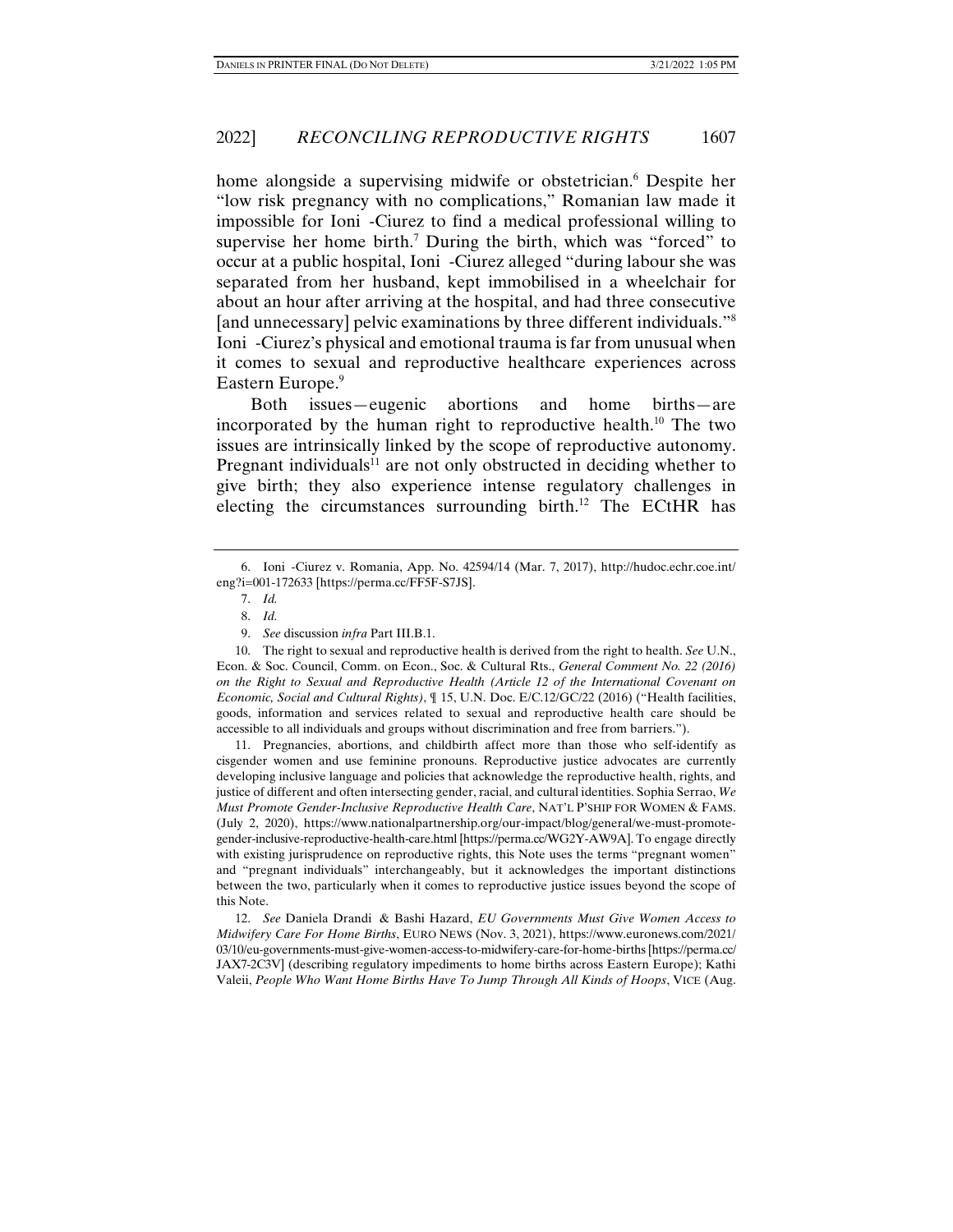demonstrated its willingness over the past two decades to engage directly with the competing rights and interests implicated by reproductive health decisions.13 Such decisions often trigger difficult rights conflicts as well as moral and ethical questions. For example, does a pregnant woman's right to an abortion or choice to give birth at home instead of in a hospital infringe upon a fetus's rights to life and health? Is a fetus even a holder of rights in the first instance? If so, who should exercise these rights on the fetus's behalf? Relatedly, does a physician have a right to conscientiously object to performing an abortion or supervising a home birth? If so, does the exercise of this right infringe upon a pregnant woman's reproductive freedom?

This Note proposes a novel analytic framework for the ECtHR to adopt when resolving conflicts in reproductive health cases that implicate the competing rights and interests of pregnant women, fetuses, and medical care providers.<sup>14</sup> This approach is based upon insights extracted from case law and scholarship on a cluster of issues that have not previously been examined together—eugenic abortion,<sup>15</sup>

<sup>8, 2018, 6:40</sup> PM), https://www.vice.com/en/article/pawxyz/home-birth-midwife-restrictions [https://perma.cc/GTW2-82KC] (describing a similar situation in the United States, where "some states' midwifery regulations end up limiting birth options for families").

 <sup>13.</sup> This is in contrast to the United States, where the Supreme Court has been noncommittal on the future of reproductive rights. *See, e.g.*, Ruth Dawson, Megan K. Donovan, Adam Sonfield & Lauren Cross, *An Even-More-Conservative U.S. Supreme Court Could Be Devastating for Sexual and Reproductive Health and Rights*, GUTTMACHER INST. (Oct. 28, 2020), https:// www.guttmacher.org/article/2020/09/even-more-conservative-us-supreme-court-could-be-devast ating-sexual-and-reproductive [https://perma.cc/JP4K-77CS] (warning that the new makeup of the U.S. Supreme Court "threatens reproductive rights, LGBTQ+ rights and health care rights broadly").

 <sup>14.</sup> Existing scholarship has thus far primarily addressed the Strasbourg Court's abortion and home birth jurisprudence as separate matters. *See generally, e.g.*, Federico Fabbrini, *The European Court of Human Rights, the EU Charter of Fundamental Rights, and the Right to Abortion:* Roe v. Wade *on the Other Side of the Atlantic*, 18 COLUM. J. EUR. L. 1 (2011) (chronicling the ECtHR's earlier abortion jurisprudence); Caitlin McCartney, *"Childbirth Rights"? Legal Uncertainties Under the European Convention After* Ternovszky v. Hungary, 40 N.C. J. INT'L L. & COM. REG. 543 (2015) (examining the apparent conflict in the ECtHR's home birth jurisprudence); Julia Kapela ska-Pr gowska, *The Scales of the European Court of Human Rights: Abortion Restriction in Poland, the European Consensus, and the State's Margin of Appreciation*, 23 HEALTH & HUM. RTS. J. 213 (2021) (advising the ECtHR to revisit its reproductive rights through the lens of abortion only).

 <sup>15.</sup> Eugenic abortion in the ECtHR context has only recently begun to receive attention from scholars. *See generally* Bríd Ní Ghráinne & Aisling McMahon, *Access to Abortion in Cases of Fatal Foetal Abnormality: A New Direction for the European Court of Human Rights?*, 19 HUM. RTS. L. REV. 561 (2020) (arguing that the ECtHR will soon align itself with the U.N. Human Rights Committee to find that a prohibition of abortion in the case of fatal fetal abnormality constitutes torture under the European Convention of Human Rights).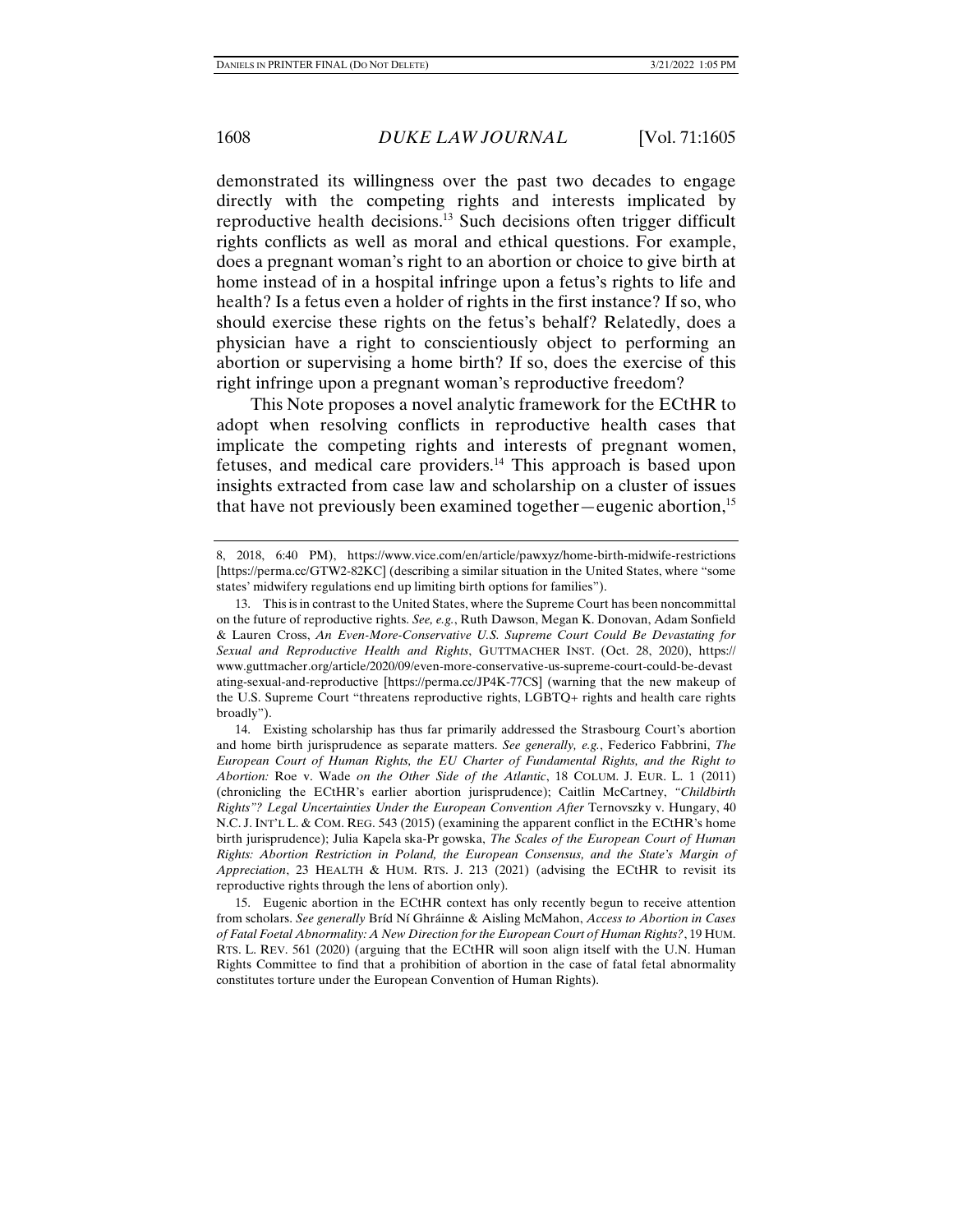home birth, conscientious objection, and other human rights principles.<sup>16</sup> It applies this framework to abortions<sup>17</sup> and home births, two areas where the Strasbourg Court's jurisprudence has thus far failed to converge, revealing the relevance of this inquiry across different types of reproductive choices—from deciding whether to give birth at all to exercising control over how and where to give birth. This Note focuses on how the ECtHR should resolve these conflicts. Yet it also identifies the larger implications of its proposed framework, as the rights in the European Convention of Human Rights ("ECHR") are similarly protected in other global and regional human rights instruments and in most national constitutions, including in the United States.<sup>18</sup>

This Note is divided into three parts. Part I introduces the European human rights system, discussing the right to respect for private and family life protected by Article 8 of the ECHR—the central provision in the ECtHR's reproductive rights jurisprudence—and relevant accompanying legal doctrines. This Part subsequently provides a brief overview of the international human rights law landscape and its relevance to the ECtHR. Part II turns to international human rights law more broadly. Drawing from various sources, including the ECHR, ECtHR case law, U.N. human rights treaties, U.N. treaty body case law, and existing scholarship, this Part derives three original, core principles of reproductive rights: the right to reproductive freedom; the right to conscientious objection; and state

 <sup>16.</sup> For a discussion of how some of these legal issues have masked the voices of women in reproductive-rights standard-setting, see generally Liiri Oja & Alicia Ely Yamin, *"Woman" in the European Human Rights System: How Is the Reproductive Rights Jurisprudence of the European Court of Human Rights Constructing Narratives of Women's Citizenship?*, 32 COLUM. J. GENDER & L. 62 (2016).

 <sup>17.</sup> The scope of this Note's discussion of abortions is limited to elective, or therapeutic, abortions within the first trimester of pregnancy, as permitting such abortions is "[t]he standard practice across Europe." *European Abortion Law: A Comparative Overview*, CTR. FOR REPROD. RTS. (Mar. 3, 2021), https://reproductiverights.org/european-abortion-law-comparative-overview -0 [https://perma.cc/FD93-MCCS].

 <sup>18.</sup> Notably, the Sixth Circuit has upheld eugenic abortion restrictions as constitutional. *See*  Preterm-Cleveland v. McCloud, 994 F.3d 512, 550 (6th Cir. 2021) ("The people of Ohio were entitled to enact into law their considered judgment that those with Down syndrome are worth protecting."). The U.S. Supreme Court is currently poised to make difficult decisions about the scope of abortion rights; already, Justice Clarence Thomas has termed abortion generally as "an act rife with potential for eugenic manipulation" and identified eugenic abortion to be a global problem. Box v. Planned Parenthood of Ind. & Ky., Inc., 139 S. Ct. 1780, 1787 (2019) (Thomas, J., concurring); *see id.* at 1790–91 (identifying the rates of abortions due to fetal disabilities in Iceland, Denmark, France, the United Kingdom, and Asia).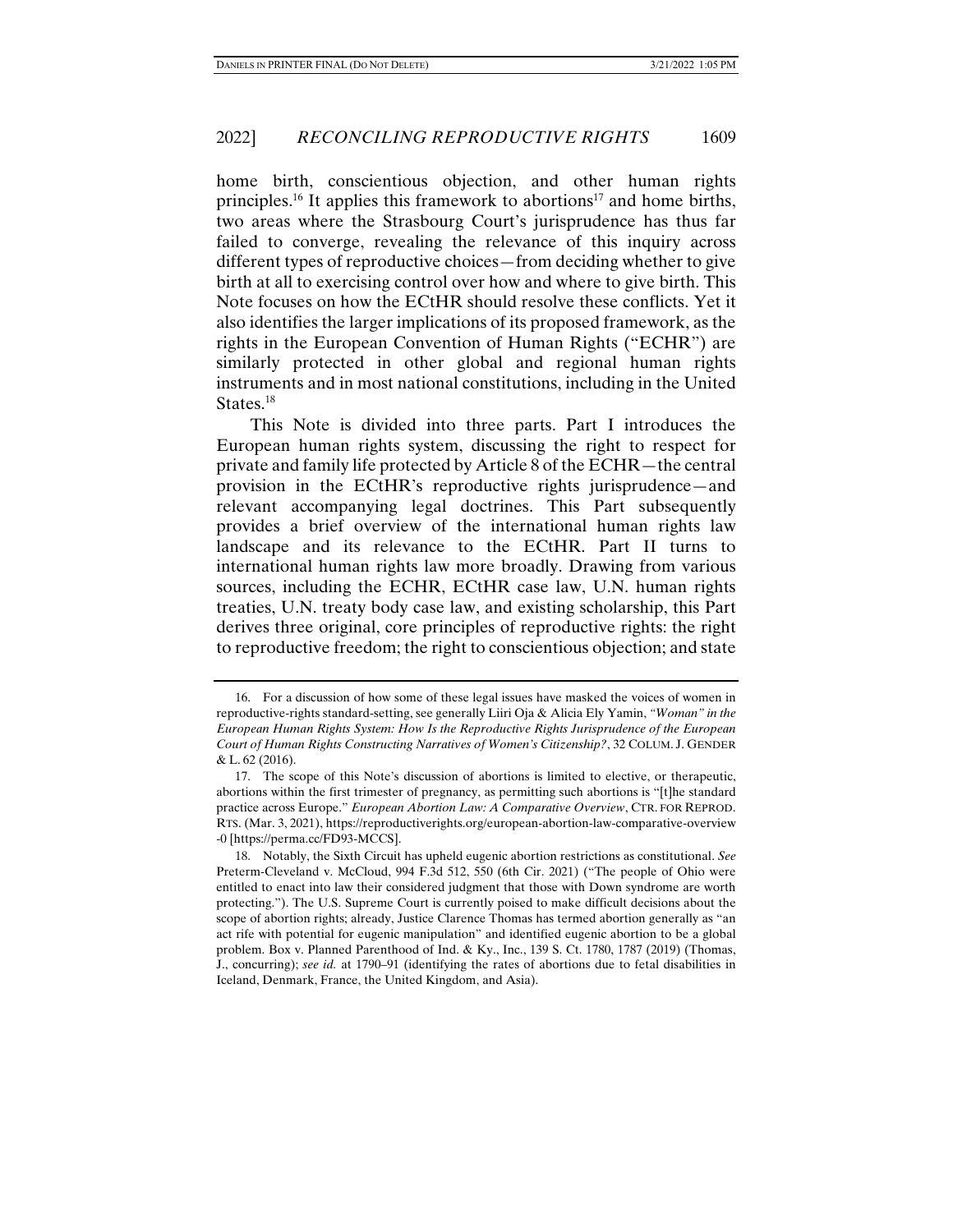representation of fetal interests, not rights. Part III applies these principles to the European human rights system in the context of nascent eugenic abortion and home birth issues. Ultimately, this Part demonstrates the utility of Part II's principles and offers the ECtHR a template of elements to consider when it confronts future conflicts over rights and interests in the reproductive health space. This Note concludes by considering the global implications of implementing the proposed framework.

# I. BACKGROUND: REGIONAL AND INTERNATIONAL HUMAN RIGHTS LAW

In Europe, there are three relevant levels of human rights law: domestic, regional, and international. This Part introduces the latter two categories<sup>19</sup> and explores their intersection. First, it discusses the European human rights system and its institutions, instruments, and core guarantees. Then, it turns to international human rights law, introducing the United Nations and its core human rights treaties and treaty bodies, before demonstrating how international human rights law informs jurisprudence at the regional level.

### *A. Regional Human Rights Law: The European System*

As the regional judicial body established by the ECHR,<sup>20</sup> the ECtHR is a court within the Council of Europe. Founded in 1949, the Council of Europe is distinct from and larger than the European Union.<sup>21</sup> All forty-seven Council of Europe member states are parties to the ECHR and thus subject to the ECtHR's jurisdiction.<sup>22</sup> Once a complaint, which may be submitted by an individual or another

 <sup>19.</sup> As this Note is not focused on any particular state within Europe, rather the Council of Europe states generally, domestic human rights jurisprudence is only relevant insofar as it conflicts with either regional or international human rights law.

 <sup>20.</sup> European Convention on Human Rights art. 19, *opened for signature* Nov. 4, 1950, E.T.S. No. 005.

 <sup>21.</sup> *See* Statute of the Council of Europe, May 5, 1949, E.T.S. No. 001 (establishing the Council of Europe following the Second World War).

 <sup>22.</sup> *Chart of Signatures and Ratifications of Treaty 005*, COUNCIL OF EUR. (Oct. 30, 2021), https://www.coe.int/en/web/conventions/full-list/-/conventions/treaty/005/signatures?p\_auth=He e1pMgM [https://perma.cc/J85F-VYRV]. After exhausting domestic remedies, individuals may bring claims to the ECtHR alleging violations of one or more of the rights protected by the ECHR. European Convention on Human Rights arts. 32–35, Nov. 4, 1950, E.T.S. No. 005. The ECtHR also permits third parties to intervene in cases by submitting written comments and participating in hearings. *Id.* art. 36.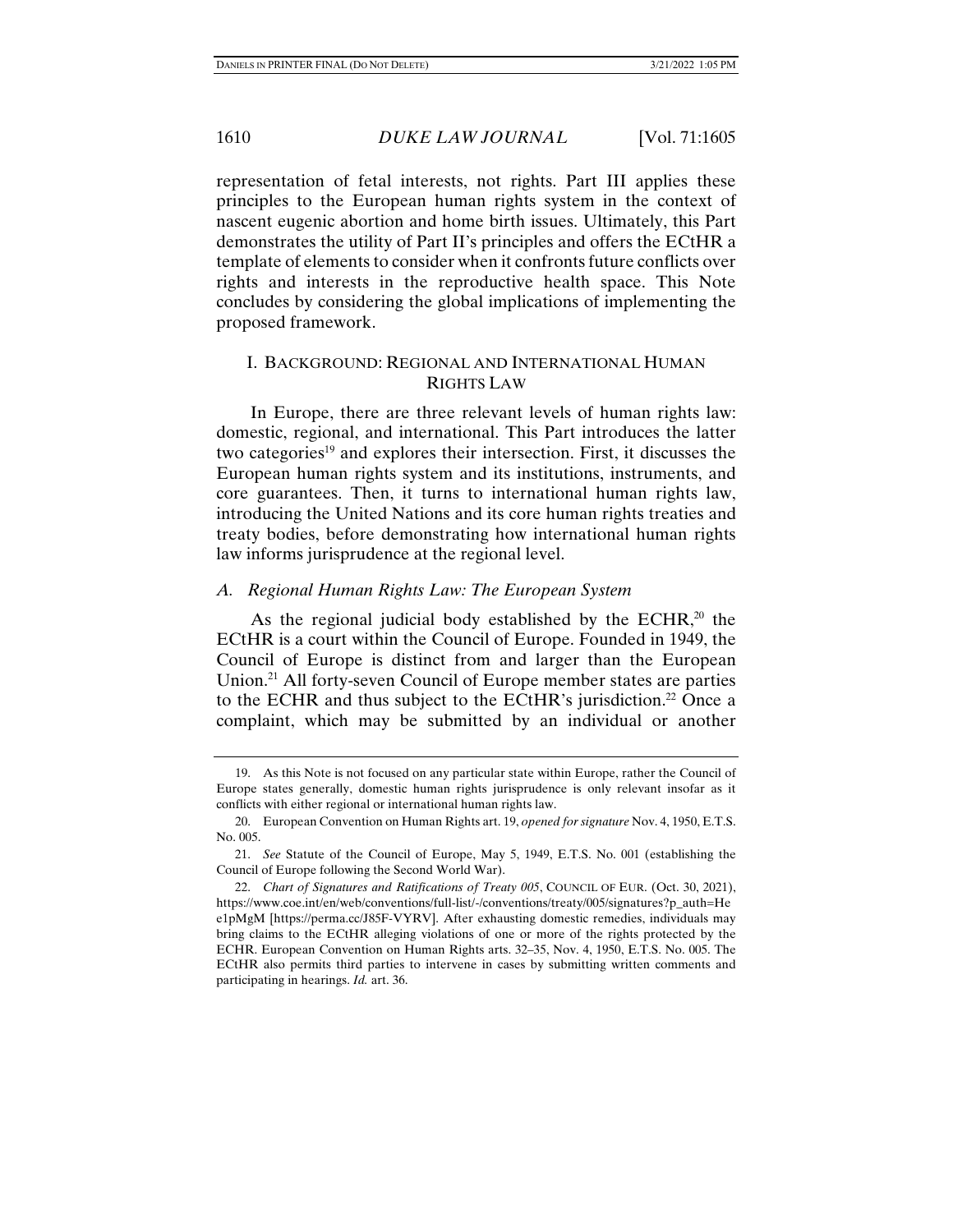member state, passes the Strasbourg Court's preliminary review of its admissibility, it is communicated to the respondent state, which has a chance to submit a response on the claim's admissibility and merits, before either a settlement or hearing.<sup>23</sup> Each individual complaint is communicated and judged on its merits by an ECtHR committee of three judges in the event the complaint is "already covered by wellestablished case-law of the Court."24 Complaints not already covered by existing ECtHR case law are heard by a chamber of seven judges.<sup>25</sup> In exceptional circumstances, the ECtHR's Grand Chamber, which is composed of seventeen judges, issues judgments on the merits of complaints; such cases must have either received a final chamber judgment and been "referred" for review to the Grand Chamber or have been "relinquished" to the Grand Chamber at the lower level because the complaint "raises a serious question affecting the interpretation of the [ECHR] or if there is a risk of inconsistency with a previous judgment of the Court."26

The ECHR itself protects many foundational rights guarantees, $27$ but the rights enshrined in Article 8 are of particular relevance to this Note. Article 8(1) guarantees that "[e]veryone has the right to respect for his private and family life, his home and his correspondence."28 The ECtHR has interpreted this provision as protecting, for example, gay rights, $29$  domestic violence victims, $30$  and reproductive rights.  $31$ 

<sup>23.</sup> *Information to Applicants: Procedure Following Communication of an Application Non-Contentious Phase*, EUR. CT. OF HUM. RTS. (July 30, 2020), https://www.echr.coe.int/Documents/ Applicants\_communication\_non\_contentious\_ENG.pdf [https://perma.cc/N8CT-R4F5].

 <sup>24.</sup> EUR. CT. OF HUM. RTS, THE ECHR IN 50 QUESTIONS 4 (2021), https://www.echr.coe.int/ Documents/50Questions\_ENG.pdf [https://perma.cc/U442-UDCZ].

 <sup>25.</sup> *Id.*

 <sup>26.</sup> *Id.* at 4–5.

 <sup>27.</sup> *See* European Convention on Human Rights art. 2, Nov. 4, 1950, E.T.S. No. 005 (protecting the right to life); *id.* art. 2 (protecting the right to a fair trial).

 <sup>28.</sup> *Id.* art. 8(1).

 <sup>29.</sup> *See, e.g.*, Dudgeon v. United Kingdom, App. No. 7525/76, ¶ 41 (Oct. 22, 1981), http:// hudoc.echr.coe.int/eng?i=001-57473 [https://perma.cc/Y5T9-HVYZ] (finding that the United Kingdom's domestic legislation criminalizing homosexual acts between consenting adults "constitutes a continuing interference with the applicant's right to respect for his private life (which includes his sexual life) within the meaning of Article 8").

 <sup>30.</sup> *See, e.g.*, Bevacqua & S. v. Bulgaria, App. No. 71127/01, ¶ 84 (June 12, 2008), http:// hudoc.echr.coe.int/eng?i=001-86875 [https://perma.cc/UT4S-UPUR] (noting the state's failure to adopt sufficient legal protections for domestic violence victims violated its obligations under Article 8).

 <sup>31.</sup> *See* discussion *infra* Parts II.A–B.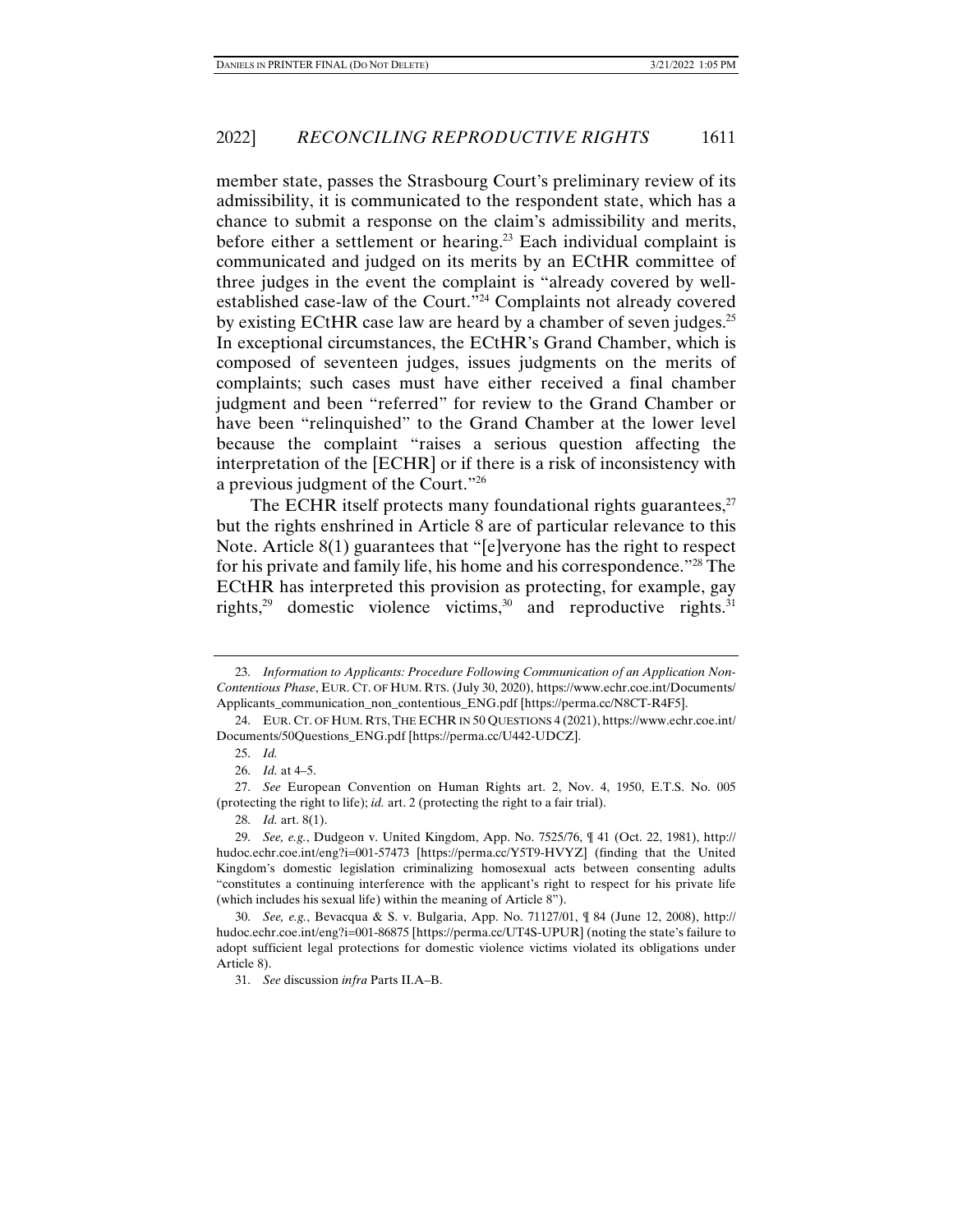Importantly, the ECtHR has interpreted Article 8 as creating both negative and positive obligations.32 States have positive obligations to take affirmative measures to ensure individuals' rights are fully realized and not infringed upon by private actors.<sup>33</sup> To determine whether a state has met its positive obligations, the Strasbourg Court asks whether a "fair balance [has been] struck between the competing interests of the individual and of the community as a whole."34 For example, the Strasbourg Court found Croatia in violation of Article 8 when it lacked a procedure to compel a suspected father to comply with court-ordered DNA testing; there, the domestic law failed to "strike a fair balance between the right of the applicant to have her uncertainty as to her personal identity eliminated without unnecessary delay and that of her supposed father not to undergo DNA tests."35

On the other hand, states have negative obligations not to arbitrarily interfere—for example, through their domestic laws, regulators, or courts—with individuals' private and family lives.<sup>36</sup> Once an applicant demonstrates the state has interfered with any rights listed in Article  $8(1)$ ,<sup>37</sup> the ECtHR will determine the interference is permitted only where it pursues a "legitimate aim" identified in Article  $8(2)^{38}$  and is "necessary in a democratic society."<sup>39</sup> When assessing the

 34. Powell & Rayner v. United Kingdom, App. No. 9310/81, ¶ 41 (Feb. 21, 1990), http:// hudoc.echr.coe.int/eng?i=001-57622 [https://perma.cc/3WLH-S5FU].

 35. Mikuli v. Croatia, App. No. 53176/99, ¶¶ 64–66 (Feb. 7, 2002), http://hudoc.echr.coe.int/ eng?i=001-60035 [https://perma.cc/T5AT-Y5DN].

 36. *See, e.g.*, Libert v. France, App. No. 588/13, ¶ 41 (Feb. 22, 2018), http:// hudoc.echr.coe.int/eng?i=001-181273 [https://perma.cc/EX5L-8AX6] ("Since the interference was by a public authority, the complaint must be analysed from the angle not of the State's positive obligations, . . . but of its negative obligations.").

37. European Convention on Human Rights art. 8(1), Nov. 4, 1950, E.T.S. No. 005.

 38. The second paragraph of Article 8 permits interferences sanctioned by law and "necessary in a democratic society in the interests of national security, public safety or the economic well-being of the country, for the prevention of disorder or crime, for the protection of health or morals, or for the protection of the rights and freedoms of others." *Id.* art. 8(2).

 39. Dubská & Krejzová v. Czech Republic, App. Nos. 28859/11, 28473/12, ¶¶ 84–101 (Dec. 11, 2014), http://hudoc.echr.coe.int/eng?i=001-148632 [https://perma.cc/6X8X-Q5JZ].

 <sup>32.</sup> EUR. CT. OF HUM. RTS, GUIDE ON ARTICLE 8 OF THE EUROPEAN CONVENTION ON HUMAN RIGHTS ¶¶ 4–13 (2020), https://www.echr.coe.int/documents/guide\_art\_8\_eng.pdf [https://perma.cc/KW96-4UNG].

 <sup>33.</sup> *See, e.g.*, Oliari & Others v. Italy, App. Nos. 18766/11, 36030/1, ¶ 185 (July 21, 2015), http://hudoc.echr.coe.int/eng?i=001-156265 [https://perma.cc/9NVH-QKXY] (finding Italy, which legalized neither same-sex marriage nor alternative legal recognition of same-sex partnerships, "failed to fulfil their positive obligation to ensure that the applicants have available a specific legal framework providing for the recognition and protection of their same-sex unions").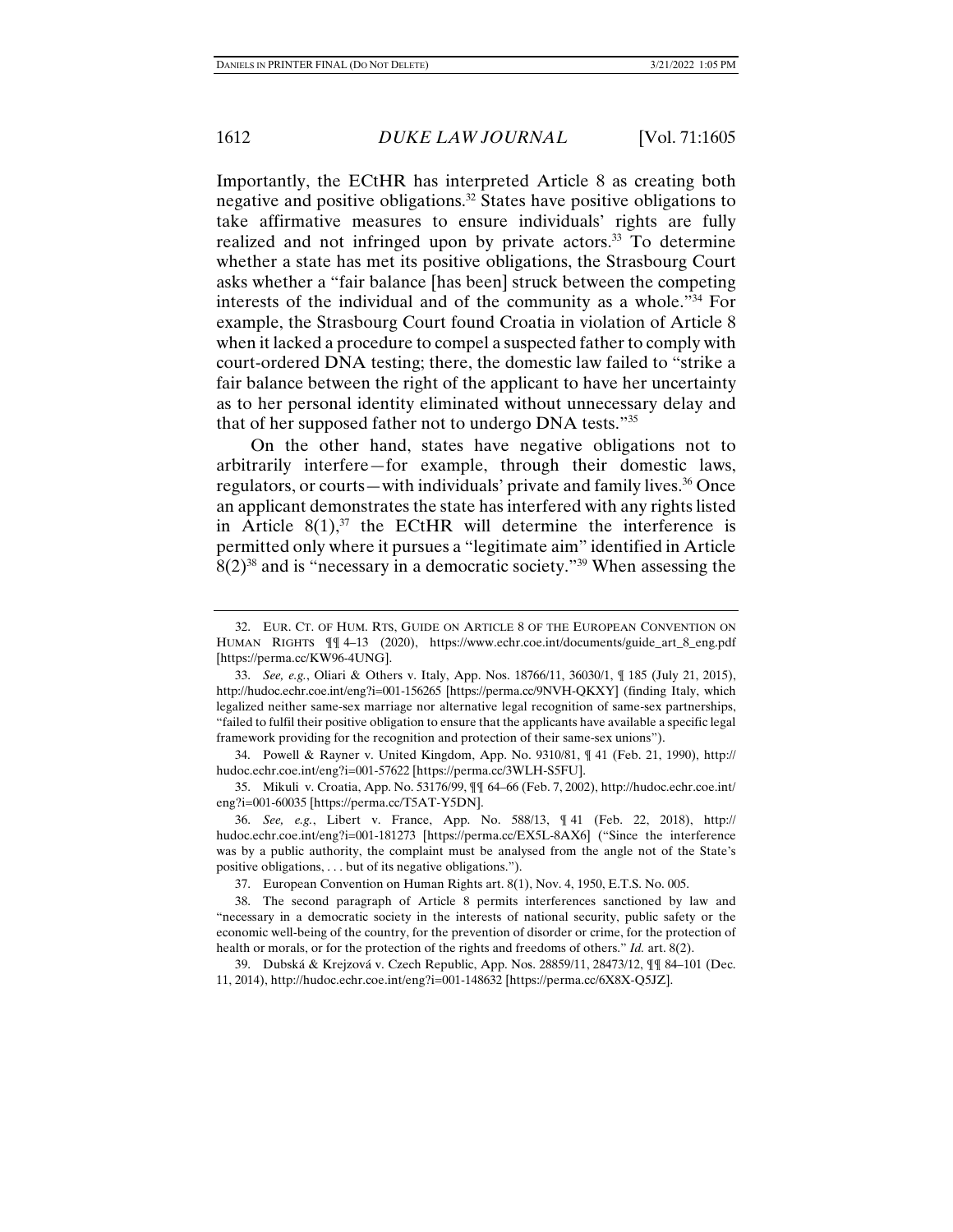necessity prong of this inquiry, the ECtHR asks both "whether there existed a pressing social need for the interference" and "whether [the interference] was proportionate to the legitimate aim pursued."40

In its necessity analysis, the ECtHR relies heavily on the margin of appreciation doctrine.41 The margin of appreciation doctrine acknowledges that domestic legislators and judiciaries may be best situated to effectively balance ECHR rights and societal interests at the state level.<sup>42</sup> According to the ECtHR, "The scope of the margin of appreciation will vary according to the circumstances, the subject matter and its background  $\dots$   $^{343}$  A wide or broad margin means states have ample room to regulate. Even though it is still possible to run afoul of the ECHR in this context, the ECtHR is less likely to find a state has done so.44 Conversely, a narrow margin means the ECtHR applies a more stringent level of scrutiny.45 The Strasbourg Court expressly identifies the margin of appreciation as going "hand in hand with a European supervision."<sup>46</sup> A lack of European consensus among member states on an issue usually results in a wider margin; an existing

 42. *See* Handyside v. United Kingdom, App. No. 5493/72, ¶ 50 (Dec. 7, 1976), http:// hudoc.echr.coe.int/eng?i=001-57499 [https://perma.cc/46ZK-QZH6] ("[I]t is in no way the Court's task to take the place of the competent national courts but rather to review . . . the decisions they delivered in the exercise of their power of appreciation."); *see also* BERNADETTE RAINEY, ELIZABETH WICKS & CLARE OVEY, THE EUROPEAN CONVENTION ON HUMAN RIGHTS 80 (6th ed. 2014) (explaining that the margin of appreciation doctrine encompasses the space in which states may regulate according to their own policy preferences, and potentially interfere with rights guarantees, without violating the ECHR).

 43. Schalk & Kopf v. Austria, No. 30141/04, ¶ 98 (June 24, 2010), http://hudoc.echr.coe.int/ eng?i=001-99605 [https://perma.cc/3UDY-HE5D].

 <sup>40.</sup> *Id.* ¶ 87.

 <sup>41.</sup> *See* A, B & C v. Ireland, App. No. 25579/05, ¶ 231 (Dec. 16, 2010), http:// hudoc.echr.coe.int/eng?i=001-102332 [https://perma.cc/Q999-NGJ6] ("The Court considers that the breadth of the margin of appreciation to be accorded to the State is crucial to its conclusion as to whether the [interference] struck that fair balance.").

 <sup>44.</sup> RAINEY ET AL., *supra* note 42, at 80–81.

 <sup>45.</sup> *See* Janneke Gerards, *Margin of Appreciation and Incrementalism in the Case Law of the European Court of Human Rights*, 18 HUM. RTS. L. REV. 495, 499 (2018) ("[W]hen the Court accords a narrow margin of appreciation, it requires that a justification for a restriction be convincingly established and it strictly assesses the quality and persuasiveness of the justification advanced by the government.").

 <sup>46.</sup> *Handyside*, App. No. 5493/72, ¶ 49; *see also id.* ("Such supervision concerns both the aim of the measure challenged and its 'necessity'; it covers not only the basic legislation but also the decision applying it, even one given by an independent court.").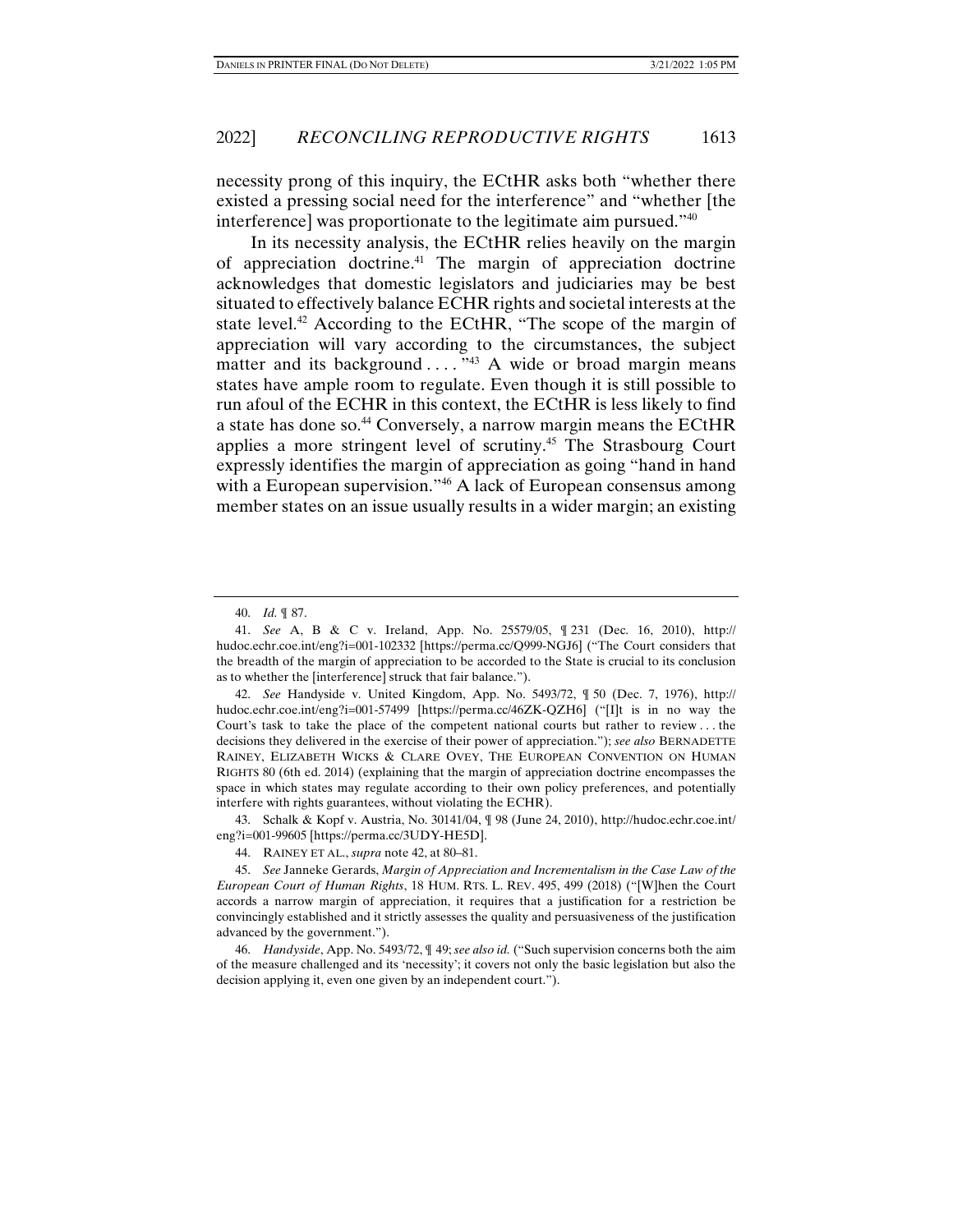or emerging European consensus weighs in favor of a narrower margin.<sup>47</sup>

Overall, the ECtHR applies a particularly broad margin to states' regulations around moral and ethical questions, particularly when it comes to Article 8 matters.<sup>48</sup> In these cases, Professor Clare Ryan argues that the ECtHR has shown a tendency "to grant special deference to a subset of cases that it deems 'sensitive.'"49 The remainder of this Note engages with how the ECtHR and human rights law generally have conceptualized reproductive freedoms and the rights and interests conflicts inherent in their resolution. It then proposes a set of principles for the ECtHR to use moving forward and applies this framework to two cutting edge issues of reproductive freedom: eugenic abortions and home births.

### *B. International Human Rights Law: The U.N. System*

European states are not only bound by Council of Europe human rights instruments and bodies; they are also bound by any U.N. human rights treaties that they have ratified in their capacities as sovereign states.<sup>50</sup> The Office of the United Nations High Commissioner for Human Rights identifies the nine core international human rights instruments as the International Covenant on Civil and Political Rights ("ICCPR"), the International Covenant on Economic, Social, and Cultural Rights ("ICESCR"), the Convention on the Elimination of All Forms of Discrimination Against Women ("CEDAW"), the International Convention on the Elimination of All Forms of Racial Discrimination, the International Convention on the Protection of the Rights of All Migrant Workers and Members of Their Families, the Convention for the Protection of All Persons from Enforced

 <sup>47.</sup> *See* Shai Dothan, *Judicial Deference Allows European Consensus To Emerge*, 18 CHI. J. INT'L L. 393, 397 (2018) ("The emerging consensus doctrine is used by the ECHR to discover the minimal human rights standards that are respected by at least a *majority* of the countries in Europe. This minimal standard is then required from *all* European countries.").

 <sup>48.</sup> *See* Clare Ryan, *Europe's Moral Margin: Parental Aspirations and the European Court of Human Rights*, 56 COLUM. J. TRANSNT'L L. 467, 473 (2018) ("[T]he Court's references to 'sensitive moral and ethical' issues have increased and migrated almost exclusively to cases implicating private life and family life.").

 <sup>49.</sup> *Id.* 

 <sup>50.</sup> In other words, the U.N. treaties bind states, not international organizations like the Council of Europe or supranational bodies like the European Union. *See* Vienna Convention on the Law of Treaties art. 2, May 23, 1969, 1155 U.N.T.S. 331 (defining a "treaty" as "an international agreement concluded between *States*" (emphasis added)).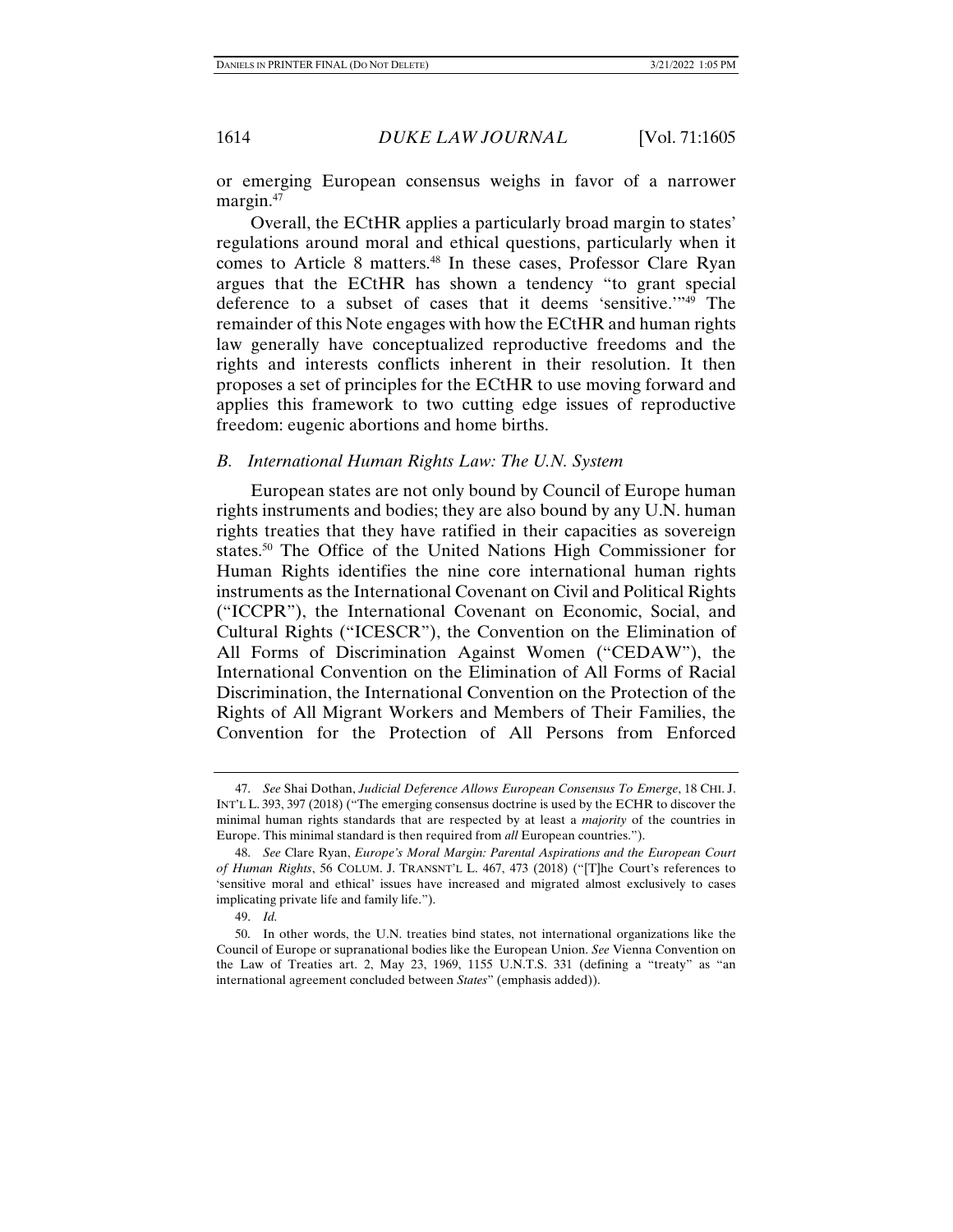Disappearance, the Convention Against Torture, the Convention on the Rights of the Child, and the Convention on the Rights of Persons with Disabilities ("CRPD").<sup>51</sup>

States that are parties to these treaties are bound by their text under international law.<sup>52</sup> Further, each of the nine core U.N. human rights treaties has a treaty monitoring body, composed of independent experts.<sup>53</sup> Treaty monitoring bodies offer authoritative, but not legally binding, written interpretations of their associated treaties.<sup>54</sup> These bodies may also hear complaints brought by individuals against states, issue nonbinding opinions on these complaints, assess states' compliance with their obligations under a given treaty, and initiate investigations into states' practices.<sup>55</sup> Despite the limitations of treaty monitoring bodies—their substantive decisions lack legal effect under international law—Professor Nigel Rodley maintains these bodies have the potential to, and often do, "contribute to community expectations of appropriate state behaviour under human rights treaty obligations," much like nonbinding U.N. General Assembly resolutions.56

As a result, treaty monitoring bodies shape human rights law across the world.57 Scholar Kerstin Mechlem argues that the bodies' interpretations of treaties "extend[] beyond the parties to a treaty, promoting the general understanding of a particular right at the

 <sup>51.</sup> *The Core International Human Rights Instruments and Their Monitoring Bodies*, OFF. OF THE U.N. HIGH COMM'R FOR HUM. RTS., https://www.ohchr.org/en/professionalinterest/pages/ coreinstruments.aspx [https://perma.cc/4TUK-LNQZ].

 <sup>52.</sup> This legal binding is subject to the existence of "reservations"—when permitted by the treaty—by ratifying states. *See* Vienna Convention on the Law of Treaties, *supra* note 50 (defining "reservation" as "a unilateral statement, however phrased or named, made by a State, when signing, ratifying, accepting, approving or acceding to a treaty, whereby it purports to exclude or to modify the legal effect of certain provisions of the treaty in their application to that State").

 <sup>53.</sup> *Human Rights Treaty Bodies*, OFF. OF THE U.N. HIGH COMM'R FOR HUM. RTS., https:// www.ohchr.org/EN/HRBodies/Pages/TreatyBodies.aspx [https://perma.cc/QR4L-HZVG].

 <sup>54.</sup> *Monitoring the Core International Human Rights Treaties*, OFF. OF THE U.N. HIGH COMM'R FOR HUM. RTS., https://www.ohchr.org/EN/HRBodies/Pages/WhatTBDo.aspx [https:// perma.cc/9734-QE29].

 <sup>55.</sup> *Id.* 

 <sup>56.</sup> Nigel S. Rodley, *The Role and Impact of Treaty Bodies*, *in* THE OXFORD HANDBOOK OF INTERNATIONAL HUMAN RIGHTS LAW 621, 640 (Dinah Shelton ed., 2013).

 <sup>57.</sup> *See* Kerstin Mechlem, *Treaty Bodies and the Interpretation of Human Rights*, 42 VAND. J.TRANSNT'L L. 905, 908 (2009) (explaining that treaty monitoring bodies "play an important role in establishing the normative content of human rights and in giving concrete meaning to individual rights and state obligations").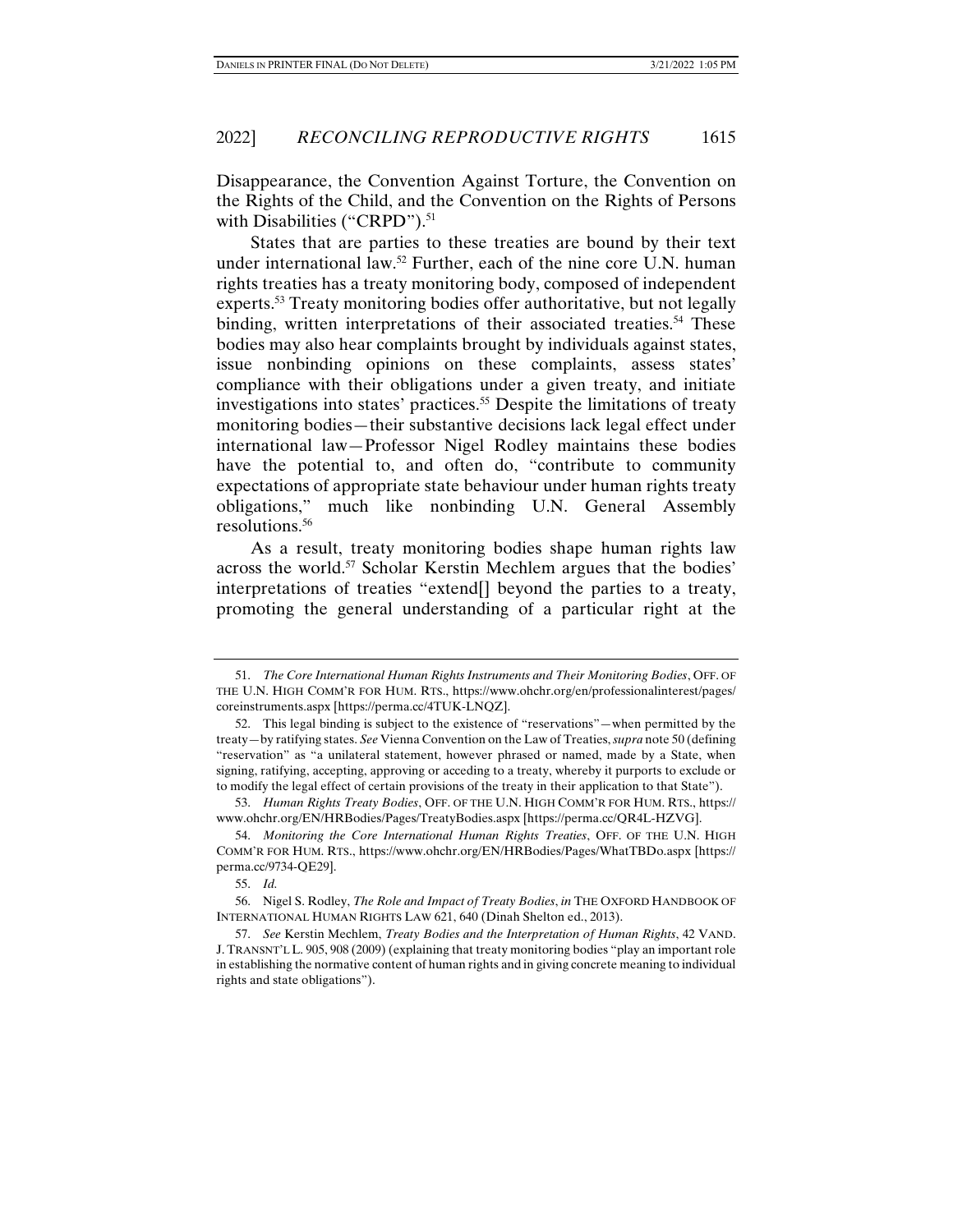national and international level by states, [nongovernmental organizations], academia, and others."58 The ECtHR, in particular, looks to the treaty monitoring bodies for interpretive guidance, as many rights are enshrined in both the ECHR and the U.N. treaties.<sup>59</sup> Thus, the relevance of U.N. human rights jurisprudence cannot be understated on both the international and regional human rights law planes. The remainder of this Note focuses on how the ECtHR should continue its practice of drawing from both European and international sources of international human rights law to shape its jurisprudence relating to reproductive autonomy.

### II. HEALTH AND REPRODUCTIVE CHOICE IN HUMAN RIGHTS LAW

Throughout the reproductive health litigation space, different groups of stakeholders interact with one another, often resulting in interests and rights conflicts. This Note focuses on the three most directly involved: pregnant women, fetuses, and medical care providers. Applying original methods by drawing from varied sources of international human rights law, including U.N. treaties, U.N. treaty monitoring bodies, regional human rights treaties, and international and regional human rights case law, this Part derives three principles to characterize international human rights in the reproductive health context: the right to reproductive freedom, the right to conscientious objection, and the existence of fetal interests. Because these principles emanate from multiple human rights systems, they are not framed as specific guarantees tied to any particular treaty or legal instrument. Rather, the principles constitute doctrinal tools for adjudicating and accommodating conflicts of rights and interests that arise in reproductive health litigation.

 <sup>58.</sup> *Id.* 

 <sup>59.</sup> *See, e.g.*, Mocanu & Others v. Romania, App. Nos. 10865/09, 45886/07, 32431/08, § II.A.1 (Sept. 17, 2014), http://hudoc.echr.coe.int/eng?i=001-146540 [https://perma.cc/4YR2-UZ3K] (considering commentary issued by the Committee Against Torture as authoritative when considering a claim under Article 6 of the ECHR); *see also* Rodley, *supra* note 56, at 641 (explaining that the ECtHR "frequently invoke[s]" jurisprudence from the Human Rights Committee "with approval").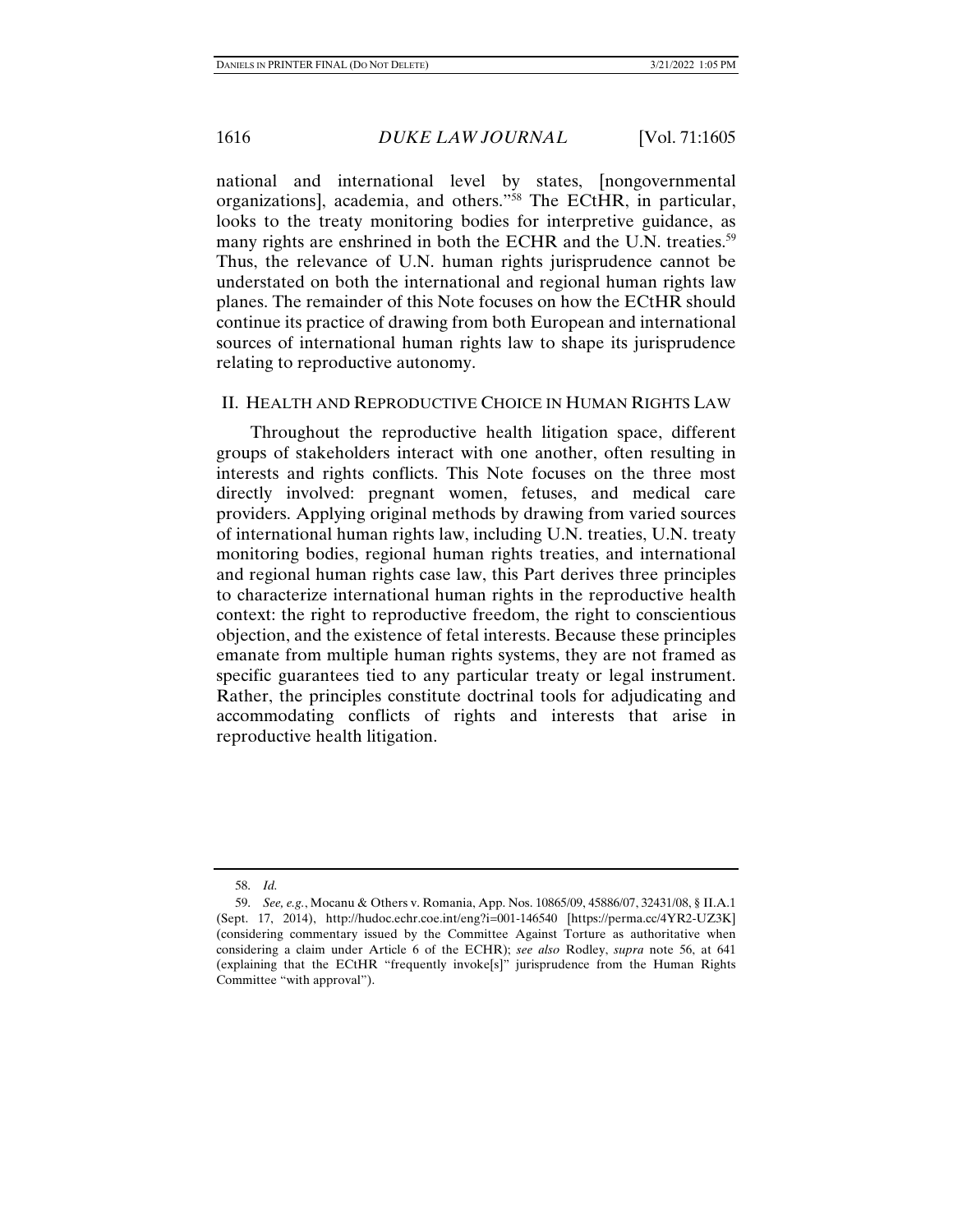# *A. Principle I: The Right to Reproductive Freedom*

None of the nine core U.N. human rights treaties $^{60}$  expressly protect the right to reproductive autonomy.61 Still, in advocating for the right to safe, legal abortions, human rights defenders have invoked treaty provisions relating to reproductive decisions, including the rights to privacy, health, equality, life, and freedom from torture and other cruel, inhuman, or degrading treatment or punishment.<sup>62</sup> As a result, four U.N. human rights treaties have been interpreted by their monitoring bodies to apply to the right to reproductive freedom.<sup>63</sup> The CRPD alone expressly guarantees the right to sexual and reproductive health.<sup>64</sup> CEDAW, however, secures the right to nondiscrimination in accessing health care services, such as "those related to family planning," and obliges states to "ensure to women appropriate services in connection with pregnancy, confinement and the post-natal period."65 Perhaps most importantly, CEDAW's Article 16 requires that women are afforded "rights to decide freely and responsibly on the number and spacing of their children and to have access to the information, education and means to enable them to exercise these rights."66 Both ICESCR and the ICCPR protect the right to abortion via the rights to health and to equality, life, privacy, and protection against cruel, inhuman, or degrading treatment, respectively.<sup>67</sup>

63. *See id.*; *infra* notes 64–75 and accompanying text.

 <sup>60.</sup> *See supra* note 51 and accompanying text.

 <sup>61.</sup> Lance Gable, *Reproductive Health as a Human Right*, 60 CASE W. L. REV. 957, 959 (2010).

 <sup>62.</sup> *See Sexual and Reproductive Health and Rights*, OFF. OF THE U.N. HIGH COMM'R FOR HUM. RTS., https://www.ohchr.org/en/issues/women/wrgs/pages/healthrights.aspx [https://perma.cc/ L52E-8EVW] ("Women's sexual and reproductive health is related to multiple human rights, including the right to life, the right to be free from torture, the right to health, the right to privacy, the right to education, and the prohibition of discrimination.").

 <sup>64.</sup> Convention on the Rights of Persons with Disabilities art. 25(a), Dec. 6, 2006, 2515 U.N.T.S. 3. The specificity in this instrument is largely due to the history of "forced abortion, contraception or sterilization against [disabled individuals'] will or without their informed consent." *Stop Regression on Sexual and Reproductive Rights of Women and Girls*, *UN Experts Urge*, OFF. OF THE U.N. HIGH COMM'R FOR HUM. RTS. (Sept. 5, 2018), https://www.ohchr.org/ en/NewsEvents/Pages/DisplayNews.aspx?NewsID=23503&LangID=E [https://perma.cc/E78M-WGPY].

 <sup>65.</sup> Convention on the Elimination of All Forms of Discrimination Against Women art. 12, Dec. 18, 1979, 1249 U.N.T.S. 1.

 <sup>66.</sup> *Id.* art. 16.

<sup>67.</sup> International Covenant on Economic, Social and Cultural Rights art. 12, Dec. 16, 1966, 993 U.N.T.S. 3; International Covenant on Civil and Political Rights arts. 2(1), 6, 7, 17, 26, Dec. 16, 1966, 999 U.N.T.S. 171.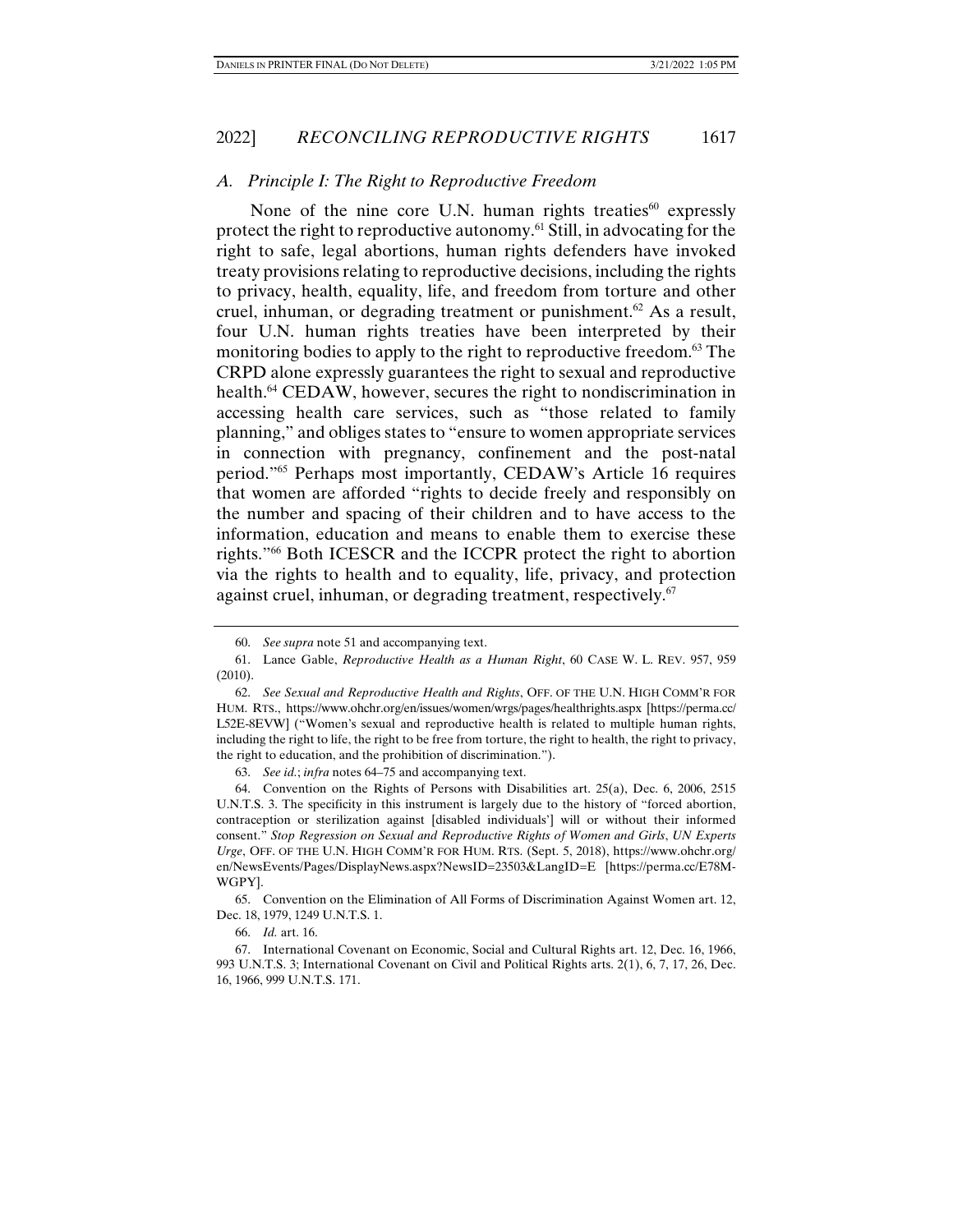Although the text of the treaties themselves does not directly ensure the right to abortion, the treaty monitoring bodies have been more explicit. In 2018, the CEDAW and CRPD monitoring bodies jointly called upon states to "decriminalize abortion in all circumstances and legalize it in a manner that fully respects the autonomy of women, including women with disabilities."68 Earlier, in 2016, the Committee on Economic, Social, and Cultural Rights confirmed ICESCR's Article 12 right to health encompasses sexual and reproductive health, and it characterized restrictive abortion laws as "undermin[ing] autonomy and right to equality and non-discrimination in the full enjoyment of the right to sexual and reproductive health."69 Further, the U.N. Human Rights Committee ("HRC"), which monitors the ICCPR, has identified several barriers to abortion access in interpreting the right to abortion as implicated by the ICCPR's Article 6 right to life; these include, but are not limited to, conscientious objection by medical care providers, domestic criminalization of abortion, and insufficient privacy protections for abortion seekers.70 The HRC recommended that states "not introduce new barriers and . . . remove existing barriers" to abortion access.<sup>71</sup>

Decisions of the U.N. treaty monitoring bodies in response to individual complaints have confirmed the right to reproductive freedom. The HRC has rendered nonbinding decisions on restrictions to abortion access in states where abortion is legal under domestic law.<sup>72</sup> The HRC has also considered whether domestic laws prohibiting

 <sup>68.</sup> Comm. on the Rts. of Pers. with Disabilities & Comm. on the Elimination of All Forms of Discrimination Against Women, *Guaranteeing Sexual and Reproductive Health and Rights for All Women, in Particular Women with Disabilities*, OFF. OF THE U.N. HIGH COMM'R FOR HUM. RTS. (Aug. 29, 2018), https://www.ohchr.org/EN/HRBodies/CRPD/Pages/CRPDStatements.aspx [https://perma.cc/78BJ-2DB6]; *see id.* ("Access to safe and legal abortion . . . are essential aspects of women's reproductive health and a prerequisite for safeguarding their human rights to life, health, equality before the law and equal protection of the law, non-discrimination, information, privacy, bodily integrity and freedom from torture and ill treatment."). This statement was released as a response to "increasing rollback and regression on respect for international human rights norms that threaten sexual and reproductive health and rights." *Id.*

 <sup>69.</sup> Comm. on Econ., Soc. & Cultural Rts., *supra* note 10, ¶ 34.

 <sup>70.</sup> Hum. Rts. Comm., *General Comment No. 36 (2018) on Article 6 of the International Covenant on Civil and Political Rights, on the Right to Life*, ¶ 8, U.N. Doc. CCPR/C/GC/35 (Oct. 30, 2018).

 <sup>71.</sup> *Id.*

 <sup>72.</sup> *See, e.g.*, Hum. Rts. Comm., K.L. v. Peru, Communication No. 1153/2003, ¶ 6.3, U.N. Doc. CCPR/C/85/D/1153/2003 (Nov. 22, 2005) (finding that a minor seeking a therapeutic abortion in Peru suffered cruel, inhuman, or degrading treatment or punishment (Article 7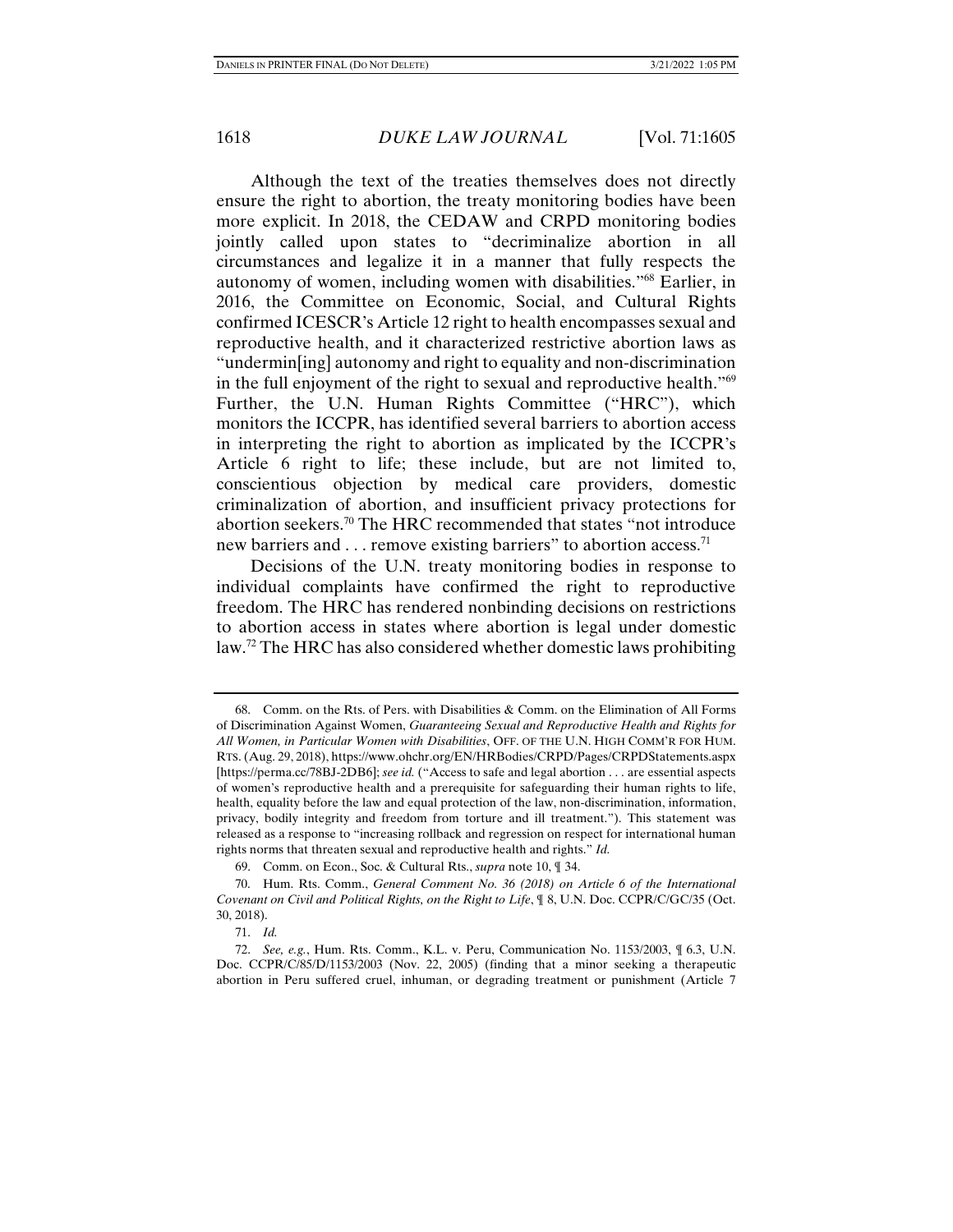nontherapeutic abortions, such as the law in effect in Ireland until 2018,73 constitute ICCPR violations. In *Siobhán Whelan v. Ireland*, 74 the HRC found Ireland had violated the ICCPR when a woman facing a nonviable pregnancy was forced to leave the country in order to obtain a legal abortion.<sup>75</sup> This jurisprudence confirms what the  $HRC$ has expressed in its general comment: the right to abortion is not expressly protected, but it is recognized and given substance by evolving human rights practices.<sup>76</sup>

The ECtHR itself has not taken so broad and definitive a stance, particularly when it comes to abortion. The ECtHR has declined to find a right to abortion within the ECHR, expressly finding Article 8's right to respect for private and family life "cannot be interpreted as conferring a right to abortion."77 Nonetheless, the Grand Chamber previously issued a complicated opinion in the context of the sincerepealed Irish nontherapeutic abortion ban.78 In *A, B, & C v. Ireland*, 79 the ECtHR explained because Irish women had "the right to travel abroad lawfully for an abortion with access to appropriate information and medical care in Ireland," the Irish prohibition on abortion did not exceed the wide margin of appreciation awarded to states on the issue

 74. Hum. Rts. Comm., Whelan v. Ireland, Communication No. 2425/2014, U.N. Doc. CCPR/ C/119/D/2425/2014 (Mar. 17, 2017).

 75. *Id.* ¶ 8 (finding breach based on mental suffering, privacy violation, and discrimination between Whelan and women who chose to carry unviable pregnancies to term).

 76. Hum. Rts. Comm., *General Comment No. 36*, *supra* note 70, ¶ 8 ("Although States parties may adopt measures designed to regulate voluntary terminations of pregnancy, such measures must not result in violation of the right to life of a pregnant woman or girl.").

 77. P. & S. v. Poland, App. No. 57375/08, ¶ 96 (Oct. 30, 2012), http://hudoc.echr.coe.int/ eng?i=001-114098 [https://perma.cc/7TYJ-PHGP].

 78. *See generally* A, B & C v. Ireland, App. No. 25579/05 (Dec. 16, 2010), http:// hudoc.echr.coe.int/eng?i=001-102332 [https://perma.cc/73HS-KN7X] (finding no right to abortion under the ECHR but nonetheless finding that Ireland had failed to fulfill its Article 8 obligations when it did not "implement[ a] legislative or regulatory regime providing an accessible and effective procedure by which the third applicant could have established whether she qualified for a lawful abortion in Ireland").

79. A, B & C v. Ireland, App. No. 25579/05 (Dec. 16, 2010), http://hudoc.echr.coe.int/ eng?i=001-10233 [https://perma.cc/73HS-KN7X].

violation) due to "mental suffering" when the hospital director refused to provide the termination).

 <sup>73.</sup> *See* Health (Regulation of Termination of Pregnancy) Act 2018 (Act. No. 31) (Ir.), https://www.irishstatutebook.ie/eli/2018/act/31 [https://perma.cc/7YUV-AU5Q] (legalizing certain forms of abortion in Ireland). Therapeutic abortions typically refer to those performed to save the life or health of the pregnant woman or when the woman has become pregnant due to rape or incest. Nontherapeutic abortions refer to abortions that are not deemed medically necessary (for example, to save the life or health of the pregnant woman) and are instead elective.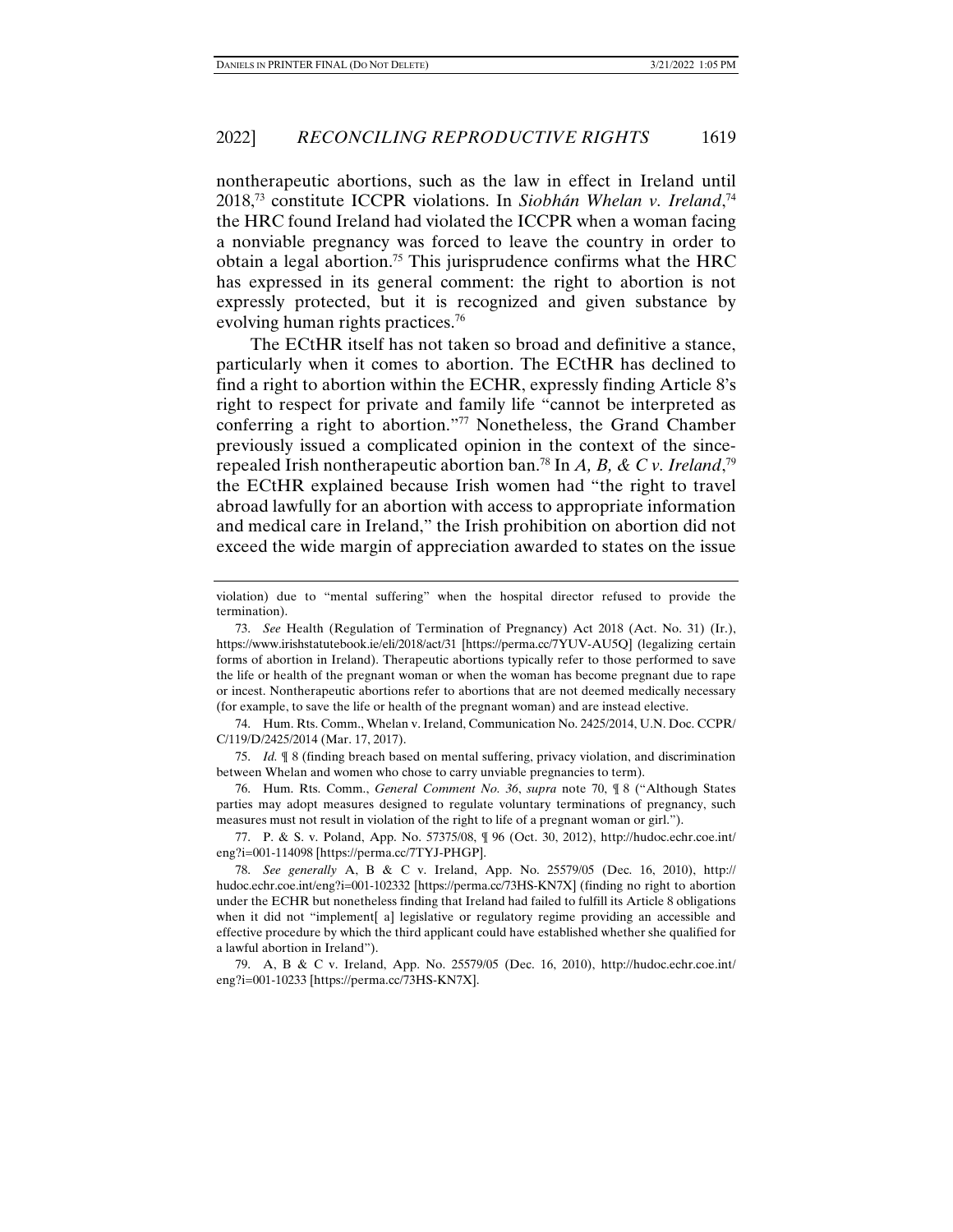of abortion.80 But the ECtHR also determined one of the applicants, who suffered from a rare cancer and endured increased health risks due to her pregnancy, was not afforded sufficient procedures through which to establish that she qualified for a legal therapeutic abortion under Irish law.<sup>81</sup> This constituted an Article 8 violation.<sup>82</sup>

When it comes to states that legalize nontherapeutic abortions, however, the ECtHR has developed an access-oriented jurisprudence. In 2007, in *Tysi c v. Poland*, 83 the ECtHR determined that "[o]nce the legislature decides to allow abortion, it must not structure its legal framework in a way which would limit real possibilities to obtain it."84 The ECtHR reiterated this principle in 2012: "[T]he State is under a positive obligation to create a procedural framework enabling a pregnant woman to effectively exercise her right of access to lawful abortion."85 In short, where domestic laws permit abortions, the state must ensure this is a meaningful right by ensuring its accessibility within its jurisdiction.

But the ECtHR also interprets reproductive freedom beyond decisions to terminate a pregnancy; in addition to encompassing the decision *not to* give birth, reproductive freedom via Article 8 protects decisions about *where to* give birth. In *Ternovszky v. Hungary*, 86 the ECtHR found Hungary's "ambiguous legislation on home birth," which dissuaded health professionals from assisting with home births, violated the applicant's Article 8 rights.<sup>87</sup> The ECtHR explained, "In the context of home birth, regarded as a matter of personal choice of the mother, . . . the mother is entitled to a legal and institutional environment that enables her choice, except where other rights render necessary the restriction thereof."88 As a result, the Strasbourg Court recognized a "right to choice in . . . child delivery[, which] includes the

84. *Id.* ¶ 116.

 85. P. & S. v. Poland, App. No. 57375/08, ¶ 99 (Oct. 30, 2012), http://hudoc.echr.coe.int/ eng?i=001-114098 [https://perma.cc/7TYJ-PHGP].

 86. Ternovszky v. Hungary, App. No. 67545/09 (Dec. 14, 2010), http://hudoc.echr.coe.int/ eng?i=001-102254 [https://perma.cc/VD4A-XHS7].

87. *Id.* ¶¶ 12, 27.

88. *Id.* ¶ 24.

 <sup>80.</sup> *Id.* ¶ 241.

 <sup>81.</sup> *Id.* ¶¶ 250, 263.

 <sup>82.</sup> *Id.* ¶ 268

 <sup>83.</sup> Tysi c v. Poland, App. No. 5410/03 (Mar. 20, 2007), http://hudoc.echr.coe.int/eng?i=001- 79812 [https://perma.cc/FBE6-DX5H].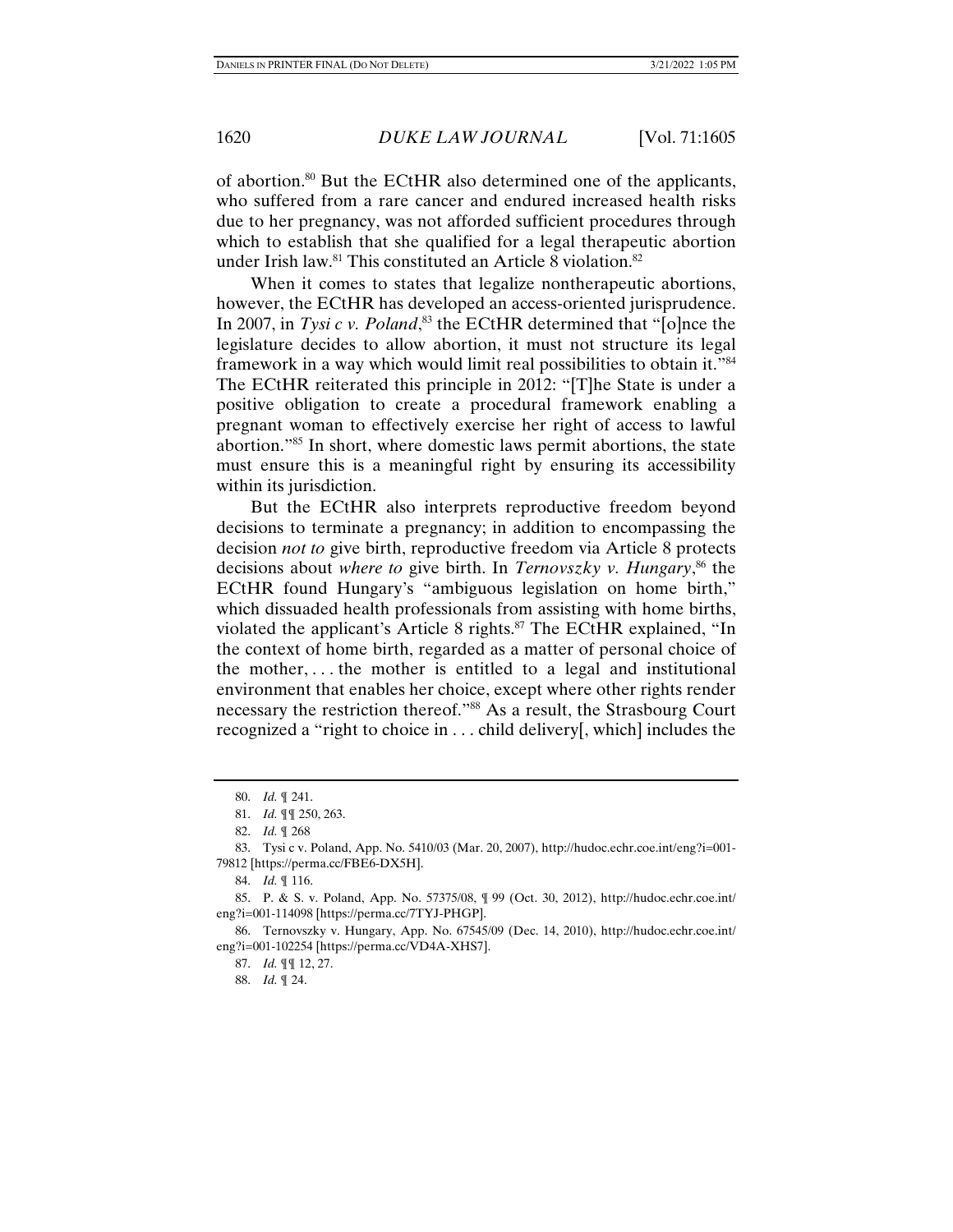legal certainty that the choice is lawful and not subject to sanctions, directly or indirectly," independent of the state's legal treatment of abortion.89

In sum, the current international human rights landscape confirms that the right to reproductive freedom encompasses a right to sexual and reproductive health, the right to access abortion where it is legal, and the right to choice in where one gives birth.

### *B. Principle II: The Right to Conscientious Objection*

Conscientious objection rights have historically been developed and recognized in the context of military service.<sup>90</sup> More recently, however, conscientious objection has become a tool used by states, medical care providers, and conservative civil society groups in their quest to restrict abortion access.<sup>91</sup> The right to conscientious objection is a civil and political right embedded in the ICCPR's Article 18.92 But this provision makes clear that external manifestations of one's faith or beliefs is not an absolute guarantee: "Freedom to manifest one's religion or beliefs may be subject only to such limitations as are prescribed by law and are necessary to protect public safety, order, health, or morals or the fundamental rights and freedoms of others."<sup>93</sup> In advocating for states to ensure abortion access, the HRC made its position on conscientious objection protections clear: "States

 <sup>89.</sup> *Id.*

 <sup>90.</sup> *See generally* Jeremy K. Kessler, *The Invention of a Human Right: Conscientious Objection at the United Nations, 1947–2011*, 44 COLUM. HUM. RTS. L. REV. 753 (2013) (chronicling the development of the right to conscientious objection "as a universal right, good against all nations" and affirmed by the HRC and ICCPR).

 <sup>91.</sup> *See, e.g.*, Grégor Puppinck, *Abortion: Three ECHR Judges Undermine the Right to Conscientious Objection*, EUR. CTR. FOR L. & JUST. (Mar. 2020), https://eclj.org/conscientiousobjection/echr/avortement-trois-juges-de-la-cedhsapent-le-droit-a-lobjection-de-conscience [https://perma.cc/LX5X-HA6T] (describing medical professionals who are not legally permitted to opt out of performing certain procedures as having been "sacrificed to the dogma of abortion," an act which "puts an end to a human life" and would cause the ECHR drafters to "turn over in their graves"); Christina Zampas & Ximena Andión-Ibañez, *Conscientious Objection to Sexual and Reproductive Health Services: International Human Rights Standards and European Law and Practice*, 19 EUR. J. HEALTH L. 231, 233 (2012) ("[C]onscientious objection clauses are being applied too broadly and sometimes even abused . . . result[ing] in serious violations of women's right to access quality sexual and reproductive health services with potentially detrimental impact on their health and lives.").

 <sup>92.</sup> International Covenant on Civil and Political Rights art. 18, Dec. 16, 1966, 999 U.N.T.S. 171.

 <sup>93.</sup> *Id.* (emphasis added).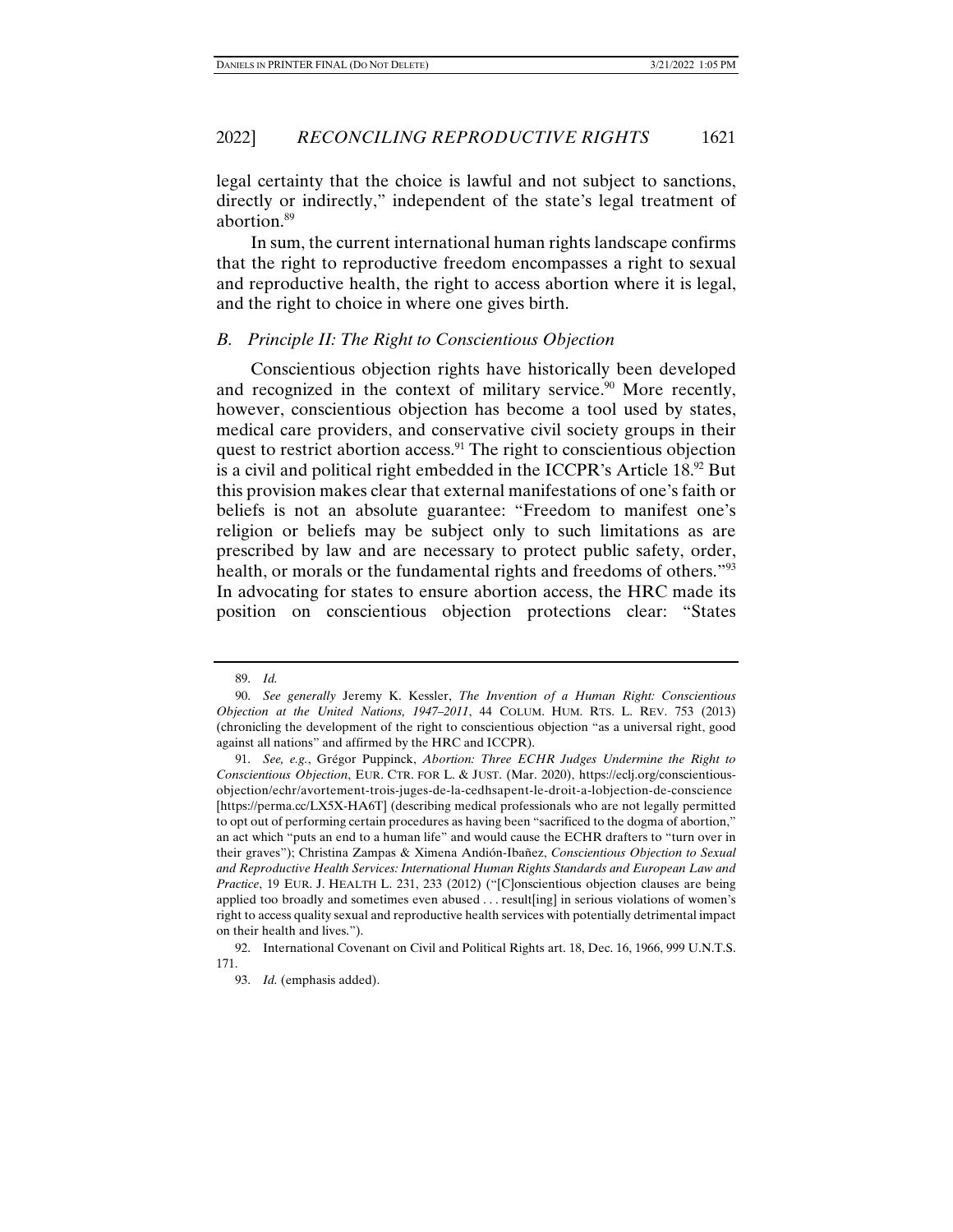parties . . . should remove existing barriers . . . caused as a result of the exercise of conscientious objection by individual medical providers."<sup>94</sup> In 2010, for example, the HRC expressed concern about Poland's "conscience clause," which it described as "often inappropriately applied" and inhibiting access to safe, legal abortions.<sup>95</sup>

On the national level, legal conscientious objection protections abound in Europe.<sup>96</sup> This trend pervades despite the fact that the ECtHR is "not a soaring champion of religious freedom."97 In the context of abortion, the ECtHR has addressed Article 9 rights (almost identical to those in the ICCPR's Article 18) in states where conscientious objection rights are guaranteed and those where it is not legally protected.<sup>98</sup> But its treatment of each has been inconsistent.

In *P. & S. v. Poland*,<sup>99</sup> the ECtHR issued a judgment respecting, in principle, a Polish law providing physicians with a procedure for raising a conscientious objection to personally participating in an abortion.100 On the facts presented, however, the Strasbourg Court found the physicians did not properly comply with the procedure, resulting in the abortion-seeking applicants receiving "misleading and contradictory information" and enduring an experience "marred by procrastination and confusion."101 As a result, the ECtHR invoked the *Tysi c* principle of accessibility<sup>102</sup> and found Poland had failed to comply with its "positive obligation to secure to the applicants effective

 <sup>94.</sup> Hum. Rts. Comm., *supra* note 70, ¶ 8.

 <sup>95.</sup> Hum. Rts. Comm., *Consideration of Reports Submitted by States Parties Under Article 40 of the Covenant*, ¶ 12, U.N. Doc. CCPR/C/POL/CO/6 (Nov. 15, 2010).

 <sup>96.</sup> Paola Tamma, *Even Where Abortion Is Legal, Access Is Not Granted*, EUR. DATA JOURNALISM NETWORK (May 24, 2018), https://www.europeandatajournalism.eu/eng/News/ Data-news/Even-where-abortion-is-legal-access-is-not-granted [https://perma.cc/YYE4-W3S3] (presenting data indicating that as of 2018, at least twenty-one states in Europe legally protect conscientious objection, and five states (Bulgaria, the Czech Republic, Finland, Iceland, and Sweden) do not permit conscientious objections to performing abortions).

 <sup>97.</sup> Stijn Smet, *Conscientious Objection Under the European Convention on Human Rights: The Ugly Duckling of a Flightless Jurisprudence*, *in* THE EUROPEAN COURT OF HUMAN RIGHTS AND THE FREEDOM OF RELIGION OR BELIEF 282, 282 (Jeroen Temperman, Jeremy Gunn & Malcolm Evans eds., 2019).

 <sup>98.</sup> *See infra* notes 99–117 and accompanying text.

 <sup>99.</sup> P. & S. v. Poland, App. No. 57375/08 (Oct. 30, 2012), http://hudoc.echr.coe.int/eng?i=001- 114098 [https://perma.cc/S396-CGME].

 <sup>100.</sup> *Id.* ¶ 107.

 <sup>101.</sup> *Id.* ¶ 108.

 <sup>102.</sup> Tysi c v. Poland, App. No. 5410/03, ¶ 116 (Mar. 20, 2007), http://hudoc.echr.coe.int/ eng?i=001-79812 [https://perma.cc/6XK8-TE3T].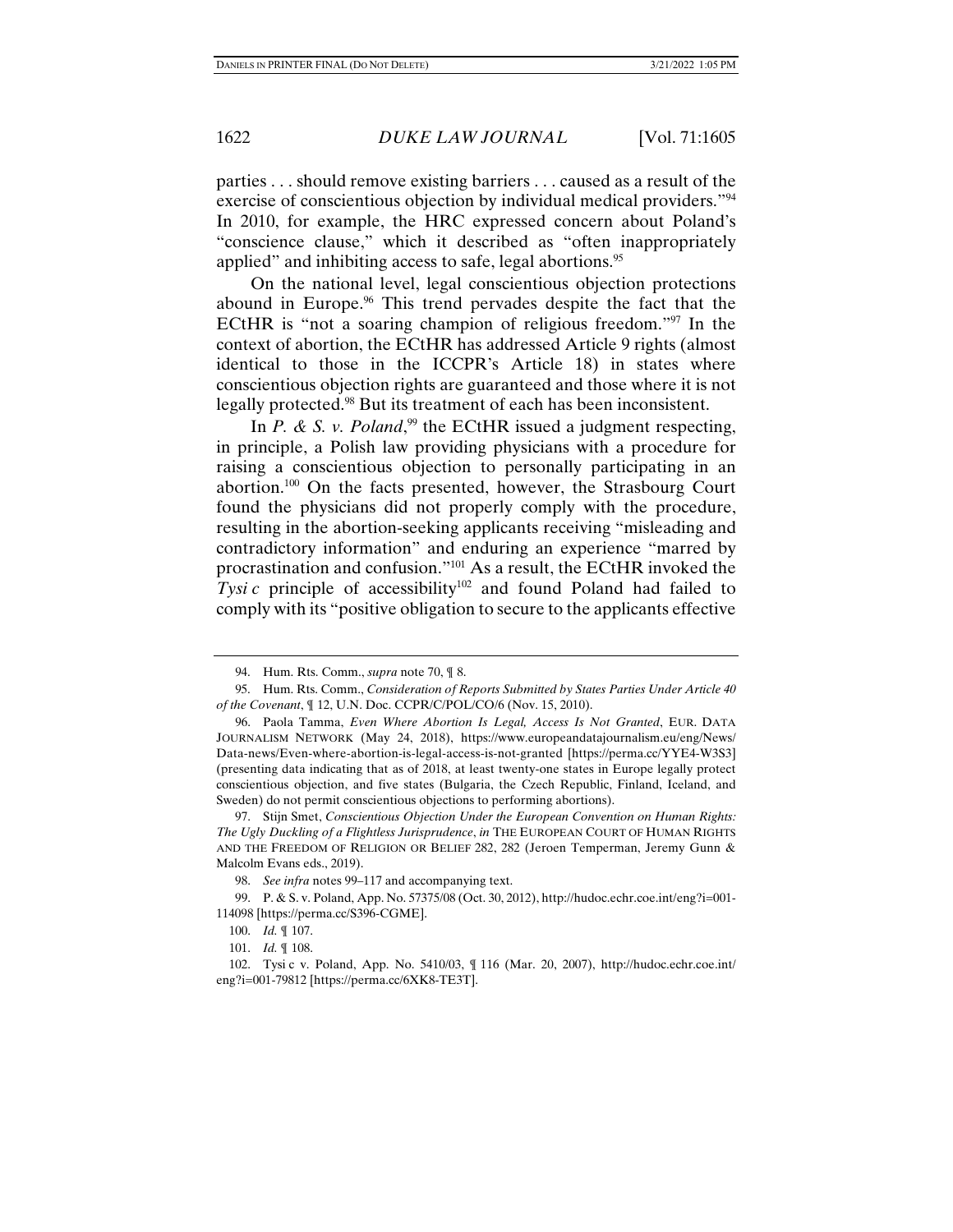respect for their private life."103 Nonetheless, the ECtHR did not question the physicians' rights to conscientiously object to performing abortions; it merely took issue with the ways in which physicians exercised such rights.<sup>104</sup>

The Strasbourg Court did not, however, employ the same analysis in 2020, when it declined to uphold conscientious objection rights in Sweden. In both *Grimmark v. Sweden*<sup>105</sup> and *Steen v. Sweden*,<sup>106</sup> the ECtHR considered claims by midwives who sought to opt out of performing abortions contrary to a Swedish law that requires employees to perform all employer-prescribed duties.<sup>107</sup> The ECtHR reasoned the interference with freedom of religion was justified by the "legitimate aim of protecting the health of women seeking an abortion," and the law was "necessary in a democratic society and proportionate" to this aim.108 But the ECtHR's analysis was conclusory*.* The Strasbourg Court merely stated that, given the state's positive obligation to ensure abortion access,  $109$  a "requirement that all midwives should be able to perform all duties inherent to the vacant posts was not disproportionate or unjustified."110 Thus, Sweden had struck a "proper balance...between the different, competing interests."111

The Strasbourg Court declined to reconcile its reasoning with, or even acknowledge, *P. & S.* In contrast to the Polish law permitting conscience objection in *P. & S.*,<sup>112</sup> the Swedish law was more categorical—it required employees to perform duties associated with their positions without providing any process for exercising

 <sup>103.</sup> *P. & S.*, App. No. 57375/08, ¶¶ 96, 112. This was an Article 8 violation. *Id.* ¶ 12.

 <sup>104.</sup> *See id.* ¶ 107 (accepting the existence of Polish law permitting conscience objection but determining the physicians had not complied with the "procedural requirements" of that law).

 <sup>105.</sup> Grimmark v. Sweden, App. No. 43726/17 (Feb. 11, 2020), http://hudoc.echr.coe.int/ eng?i=001-201915 [https://perma.cc/52HH-UA7J].

 <sup>106.</sup> Steen v. Sweden, App. No. 62309/17 (Feb. 11, 2020), http://hudoc.echr.coe.int/eng?i=001- 201732 [https://perma.cc/QP8X-NJWH].

 <sup>107.</sup> *Grimmark*, App. No. 43726/17, ¶ 25; *Steen*, App. No. 62309/17, ¶ 20.

 <sup>108.</sup> *Grimmark*, App. No. 43726/17, ¶¶ 25–26; *Steen*, App. No. 62309/17, ¶¶ 20–21.

 <sup>109.</sup> *See Grimmark*, App. No. 43726/17, ¶ 26 (stating that Sweden "has a positive obligation to organise its health system in a way as to ensure that the effective exercise of freedom of conscience of health professionals in the professional context does not prevent the provision of [abortion] services"); *Steen*, App. No. 62309/17, ¶ 21 (same).

 <sup>110.</sup> *Grimmark*, App. No. 43726/17, ¶ 26; *Steen*, App. No. 62309/17, ¶ 21.

 <sup>111.</sup> *Grimmark*, App. No. 43726/17, ¶ 27; *Steen*, App. No. 62309/17, ¶ 22.

 <sup>112.</sup> P. & S. v. Poland, App. No. 57375/08, ¶¶ 107–08 (Oct. 30, 2012), http:// hudoc.echr.coe.int/eng?i=001-114098 [https://perma.cc/S396-CGME].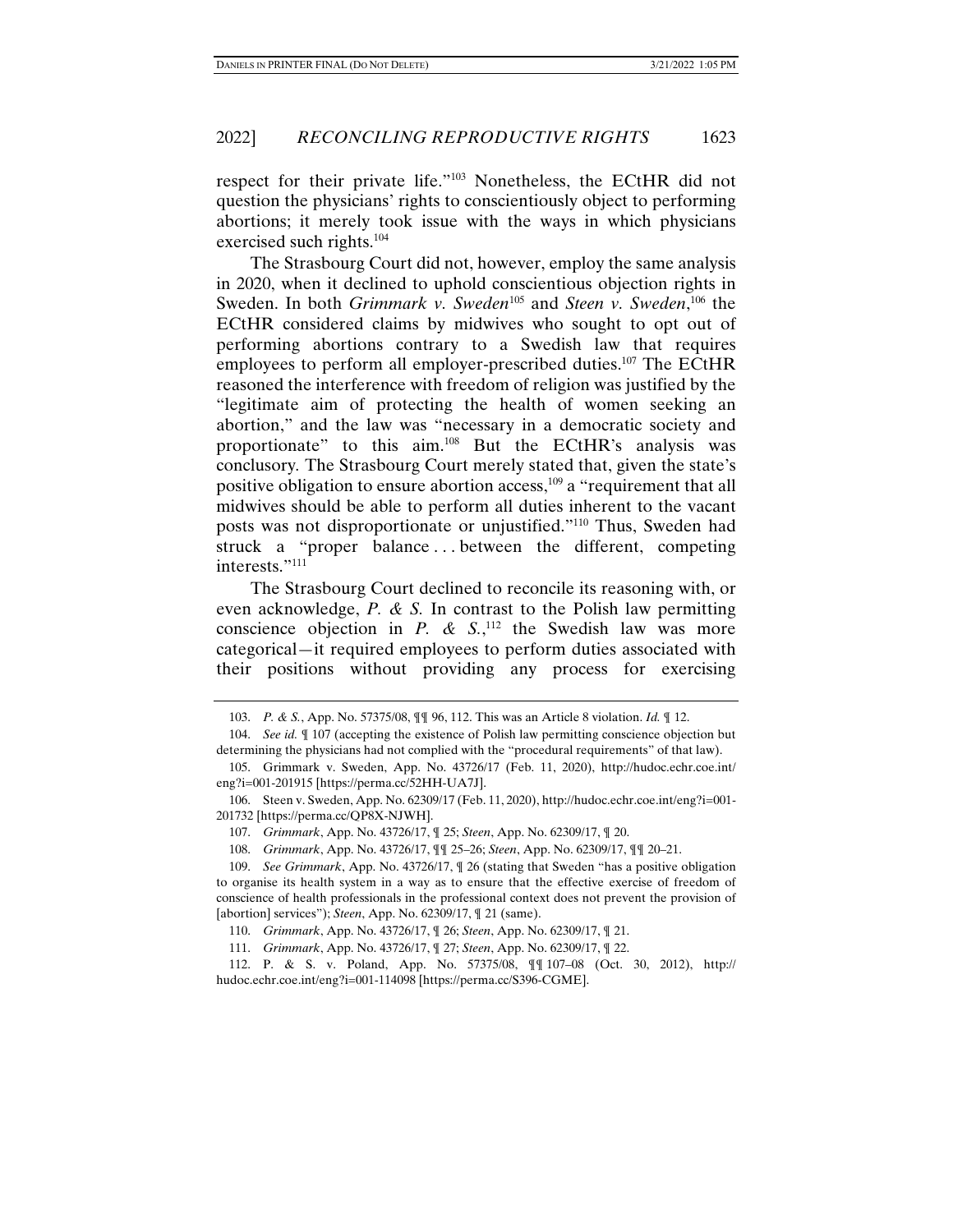conscientious objection rights.113 To reconcile its decision with *P. & S.*, the ECtHR should have inquired as to whether the Swedish midwives' desire to opt out of performing abortions meaningfully limited abortion access for pregnant women.<sup>114</sup> Although at least one scholar has interpreted the Swedish cases as "clarifying that there is no right under the [ECHR] for healthcare providers to refuse to participate in abortion services,"115 such a categorical conclusion seems unwarranted. It would require a repudiation of the principles expressed in *P. & S.* which the Strasbourg Court expressly failed to do in both *Grimmark*  and *Steen*. 116

In sum, some human rights bodies have recognized a right to conscientious objection—at least when such a right is protected by domestic law.117 However, when conscientious objection becomes a barrier to abortion access guaranteed by the domestic law, states are obliged to balance the rights and ensure abortion is accessible.118 The recent Swedish cases, however, signify a conceptual gap in the Strasbourg Court's jurisprudence, creating uncertainty for both future abortion access *and* conscientious objection complaints.

 116. *See generally Grimmark*, App. No. 43726/17 (failing to cite or acknowledge the *P. & S.* decision); *Steen*, App. No. 62309/17 (same).

 <sup>113.</sup> *Grimmark*, App. No. 43726/17, ¶ 25; *Steen*, App. No. 62309/17, ¶ 20.

 <sup>114.</sup> *See P. & S.*, App. No. 57375/08, ¶ 99 ("[T]he State is under a positive obligation to create a procedural framework enabling a pregnant woman to effectively exercise her right of access to lawful abortion." (citing Tysi c v. Poland, App. No. 5410/03, ¶¶ 116–24 (Mar. 20, 2007), http:// hudoc.echr.coe.int/eng?i=001-79812 [https://perma.cc/6XK8-TE3T])).

 <sup>115.</sup> Niklas Barke, Grimmark v. Sweden *and* Steen v. Sweden*: No Right for Healthcare Professionals To Refuse To Participate in Abortion Services, and Framing Strategies by Anti-Abortion Actors*, STRASBOURG OBSERVERS (Apr. 6, 2020), https://strasbourgobservers.com/ 2020/04/06/grimmark-v-sweden-and-steen-v-sweden-no-right-for-healthcare-professionals-to-ref use-to-participate-in-abortion-services-and-framing-strategies-by-anti-abortion-actors [https:// perma.cc/6G5B-VTLG].

 <sup>117.</sup> This has become the legal norm in human rights. *See* Zampas & Andión-Ibañez, *supra*  note 91, at 232 ("According to established international human rights and medical standards, states should regulate conscientious objection to both accommodate health care providers' beliefs and also ensure women's access to adequate and timely sexual and reproductive health care services.").

 <sup>118.</sup> *See* Comm. on Econ., Soc. & Cultural Rts., *General Comment No. 14 (2000) on the Right to the Highest Attainable Standard of Health (Article 12)*, ¶ 12, U.N. Doc. E/C.12/2000/4 (Aug. 11, 2000) (stating that affordability, information accessibility, and physical accessibility are necessary to realize the right to health); *P. & S.*, App. No. 57375/08, ¶ 99 ("[T]he State is under a positive obligation to create a procedural framework enabling a pregnant woman to effectively exercise her right of access to lawful abortion.").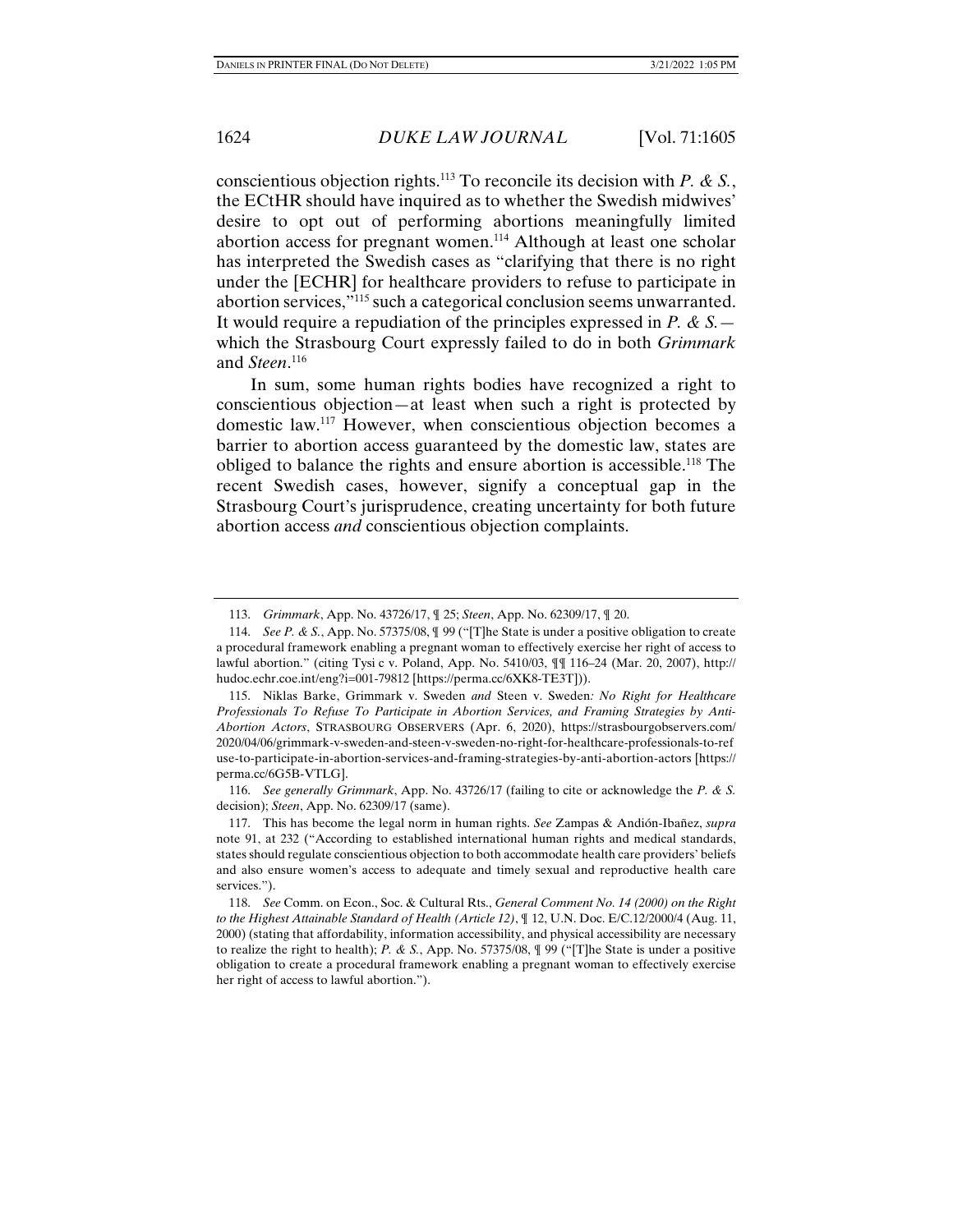### *C. Principle III: Fetal Interests, Not Fetal Rights*

The international human rights law community has reached a general consensus that "human rights begin at birth."119 And the ECtHR has directly addressed the question of fetal rights. In 2004, in *Vo v. France*,<sup>120</sup> the ECtHR determined a fetus was not a "person" within the scope of the ECHR's Article 2 right to life.<sup>121</sup> Further, it noted that even "if the unborn do have a 'right' to 'life,' it is implicitly limited by the mother's rights and interests."122 The ECtHR nevertheless acknowledged a fetus's "lack of a clear legal status does not necessarily deprive it of all protection."123 Specifically, the ECtHR was careful not to "rule[] out the possibility that in certain circumstances safeguards may be extended to the unborn child."124 This unsatisfying conclusion does clarify at least two issues. First, under the ECHR, fetuses are not guaranteed right to life protections. Second, despite not being persons—and thus rightsholders—fetuses certainly have interests, which the ECtHR is willing to consider.

The U.N. treaty monitoring bodies have weighed in on this issue in an important context: whether impaired or disabled fetuses are afforded human rights protections. The Committee on the Rights of Persons with Disabilities ("CRPD Committee") issued observations on Hungary's proposed abortion law in 2012.125 The CRPD Committee challenged a provision allowing a longer time window for women to decide whether to abort disabled fetuses than that available to women

 <sup>119.</sup> *E.g.*, Rhonda Copelon, Christina Zampas, Elizabeth Brusie & Jacqueline deVore, *Human Rights Begin at Birth: International Law and the Claim of Fetal Rights*, 13 REPROD. HEALTH MATTERS 120, 120, 126 (2005); Rebecca J. Cook & Bernard M. Dickens, *Human Rights Dynamics of Abortion Law Reform*, 25 HUM. RTS. Q. 1, 22–28 (2003); *see also* Philip Alston, *The Unborn Child and Abortion Under the Draft of the Convention on the Rights of the Child*, 12 HUM. RTS. Q. 156, 178 (1990) ("[O]n the issue of the status of the unborn child, the Convention [on the Rights of the Child] conforms with existing international human rights law. While recognizing that the fetus is deserving of appropriate protection, its right to life *per se* is not recognized." (footnote omitted)).

 <sup>120.</sup> Vo v. France, App. No. 53924/00 (July 8, 2004), http://hudoc.echr.coe.int/eng?i=001- 61887 [https://perma.cc/C7R5-JL26].

 <sup>121.</sup> *Id.* ¶ 80; *see id.* ¶ 85 ("[I]t is neither desirable, nor even possible as matters stand, to answer in the abstract the question whether the unborn child is a person for the purposes of Article 2 . . . .").

 <sup>122.</sup> *Id.* ¶ 80.

 <sup>123.</sup> *Id.* ¶ 86.

 <sup>124.</sup> *Id.* ¶ 80.

 <sup>125.</sup> Comm. on the Rts. of Pers. with Disabilities, *Concluding Observations on the Initial Periodic Review of Hungary*, U.N. Doc. CRPD/C/HUN/CO/1 (Oct. 22, 2012).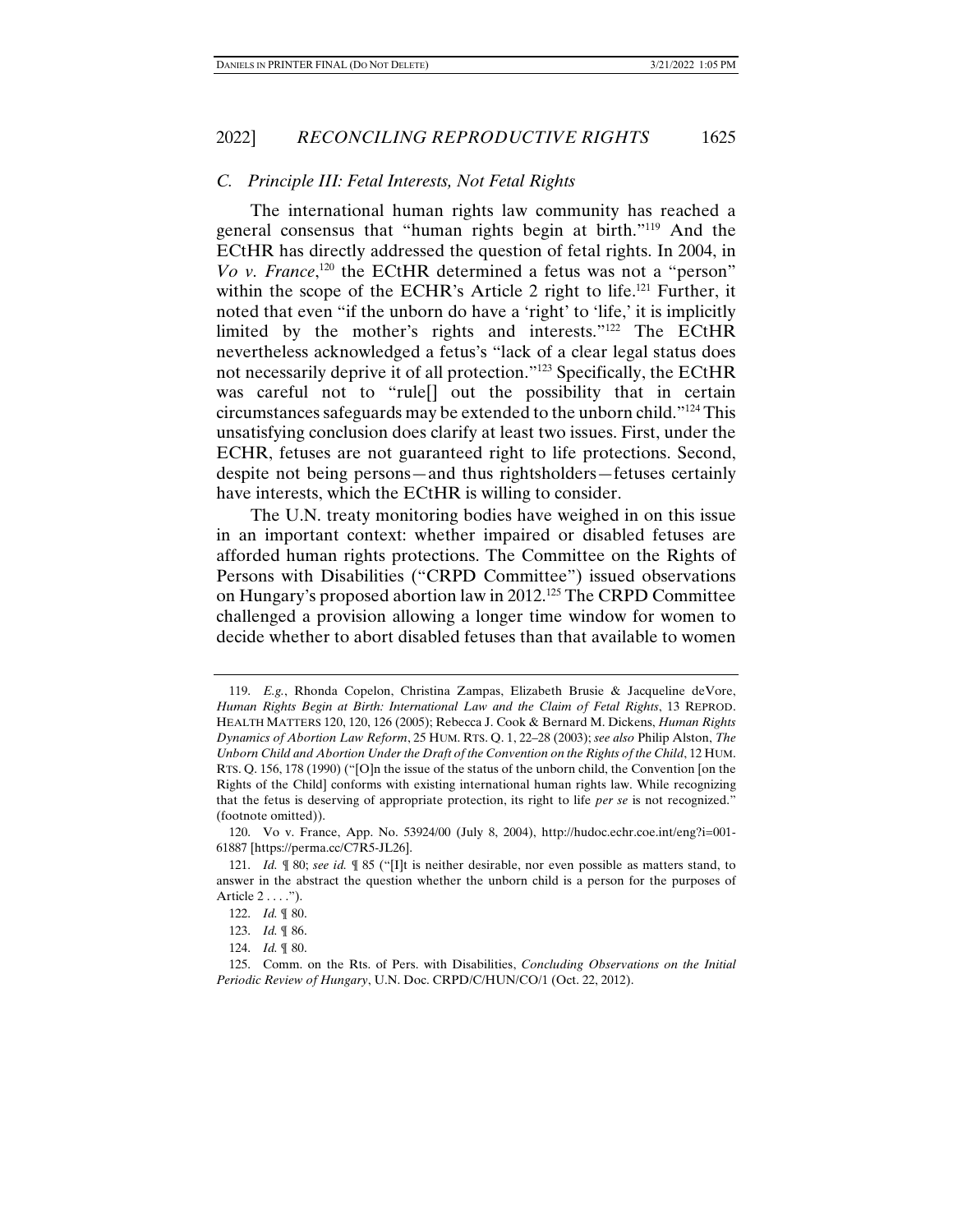deciding whether to abort nondisabled fetuses.<sup>126</sup> This, the CRPD Committee determined, constituted discrimination on the basis of disability.127 The CRPD Committee subsequently recommended Hungary "abolish the distinction . . . on the protection of the life of the fœtus in the period allowed under law within which a pregnancy can be terminated, based solely on disability."128 The CRPD Committee's concern thus appeared to be with a law that is more permissive of aborting fetuses with disabilities, *not* with a blanket law permitting abortion of disabled and nondisabled fetuses on equal terms. Professor Carole J. Petersen offers two interpretations of the CRPD Committee's statements.129 First, she suggests the CRPD Committee was recognizing fetal rights to be free from discrimination, which would be a "departure from the predominant approach in international law."130 Alternatively, Petersen proposes the CRPD Committee believed "permitting abortion on the ground of fetal impairment devalues, and therefore discriminates against, people who are already living with disabilities."<sup>131</sup>

By 2018, however, the CRPD Committee appeared to step back from fetal rights, or even interests, in its reproductive freedom discourse. Pro-life advocates have been disappointed by the CRPD Committee's overall failure (in the context of prior statements) to "state[] that abortion is a violation of the right to life . . . [or] that disabled persons should be protected from abortion altogether."132 In

 <sup>126.</sup> *See id.* ¶ 17 (explaining that the Hungarian law "makes 'abortive treatment possible for a wider circle than in general for the fœtuses deemed to have health damage or some disability'" (quoting Comm. on the Rts. of Pers. with Disabilities, *Implementation of the Convention on the Rights of Persons with Disabilities*, ¶ 71, U.N. Doc. CRPD/C/HUN/1 (June 28, 2011))).

 <sup>127.</sup> *Id.*

 <sup>128.</sup> *Id.* ¶ 18.

 <sup>129.</sup> Carole J. Petersen, *Reproductive Justice, Public Policy, and Abortion on the Basis of Fetal Impairment: Lessons from International Human Rights Law and the Potential Impact on the Convention on the Rights of Persons with Disabilities*, J.L. & HEALTH 121, 154–55, 159 (2015).

 <sup>130.</sup> *Id.* at 159.

 <sup>131.</sup> *Id.*

 <sup>132.</sup> Susan Yoshihara, *Another UN Committee Says Abortion May Be a Right, But Not on the Basis of Disability*, CTR. FOR FAM. & HUM. RTS. (Oct. 26, 2017), https://c-fam.org/friday\_fax/ another-un-committee-says-abortion-may-right-not-basis-disability [https://perma.cc/B4AV-JNW7]. As a result, critics interpret the CRPD as saying an abortion due to fetal disability is acceptable as long as the stated purpose of the abortion "is not eugenic." *Id.* These critiques were grounded in the CRPD's request that the HRC remove language about fetal impairment from its draft general comment. *Id.* The original language stated, "States parties must provide safe access to abortion to protect the life and health of pregnant women, and in situations in which carrying a pregnancy to term would cause the woman substantial pain or suffering, most notably where the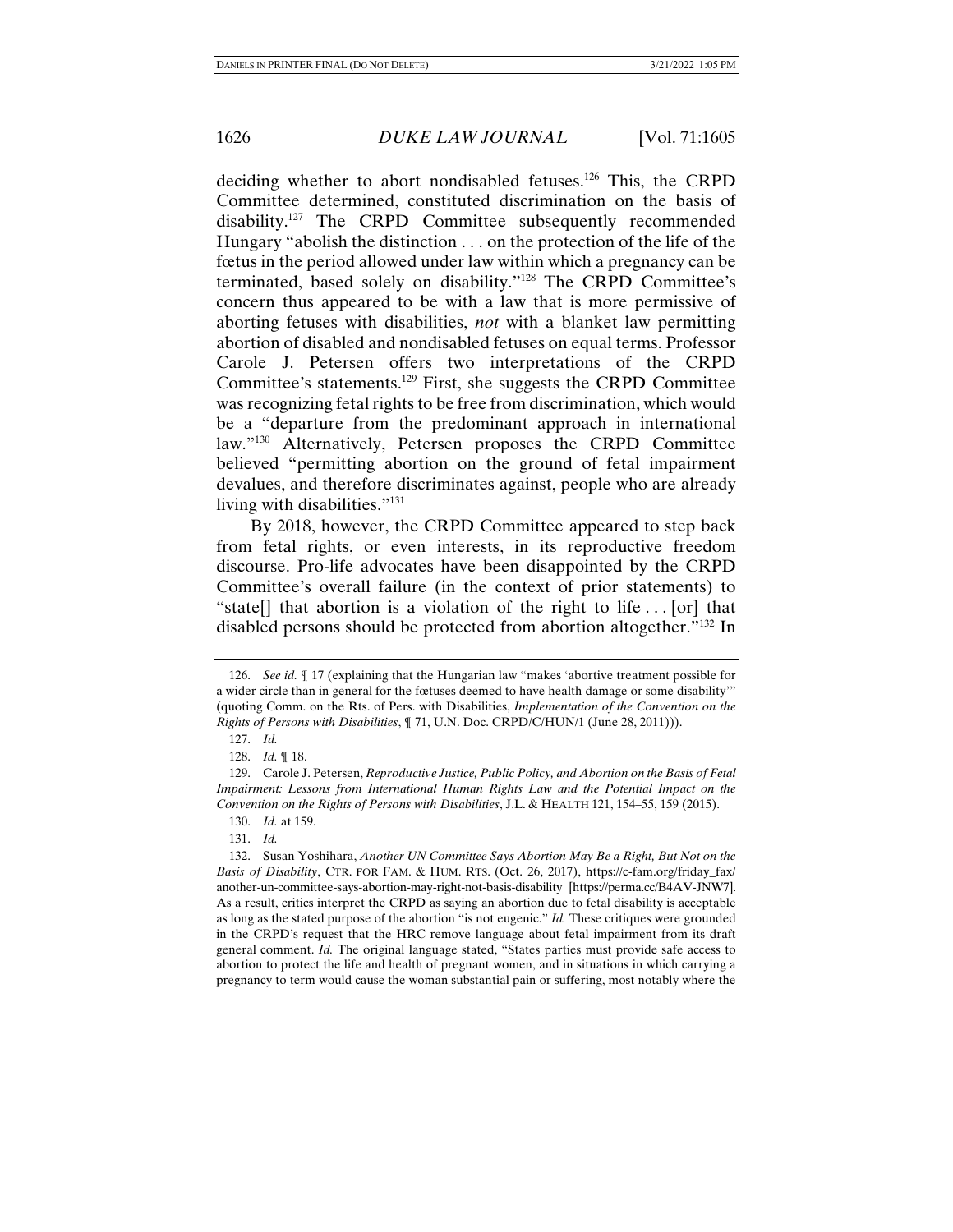its Concluding Observations on Poland's Initial Periodic Report, the CRPD Committee expressed concern about pregnancy terminations only as they related to "barriers faced by women with disabilities when they seek to gain access to services for safe abortion."133 Further, in a joint statement coauthored by the CEDAW Committee, CRPD Committee Chairperson Theresia Degener emphasized that "opponents of reproductive rights and autonomy often actively and deliberately refer to disability rights in an effort to restrict or prohibit women's access to safe abortion."134 Such behavior, she explained, is a "misinterpretation" of the CRPD.<sup>135</sup> Throughout the statement, which expressed the need for "safe and legal abortion," Degener did not offer any qualifications in the case of fetal disability.136 In fact, no mention was made of either fetal rights or interests.<sup>137</sup> Taking these recent statements together with other sources of human rights law,<sup>138</sup> the authorities agree: fetuses may have interests, but they do not have human rights.

But how are these interests represented? Scholars have identified the state as an operative actor here, particularly in the context of fetal impairments.139 Further, the ECtHR has confirmed pregnant women do not necessarily safeguard fetal interests, especially as there may be conflicts with pregnant women's rights.140 In *Vo*, the ECtHR left open

135. *Id.* 

137. *Id.* 

pregnancy is the result of rape or incest or when the foetus suffers from fatal impairment." Hum. Rts. Comm., Advance Unedited Version of General Comment No. 36 on Article 6 of the International Covenant on Civil and Political Rights, on the Right to Life ¶ 9, www.ohchr.org/ Documents/HRBodies/CCPR/GCArticle6/GCArticle6\_EN.pdf [https://perma.cc/GTM4-BTET].

 <sup>133.</sup> Comm. on the Rts. of Pers. with Disabilities, *Concluding Observations on the Initial Periodic Review of Poland*, ¶ 43, U.N. Doc. CRPD/C/POL/CO/1 (Oct. 29, 2018).

 <sup>134.</sup> OFF. OF THE U.N. HIGH COMM'R FOR HUM. RTS., *supra* note 64.

 <sup>136.</sup> *Id.* 

 <sup>138.</sup> *See infra* notes 144–45.

 <sup>139.</sup> *See, e.g.*, Rosamund Scott, *The English Fetus and the Right to Life*, 11 EUR. J. HEALTH L. 347, 356 (2004) (discussing how the state can protect fetal *interests* without recognizing *rights* through the provision of unbiased, factual information on fetal disability to pregnant women considering abortions); Marsha Saxton, *Disability Rights and Selective Abortion*, *in* THE DISABILITY STUDIES READER 97–98 (4th ed. 2013) (concluding that a priority in addressing selective abortion on the basis of fetal disability should be *informing* but not *restricting* a patient's choice).

 <sup>140.</sup> *See* A, B & C v. Ireland, App. No. 25579/05, ¶ 213 (Dec. 16, 2010), http:// hudoc.echr.coe.int/eng?i=001-102332 [https://perma.cc/4HSJ-4LTD] ("The woman's right to respect for her private life must be weighed against other competing rights and freedoms invoked including those of the unborn child  $\dots$ "); Vo v. France, App. No. 53924/00,  $\parallel$  80 (July 8, 2004),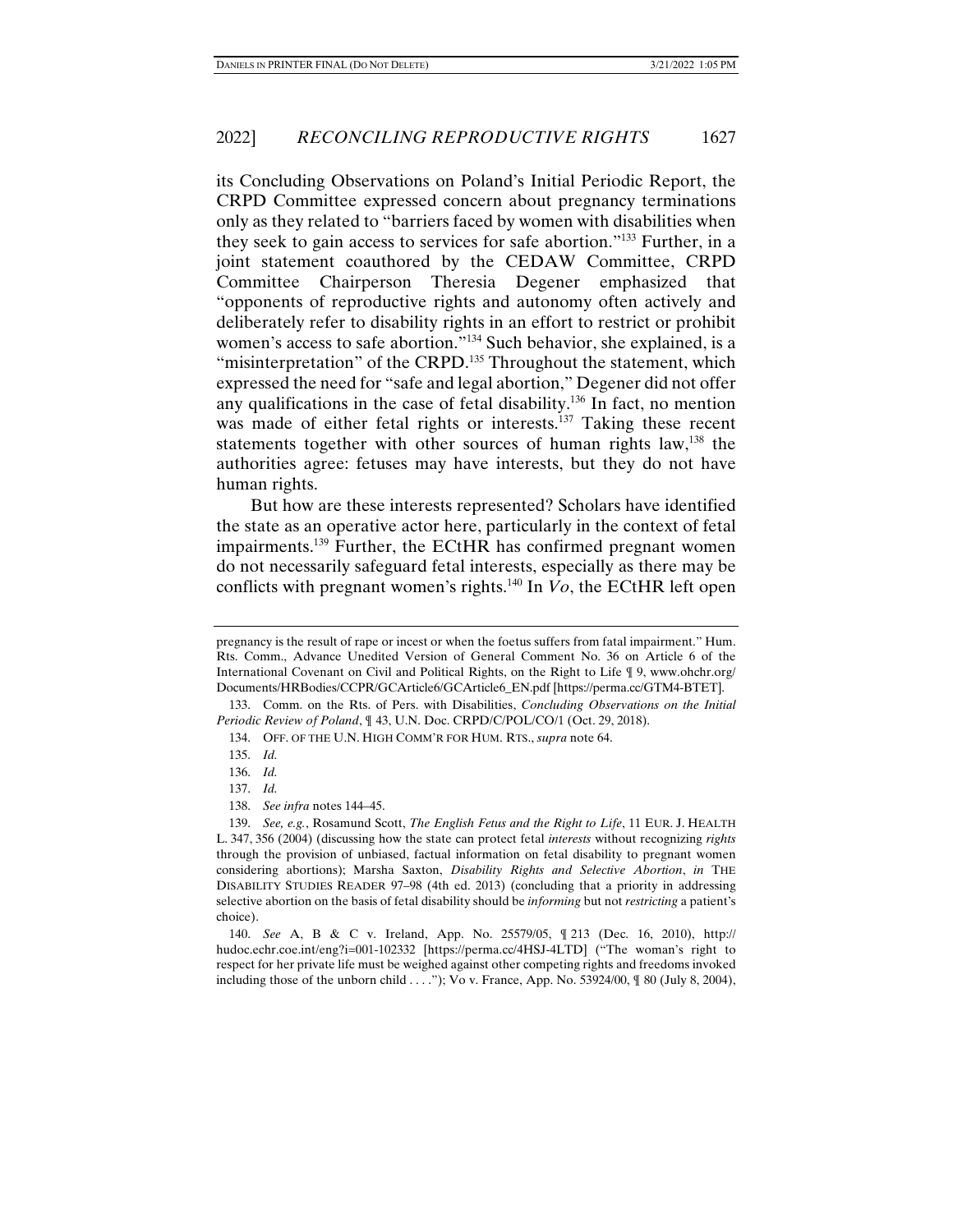the possibility that "in certain circumstances safeguards may be extended" to fetuses.<sup>141</sup> In other words, even though fetuses are not rightsholders, they are "not necessarily deprive  $[d] \dots$  of all protection."142 It logically follows if pregnant women are unable to always represent fetal interests, and if international human rights law binds states not individuals, the state may represent fetal interests in the reproductive freedom context. This is not to say the state may not delegate such responsibility. Borrowing from the legal framework in the children's rights context, $143$  fetal interests may be represented, for example, by domestic court officers, guardians ad litem, health or social services inspectors, or even medical professionals.

Ultimately, even though some continue to argue human rights drafters "were mindful that birth was not to be the starting point for legal personality,"144 neither the core U.N. human rights treaties nor the ECHR expressly recognize fetal rights.<sup>145</sup> As a result, the human

 144. Delphine Loiseau, *For the Recognition of the Legal Personality of the Foetus in Utero*, EUR. CTR. FOR L. & JUST. (Apr. 2020), https://eclj.org/abortion/echr/pour-la-reconnaissance-dela-personnalite-juridique-du-ftus-in-utero [https://perma.cc/F69D-Z2YC].

 145. Copelon et al., *supra* note 119, at 120. Importantly, the U.N. and European human rights systems recognize children's rights. Convention on the Rights of the Child, Nov. 20, 1989, 1577 U.N.T.S. 3; EUR. UNION AGENCY FOR FUNDAMENTAL RTS. & COUNCIL OF EUR., HANDBOOK ON EUROPEAN LAW RELATING TO THE RIGHTS OF THE CHILD 3 (2015). The Committee on the Rights of the Child's recognition of the importance of abortion access for pregnant children affirms that it does not recognize fetal rights. *See, e.g.*, Comm. on the Rts. of the Child, *Concluding Observations*, ¶ 30, U.N. Doc. CRC/C/15/Add.107 (Aug. 24, 1999) (expressing concern of the negative impacts of illegal abortion and punitive abortion laws on pregnant adolescent girls). Notably, the American Convention on Human Rights ("ACHR") does appear to recognize fetal rights. *See* American Convention on Human Rights art. 4(1) Nov. 22, 1969, O.A.S.T.S. No. 36 ("Every person has the right to have his life respected. This right shall be protected by law and, in general, *from the moment of conception*. No one shall be arbitrarily deprived of his life." (emphasis added)). But the Inter-American Court of Human Rights has since clarified that this provision does not preclude a right to abortion. *See* Murillo v. Costa Rica, Preliminary Objections,

http://hudoc.echr.coe.int/eng?i=001-61887 [https://perma.cc/T23R-QPPD] ("[T]he unborn child is not regarded as a 'person' directly protected by Article 2 of the Convention and . . . if the unborn do have a 'right' to 'life', it is implicitly limited by the mother's rights and interests.").

 <sup>141.</sup> *Vo*, App. No. 53924/00, ¶ 80.

 <sup>142.</sup> *Id.* ¶ 86.

 <sup>143.</sup> *See, e.g.*, Ursula Kilkelly, *The Best of Both Worlds for Children's Rights? Interpreting the European Convention on Human Rights in the Light of the UN Convention on the Rights of the Child*, 23 HUM. RTS. Q. 308, 325 (2001) (discussing how to actualize "independent representation for children," which is secured by Article 12 of the Convention on the Rights of the Child); Paul McCafferty, *Implementing Article 12 of the United Nations Convention on the Rights of the Child in Child Protection Decision-Making: A Critical Analysis of the Challenges and Opportunities for Social Work*, 23 CHILD CARE IN PRAC. 327, 328–29 (2017) (emphasizing the role of social work in representing children's interests under the Convention on the Rights of the Child).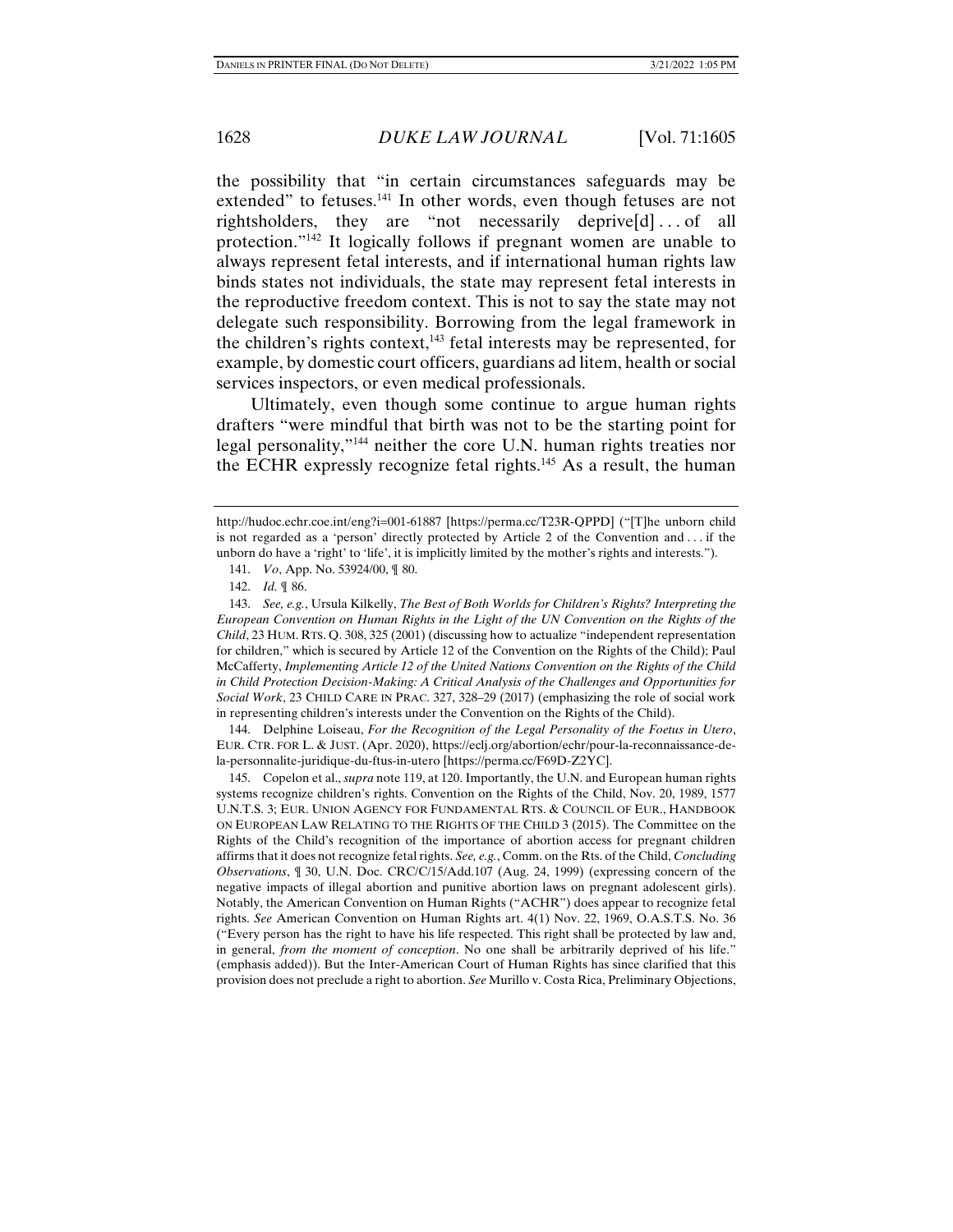rights landscape confirms fetuses are *not* rightsholders, though states may still take fetal interests in account when shaping policies and decisions.146

# *D. Summarizing the Principles*

Derived from the existing human rights landscape, Principles I, II, and III clarify the relevant stakeholders in any issue implicating abortion and pregnancy rights. Table 1 provides an overview of the principles, summarizing their essence and to whom they most directly apply.

|                                                                    | <b>Stakeholder</b>    | <b>Relevant Human Rights</b><br><b>Guarantees</b>                                                                                                                                  |
|--------------------------------------------------------------------|-----------------------|------------------------------------------------------------------------------------------------------------------------------------------------------------------------------------|
| <b>Principle I:</b> The<br>Right to<br>Reproductive<br>Freedom     | Pregnant women        | Right to access abortion<br>services when abortion is<br>legal under domestic law;<br>right to exercise agency<br>over reproductive decisions<br>throughout pregnancy and<br>birth |
| <b>Principle II: The</b><br>Right to<br>Conscientious<br>Objection | Medical professionals | Right to conscientious<br>objection when protected<br>by domestic law to the<br>extent that exercise of the<br>right does not inhibit<br>abortion access                           |
| <b>Principle III:</b><br>Fetal Interests,<br>Not Fetal Rights      | <b>Fetuses</b>        | Recognition of fetal<br>interests (not fetal rights),<br>which may be represented<br>by the state or its delegates                                                                 |

*Table 1: Overview of Principles* 

Merits, Reparations, and Costs, Judgment, Inter-Am. Ct. H.R. (ser. C) No. 257, ¶ 223 (Nov. 28, 2012) ("[T]he historic and systematic interpretation of precedents that exist in the inter-American system confirms that it is not admissible to grant the status of person to the embryo."); *see also*  Baby Boy v. United States, Case 2141, Inter-Am. Comm'n H.R., Report No. 23/81, OEA/Ser.L./ V/II.54, doc. 9 rev. ¶¶ 20–30 (1981) (concluding that, based on the ACHR's drafting history, Article 4 does not impose legal restrictions on abortion on the basis of fetal rights to life).

 <sup>146.</sup> *See supra* notes 121–143 and accompanying text.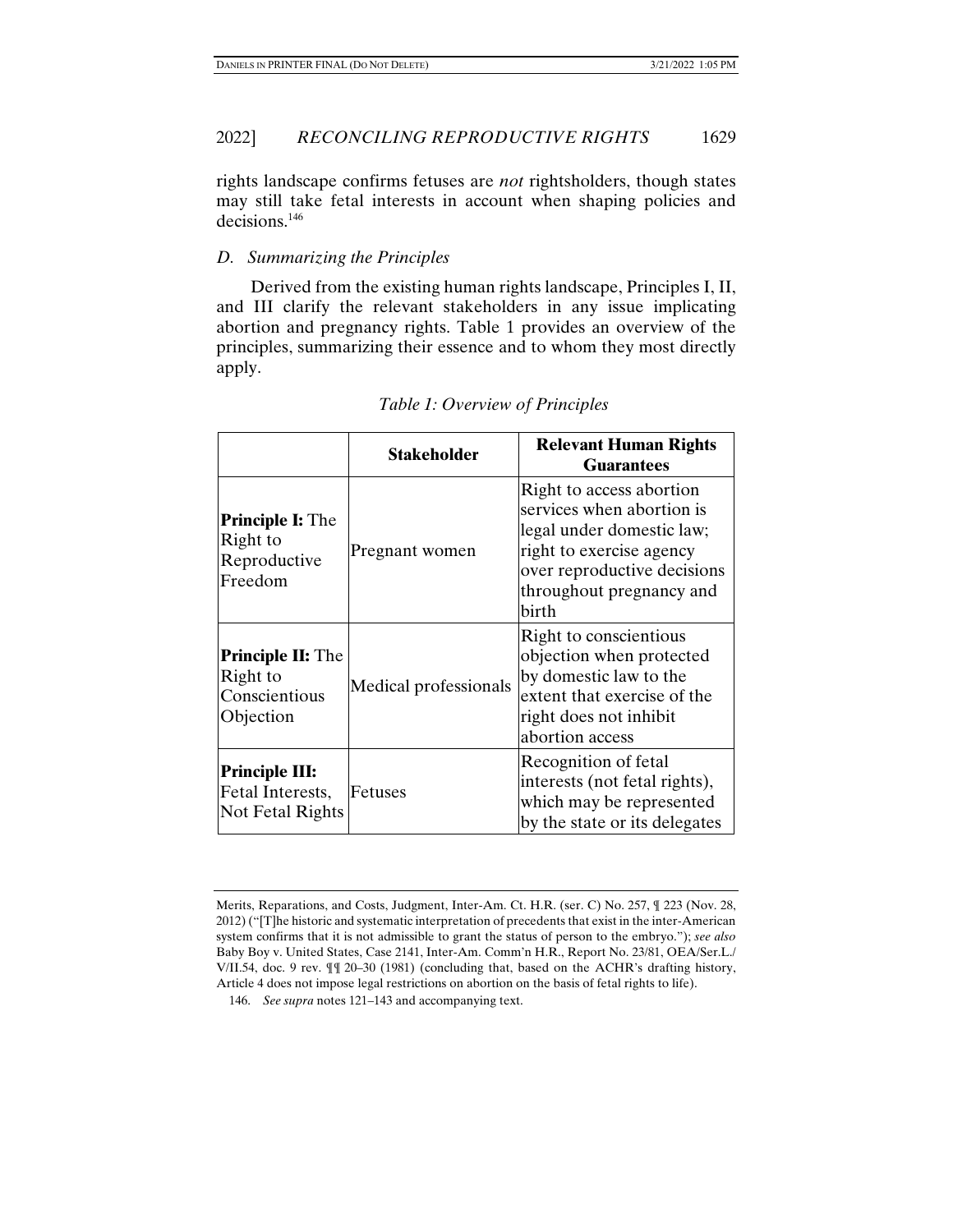But this table reveals a number of critical questions that remain unanswered. The most pressing is whether and how the state can safeguard fetal interests without infringing upon the human rights of pregnant women and medical care providers.

As the preceding discussion reveals, where domestic law provides for access to abortion services or conscientious objection in the healthcare context, those legal protections are recognized and ensured by international human rights law. The subsequent application of these principles to specific case studies will explore how states should grapple with balancing positive and negative obligations, the rights and interests of relevant stakeholders, and domestic law and policy in the reproductive healthcare context.

# III. A BALANCING ACT: RETHINKING EUGENIC ABORTIONS & HOME BIRTHS AT THE ECTHR

As the discussion in Part II demonstrates, the ECtHR is no stranger to reproductive health and agency matters. In determining the breadth of states' margin of appreciation, the ECtHR has thus far avoided providing answers to related moral and ethical questions.<sup>147</sup> But two important dimensions of reproductive healthcare—eugenic abortions and home births—are presently implicated in cases pending at the ECtHR. Although raising distinct parts of reproductive health, these two issues concern the same set of key stakeholders: pregnant women, medical professionals, and fetuses. This Part engages with the background and current status of each issue. It then engages the human rights principles derived in Part II to recommend a framework for the ECtHR to apply in resolving the rights and interests conflicts inherent in both types of disputes.

# *A. Eugenic Abortions*

Selective abortions on the basis of fetal impairment have garnered increasing concern in both Europe and the United States.<sup>148</sup>

 <sup>147.</sup> Ryan, *supra* note 48, at 473–74.

 <sup>148.</sup> *See, e.g.*, Little Rock Fam. Plan. Servs. v. Rutledge, No. 19-2690, 2021 U.S. App. LEXIS 84, at \*24 (8th Cir. Jan. 5, 2021) (Shepherd, J., concurring) (requesting that the U.S. Supreme Court reverse its precedent on abortion in order to uphold an Arkansas law banning abortions of fetuses diagnosed with or expected to have Down syndrome, else precedent serve as "a tool of modern-day eugenics" (citation omitted)); Pasquale Toscano & Alexis Doyle, *Legal Abortion Isn't the Problem To Be Solved,* ATLANTIC (June 19, 2019), https://www.theatlantic.com/ideas/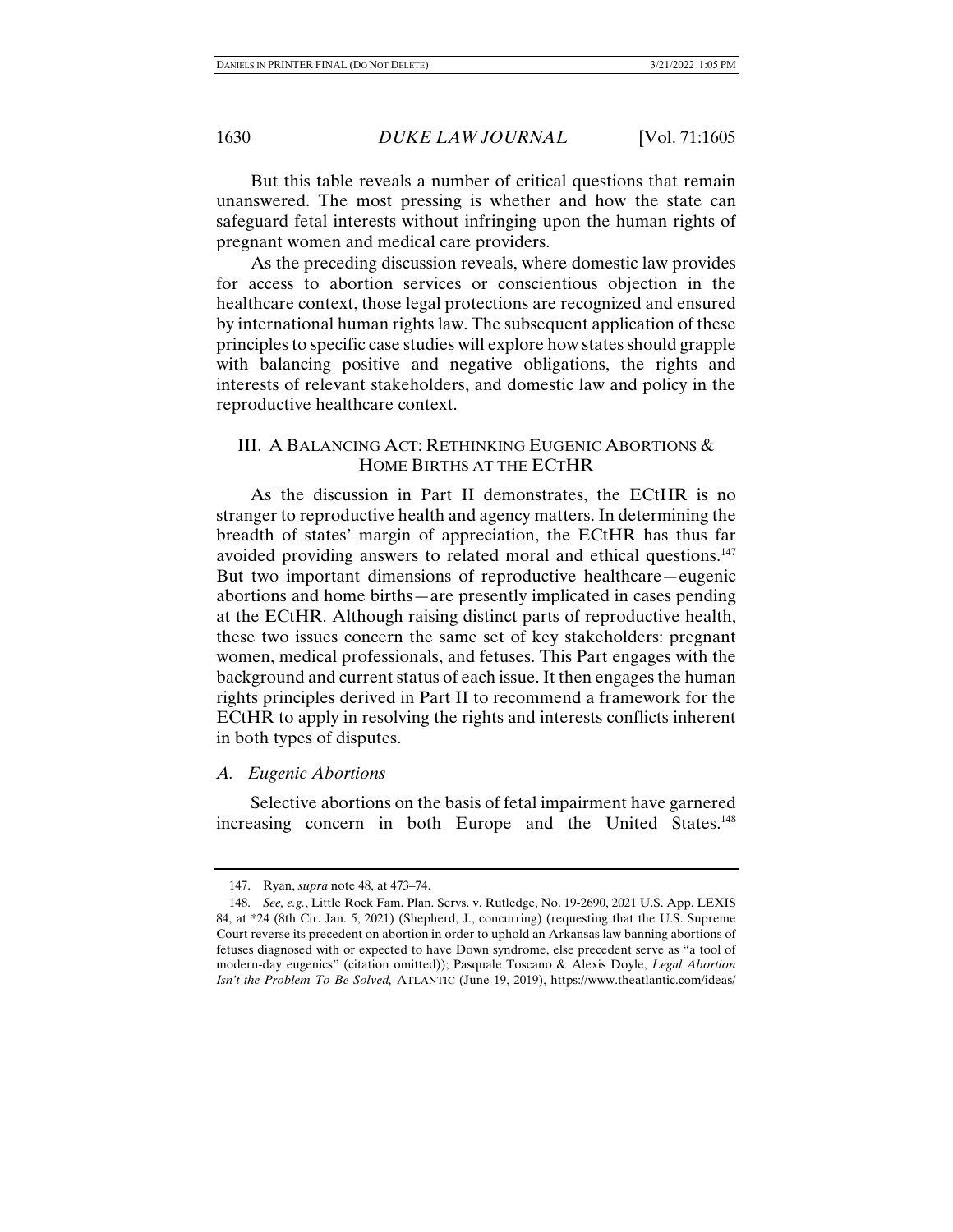Conservative activists have termed these pregnancy terminations "eugenic abortions."149 This Note adopts use of this term, acknowledging the loaded rhetoric intrinsic to its connotations but recognizing the value in clarity and identifying exactly how opposition to these abortions is currently framed. As a result, this Note engages with the term "eugenic abortions" to refer to all decisions to terminate pregnancies caused in whole or in part by a diagnosis or suspicion of fetal disability, including both impairments that may result in death prior to, during, or soon after birth (e.g., fatal holoprosencephaly) and those that are associated with longevity (e.g., Down syndrome or cystic fibrosis).150 This definition thus only encompasses abortions characterized by conditions of a fetus as opposed to conditions of a pregnant woman.151

1. *Relevant Case Law and State Practice*. Even though the ECtHR has yet to confront laws directly implicating eugenic abortions, several prior decisions are relevant in considering how it may approach pending and future cases. First, as discussed in Part II, in *Tysi c*, the ECtHR clarified that once abortion is permitted by a state's domestic law, the state has a positive obligation under Article 8 to ensure abortions are accessible.152 But the ECtHR also acknowledged that in striking a "fair balance . . . between the competing interests of the

archive/2019/06/selective-abortion-bans-treat-disability-tragedy/592000 [https://perma.cc/6A7R-MJD3] ("[A]bortion-rights opponents are reinforcing the dangerous idea that disabilities are an unbearable burden and, in the absence of government coercion, might be snuffed out altogether."); Patryk Regalski, *Eugenic Abortion Before the Polish Constitutional Court*, EUR. CTR. FOR L. & JUST. (Nov. 2020), https://eclj.org/eugenics/eu/lavortement-eugenique-devant-letribunal-constitutionnel-polonais [https://perma.cc/3X9R-V69M] (describing the then-pending decision of the Polish Constitutional Court on outlawing selective abortions on the basis of fetal impairment as a decision "of great importance" that "will no doubt be followed by another decision, this time by the U.S. Supreme Court").

 <sup>149.</sup> *E.g.*, Regalski, *supra* note 148; Puppinck, *supra* note 5.

 <sup>150.</sup> *See* discussion *supra* note 5. The definition of "eugenic abortion" may be expanded to include abortion decisions based on fetal race or sex, but these considerations are beyond the scope of this Note.

 <sup>151.</sup> As a result, this Note focuses on any eugenic abortions, regardless of how the pregnant woman might be characterized under abortion laws. In other words, there is no difference, for these purposes, between a woman seeking a eugenic abortion after she became pregnant on purpose and one seeking a eugenic abortion after she became pregnant via rape or incest.

 <sup>152.</sup> Tysi c v. Poland, App. No. 5410/03, ¶ 116 (Mar. 20, 2007), http://hudoc.echr.coe.int/ eng?i=001-79812 [https://perma.cc/MK35-W2LL].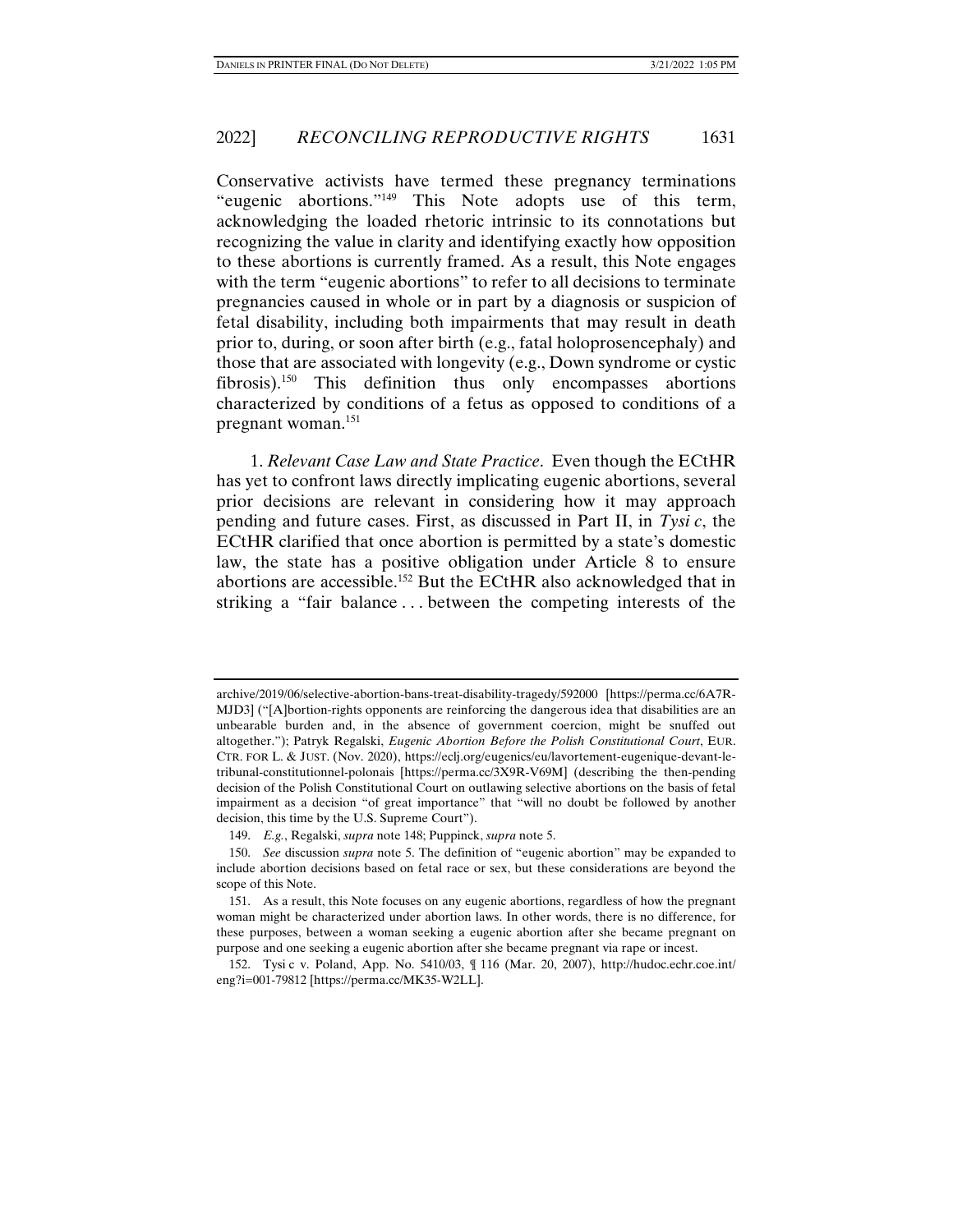individual and of the community as a whole[,] . . . the State enjoys a certain margin of appreciation."153

Seven years later, the ECtHR faced, but side-stepped, eugenic abortion as a legal matter in *A.K. v. Latvia*. 154 The applicant had given birth to a child with Down syndrome.<sup>155</sup> She alleged Latvian physicians had denied her prompt and adequate medical care by not providing her with antenatal screening tests; due to her age, she was guaranteed a certain level of antenatal care under Latvian law.156 The applicant stated had she known, via antenatal screening tests, of the fetal impairment, she would have obtained an abortion.<sup>157</sup> In the closest it has come to the eugenic abortion issue, the ECtHR found there had been an Article 8 violation on procedural grounds, but it did not address legal issues of eugenic abortions, which were not regulated under Latvian law.158

More recently, significant changes impacting eugenic abortions are occurring in two European states. In October 2020, the highest court in Poland ruled a domestic law permitting abortions for fetuses with impairments later in a pregnancy than for nonimpaired fetuses was unconstitutional.<sup>159</sup> As 98 percent of abortions obtained in 2019 were carried out under this provision, this decision effectively outlaws all nontherapeutic abortions not involving rape or incest.<sup>160</sup> The ruling

 158. *See id.* ¶ 94 ("[T]he domestic courts[] . . . did not properly examine the applicant's claim that she had not received medical care and information in accordance with domestic law in a manner sufficient to ensure the protection of her interests."). Importantly, this did not stop intervening conservative groups like the European Centre for Law and Justice from raising the issue. *See id.* ¶¶ 79–83 (describing the third-party submission as alleging "screening for genetic diseases in order to eliminate the [fetus] rather than cure the diseases constituted a systemic incitement to discrimination and violence on the grounds of disability").

 159. Wyrok [Judgment] TK [Constitutional Tribunal] z [of] Oct. 22, 2020, K 1/20 (Pol.), https:/ /trybunal.gov.pl/postepowanie-i-orzeczenia/wyroki/art/11300-planowanie-rodziny-ochrona-plod u-ludzkiego-i-warunki-dopuszczalnosci-przerywania-ciazy [https://perma.cc/YP3D-99DF] (translated by Google Translate); Monika Scislowska, *Poland's Top Court Rules Out Abortions Due to Fetal Defects*, ASSOCIATED PRESS (Oct. 22, 2020), https://apnews.com/article/international-newspoland-abortion-europe-birth-defects-9258358858a72911663cd1d276a8fbd2 [https://perma.cc/PF5K-CGZ3].

 160. *Poland Abortion Ban: Thousands Protest for Third Day*, BBC (Jan. 29, 2021), https:// www.bbc.com/news/world-europe-55866162 [https://perma.cc/86FG-7ZRG]. Prior to this ruling,

 <sup>153.</sup> *Id.* ¶ 111.

 <sup>154.</sup> A.K. v. Latvia, App. No. 33011/08 (June 24, 2014), http://hudoc.echr.coe.int/eng?i=001- 145005 [https://perma.cc/3FM8-TH6K].

 <sup>155.</sup> *Id.* ¶ 11.

 <sup>156.</sup> *Id.* ¶¶ 66–67.

 <sup>157.</sup> *Id.* ¶ 30.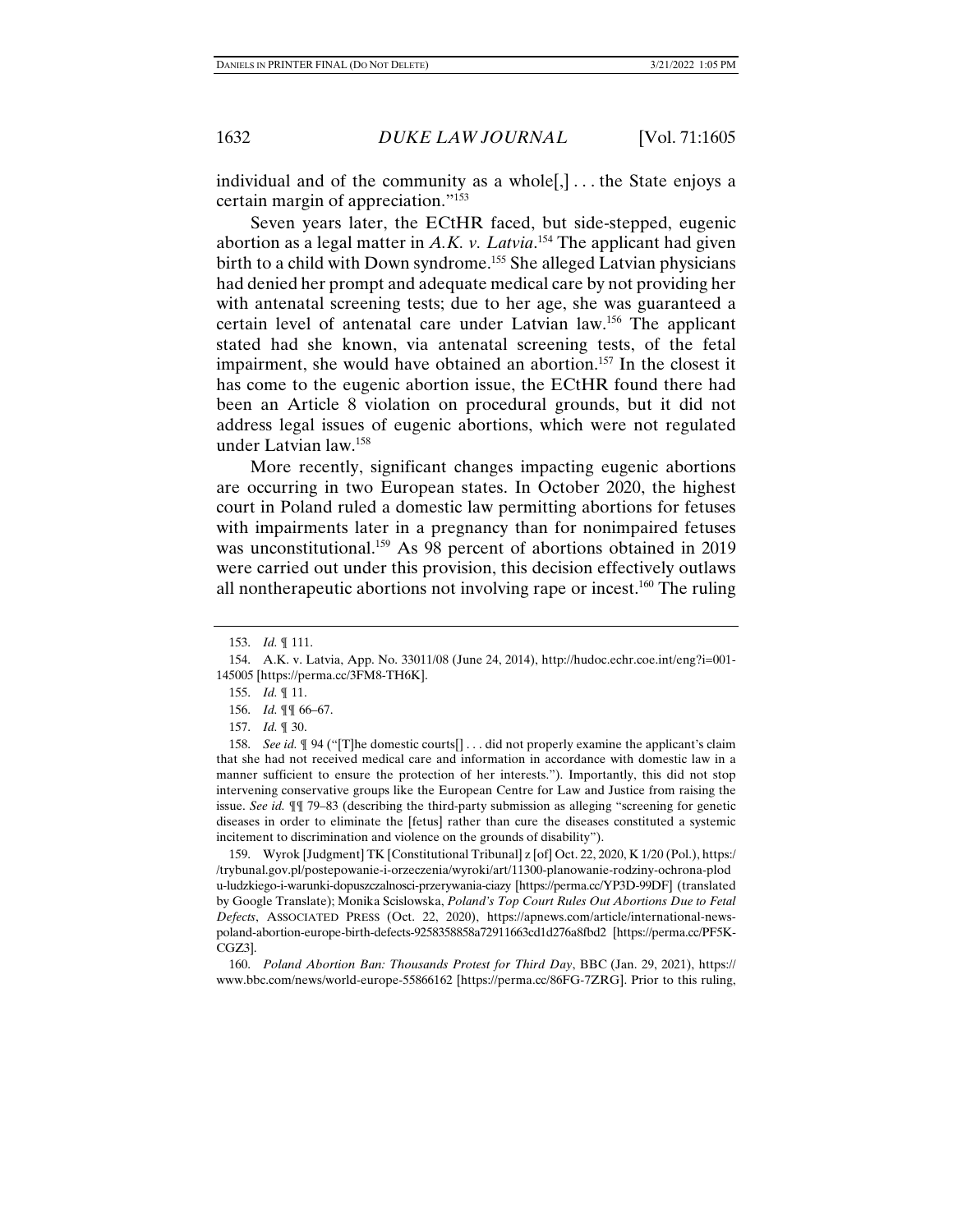garnered approval from the European Centre for Law and Justice ("ECLJ"), a conservative nongovernmental organization, which described it as lifesaving and a step towards eradicating discrimination on the basis of disability.161 But the decision also provoked mass protests across Poland.162 Notably, "Polish feminists with disabilities stressed that pitting reproductive rights against disability rights discounts the perspectives of women with disabilities and undermines the human rights approach to disability rights as encapsulated in the [CRPD]."<sup>163</sup> In October 2021, the ECtHR communicated twelve applications challenging Poland's law under Article 8 of the ECHR.164

In Hungary, which has similar abortion laws to Poland, the Constitutional Court recently declined to further consider a similar issue in the context of interpreting a domestic statute's conditions for when a fetus is considered disabled and thus abortable.<sup>165</sup> The case arose in the context of tort law; parents of a disabled child brought suit against the hospital where their disabled child was born, requesting

only approximately one thousand abortions were performed annually in Poland, which already had "one of Europe's most restrictive abortion laws." *Poland: Regression on Abortion Cases Harms Women*, AMNESTY INT'L (Jan. 26, 2022), https://www.amnesty.org/en/latest/news/2022/01/ poland-regression-on-abortion-access-harms-women [https://perma.cc/M8E3-DXMH]. As a result, even prior to the decision, "thousands of women [would] leave Poland to access abortion care in other European countries, while others [would] import medical abortion pills or seek extra-legal abortion in Poland." *Id.* Now, however, Poland has eliminated one of the few remaining legal grounds for abortion, exacerbating these dangerous trends. *Id.* 

 <sup>161.</sup> Grégor Puppinck, *Poland: The End of Eugenic Abortion*, EUR. CTR. FOR L. & JUST. (Dec. 2020), https://eclj.org/eugenics/eu/pologne—le-tribunal-constitutionnel-abroge-lavortemen t-eugenique [https://perma.cc/4YHX-D9NB].

 <sup>162.</sup> Monika Pronczuk, Isabella Kwai & Anatol Magdziarz, *'Declaration of War': Protesters in Poland Vow To Fight Abortion Ban*, N.Y. TIMES (Jan. 28, 2021), https://www.nytimes.com/ 2021/01/28/world/europe/poland-protests-abortion-ban.html [https://perma.cc/B46H-H73L].

 <sup>163.</sup> Magda Szarota & Suzannah Phillips, *In Battle over Abortion, Polish Feminists with Disabilities Are Claiming Their Rights*, MS. MAG. (Dec. 15, 2020), https://msmagazine.com/2020/ 12/15/abortion-poland-polish-feminists-women-with-disabilities-fetal-defect [https://perma.cc/88FR-YVLD]; *see id.* ("[M]eaningful reproductive autonomy is a priority for women with disabilities all around the world, both as women and persons with disabilities, and access to abortion is an important part of that reproductive autonomy—and more broadly of their inherent and inalienable right to dignity.").

 <sup>164.</sup> *Notification of 12 Applications Concerning Abortion Rights in Poland*, EUR. CT. OF HUM. RTS. (July 8, 2021), http://hudoc.echr.coe.int/eng-press?i=003-7074470-9562874 [https://perma.cc/ FBV6-KS5B].

 <sup>165.</sup> Eur. Ctr. for L. & Just., *The Hungarian Constitutional Court Rejected the Initiative Against Abortion Law*, EUR. CTR. FOR L. & JUST. (May 2021) [hereinafter ECLJ, *Rejected Initiative*], https://eclj.org/abortion/eu/the-hungarian-constitutional-court-refused-to-accept-theinitiative-against-abortion-law [https://perma.cc/NRU5-56K2].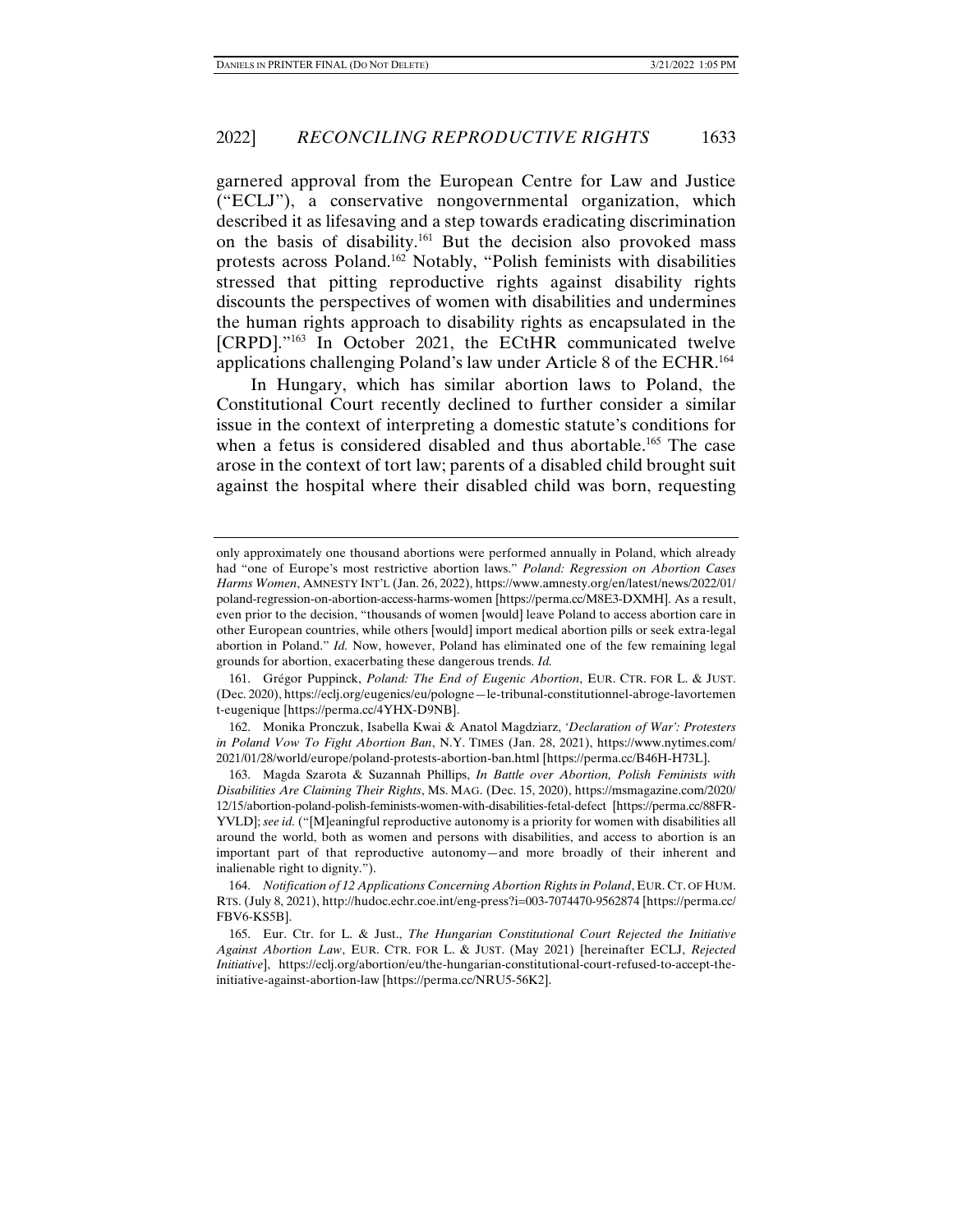damages for "wrongful birth of their child."166 The ECLJ submitted an amicus brief to the Constitutional Court, arguing eugenic abortion itself is a violation of international human rights law.167 The ECLJ's analysis relied largely on the Convention on the Rights of the Child and rights under the ECHR, and its conclusions were premised on fetal rights being considered within the scope of children's, and other natural persons', rights.168 But the Constitutional Court chose not to hear the case in the spring of 2021 on procedural, not substantive, grounds.169 Nonetheless, the ECLJ emphasizes the high number of dissenting judges, implying there is room for future eugenic abortion challenges to reach the bench.170

2. *Applying Human Rights Law Principles to Eugenic Abortions*. Although the ECtHR has thus far avoided ruling on the legality of eugenic abortions, recent case law and state practice imply a decision

 168. *See* ECLJ, *Amicus Curiae Brief*, *supra* note 167, at 4 (relying on the Convention on the Rights of the Child); *see also id.* at 5 (implying the ECtHR, by acknowledging "legitimate interests involved" in abortion disputes, should take the next step by prohibiting abortions).

 <sup>166.</sup> Eur. Ctr. for L. & Just., *Hungary: Wrongful Birth Compensation?*, EUR. CTR. FOR L. & JUST. (Jan. 2021), https://eclj.org/abortion/eu/prejudice-detre-ne—la-loi-hongroise-sur-lacces-alavortement-devant-la-cour-constitutionnelle?lng=en [https://perma.cc/UQC7-QGCR].

 <sup>167.</sup> Eur. Ctr. for L. & Just., *Amicus Curiae Brief Submitted to the Constitutional Court of Hungary in the Case No. III/01838/2020*, EUR. CTR. FOR L. & JUST. 8 (Jan. 2021) [hereinafter ECLJ, *Amicus Curiae Brief*], https://eclj.org/abortion/eu/constitutional-court-of-hungary-noiii/ 01838/2020 [https://perma.cc/45W3-7QRS]. This argument was based in part upon Hungary's October 2020 signature to the Geneva Consensus Declaration on Promoting Women's Health and Strengthening Families, which was also signed by Poland and the United States under the Trump administration, and espouses a commitment to restrict abortion access. *Joint Statement Promoting Women's Health and Strengthening the Family (WHA 73)*, U.S. MISSION TO INT'L ORGS. IN GENEVA, https://geneva.usmission.gov/2020/11/11/joint-statement-promoting-womenshealth-and-strengthening-the-family-wha-73 [https://perma.cc/J6J9-HCT3]. Thirty-one additional states were signatories; these are described as "largely authoritarian governments." Julian Borger, *US Signs Anti-Abortion Declaration with Group of Largely Authoritarian Governments*, GUARDIAN (Oct. 22, 2020, 1:06 PM), https://www.theguardian.com/world/2020/oct/22/us-trumpadministration-signs-anti-abortion-declaration [https://perma.cc/28H5-7V2L]. In January 2021, President Joe Biden removed the United States from the instrument. *Memorandum on Protecting Women's Health at Home and Abroad*, WHITE HOUSE (Jan. 28, 2021), https://www.whit ehouse.gov/briefing-room/presidential-actions/2021/01/28/memorandum-on-protecting-womenshealth-at-home-and-abroad [https://perma.cc/LPF3-WEQQ].

 <sup>169.</sup> ECLJ, *Rejected Initiative*, *supra* note 165.

<sup>170.</sup> *See id.* ("It is clear from the dissenting opinions how much the issue divides the panel. Moreover, the rejection was not based on the merits of the case but merely on procedural inadequacy. Hopefully this leaves room for opportunity for the future ban of eugenic abortion as it has happened in Poland.").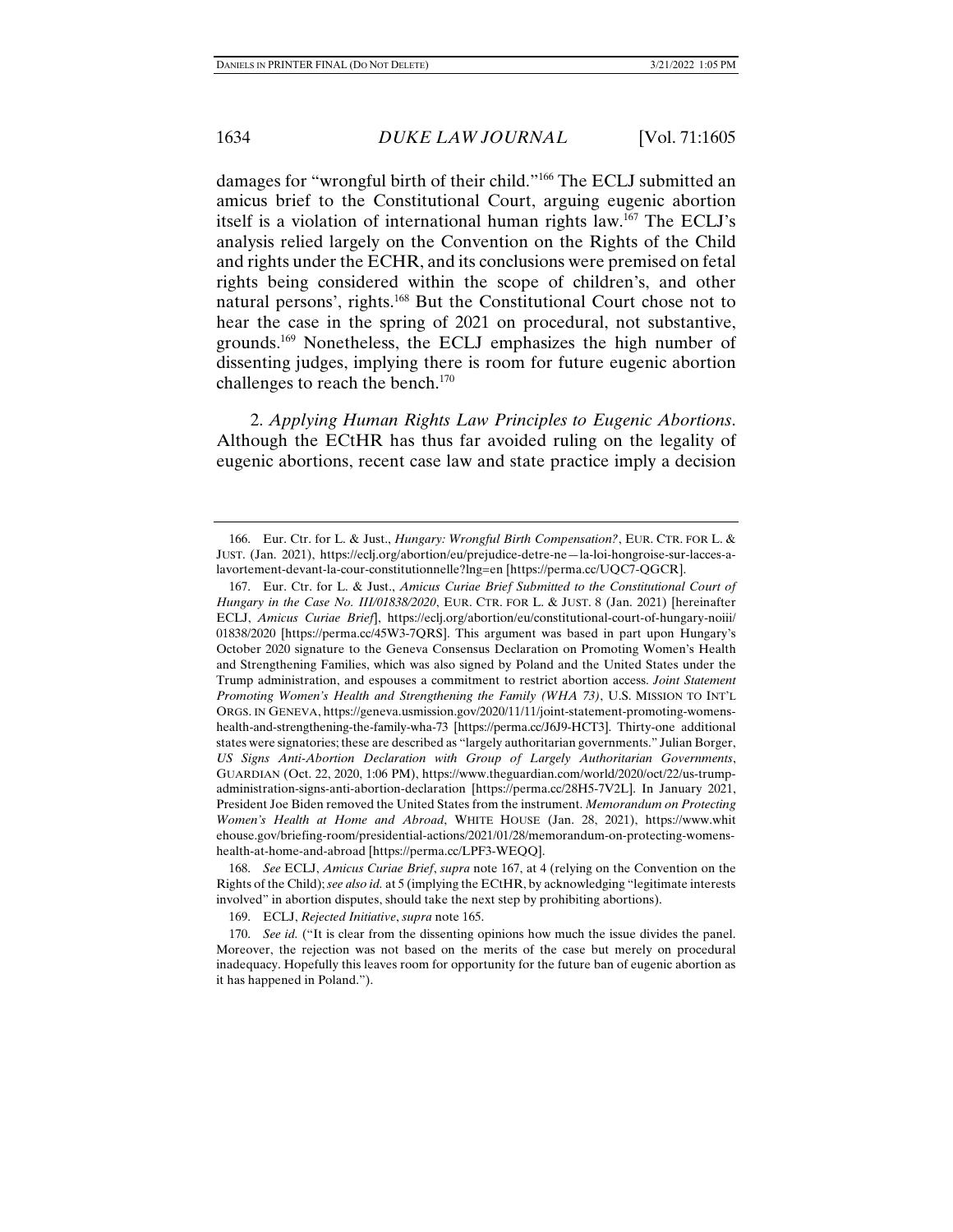on the issue may be imminent.<sup>171</sup> By identifying the relevant stakeholders and applying the core relevant principles of international human rights law developed in Part II, this Subsection proposes a guide for the ECtHR to follow when reviewing a national law on eugenic abortions which seeks to protect fetal interests and ensure the requisite rights guarantees. The analysis below assumes that a state both permits some abortions and recognizes conscientious objection under its domestic law, as most Council of Europe states do.<sup>172</sup>

First, the Strasbourg Court should identify the three key stakeholders and their respective rights and interests: pregnant women, fetuses, and medical care providers. Pregnant women in a state where abortion is legal have an undisputed right to reproductive agency.<sup>173</sup> Fetuses have no rights under Article 8, but they do have interests.<sup>174</sup> In the context of eugenic abortion, these interests could be in both life and nondiscrimination on the basis of disability. Medical care providers have their own rights to conscientious objection<sup>175</sup> and, in exercising those rights, may serve as a proxy for fetal interests. Assuming the relevant state permits both abortion and conscientious objection under its domestic law, it must perform a balancing act in line with Part II's core human rights principles. In reviewing the balance struck, the ECtHR must identify the discretionary space within which the state may prescribe policies to regulate the relevant rights and interests.

Next, the ECtHR should examine the state's positive and negative obligations—the actions it *must* and *must not* take. Principle I clarifies

 <sup>171.</sup> Notably, two communicated complaints have tangentially raised eugenic abortion as an issue, but neither have directly challenged the legality of eugenic abortion, unlike the Polish situation, and are thus not covered by the scope of this analysis. *See generally* B.B. v. Poland, App. No. 67171/17 (Jan. 29, 2020), http://hudoc.echr.coe.int/eng?i=001-201485 [https://perma.cc/CFM8- VPHN] (alleging Polish physicians intentionally prevented the applicant from obtaining an abortion after she discovered her fetus was disabled by wielding their conscientious objection rights); De Pracomtal v. France, App. Nos. 34701/17, 35133/17 (Aug. 31, 2020), http:// hudoc.echr.coe.int/eng?i=001-204781 [https://perma.cc/X4GE-9FAT] (alleging that the French censorship of an advertisement containing testimonials from disabled individuals thanking their mothers constituted discrimination on the basis of disability when the advertisement was removed due to potential trauma it may cause women who had obtained eugenic abortions).

 <sup>172.</sup> *See The World's Abortion Laws*, CTR. FOR REPROD. RTS. (2022), https://maps.reprod uctiverights.org/worldabortionlaws [https://perma.cc/UX67-KAAN] (mapping liberal abortion laws across much of Europe); Eur. Parl. Ass., *Resolution 1763*, 35th Sess., Doc. No. 12347 (2010) (concluding that "[t]here is a comprehensive and clear legal and policy framework governing the practice of conscientious objection by health-care providers" in "the vast majority of Council of Europe member states").

 <sup>173.</sup> *See supra* Part II.A.

 <sup>174.</sup> *See supra* Part II.C.

 <sup>175.</sup> *See supra* notes 90–118 and accompanying text.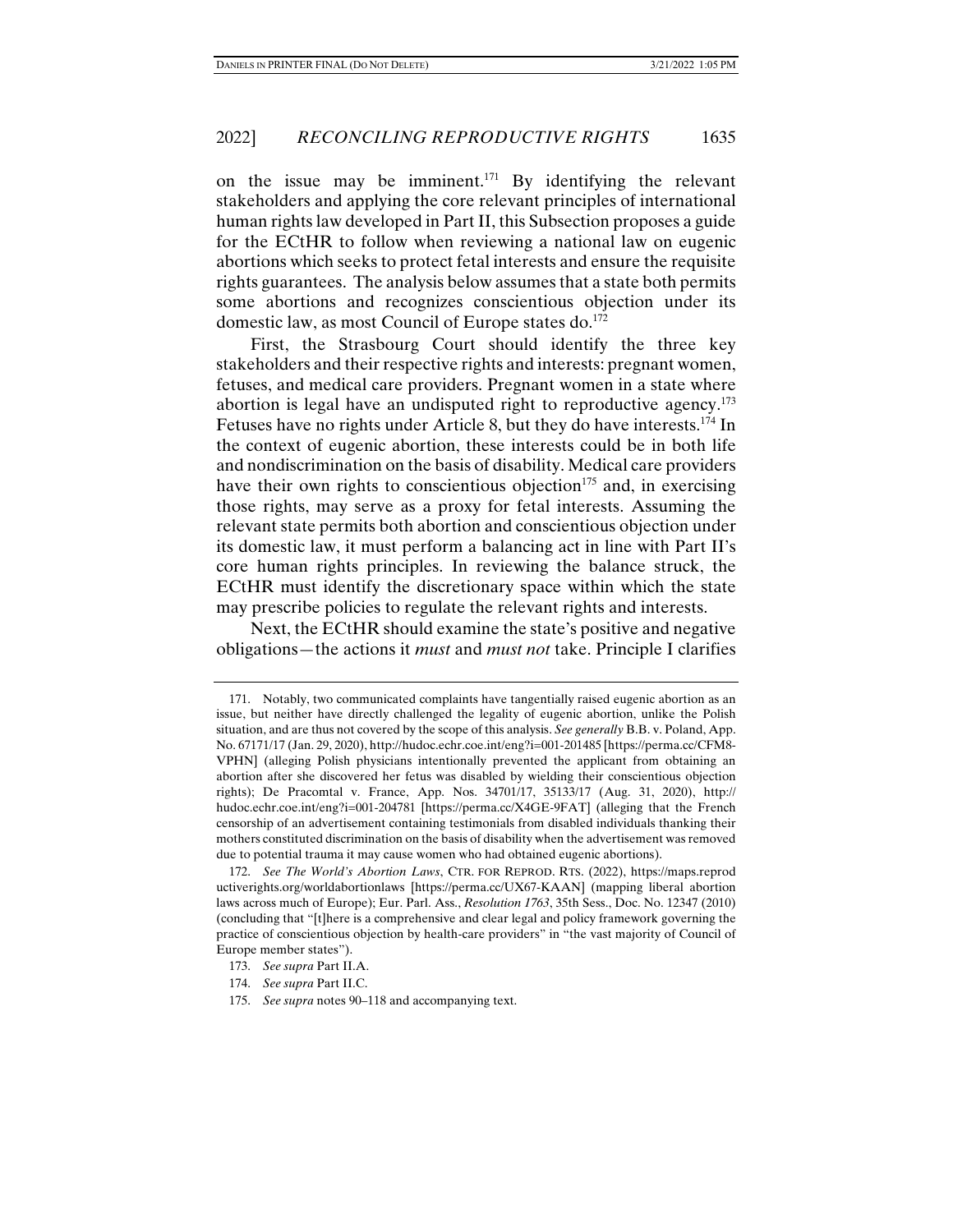the state cannot materially restrict abortion access once it has legalized abortion. In positive terms, this means that, to the extent abortion is legal, the state must ensure abortions are accessible within its jurisdiction. Further, Principle III provides the state cannot limit eugenic abortions on the basis of fetal rights (as opposed to interests). Taken together, these principles indicate a state that has legalized abortion has a negative obligation not to restrict eugenic abortions either directly (by prohibiting eugenic abortions on the basis of fetal rights) or indirectly (by permitting providers to exercise their rights to conscientious objection in ways that make eugenic abortions inaccessible). The state thus has a positive obligation to ensure the accessibility of all legal abortions, including eugenic abortions, to the extent abortion is legal in the general sense. As a result, domestic regulations governing abortion cannot distinguish between eugenic and non-eugenic abortions without running afoul of Principles I and III.

Next, the ECtHR should consider what a state *may* do within the bounds of both international human rights law and its margin of appreciation. To operate appropriately within this discretionary space in which pregnant women's rights to reproductive autonomy (protected by Article 8) and medical care providers' rights to conscientious objection (protected by Article 9) are implicated, the state must have a legitimate aim, and its regulations must be necessary and proportional to achieving this legitimate aim.176 Both articles indicate "the protection of health or morals" and "the protection of the rights and freedoms of others" constitute legitimate aims of the state.<sup>177</sup> But because there are no fetal rights under Article 8 according to Principle III, fetal interests may be encompassed only by the health and morals justification. Further, the lack of fetal rights precludes a rights clash between pregnant women, who are rightsholders under Principle I, and fetuses, who are not rightsholders. As a result, the only rights clash remaining under the ECHR is between pregnant women and objecting medical professionals.178 The presence of fetal interests nonetheless complicates this dynamic; their amorphous and openended nature may, as shown below, lead states to claim a fairly broad margin of appreciation in an attempt to shield their laws and policies from international judicial scrutiny.

 <sup>176.</sup> *See supra* Part I.

 <sup>177.</sup> European Convention on Human Rights arts. 8(2), 9(2), Nov. 4, 1950, E.T.S. No. 005.

 <sup>178.</sup> *See supra* Part II.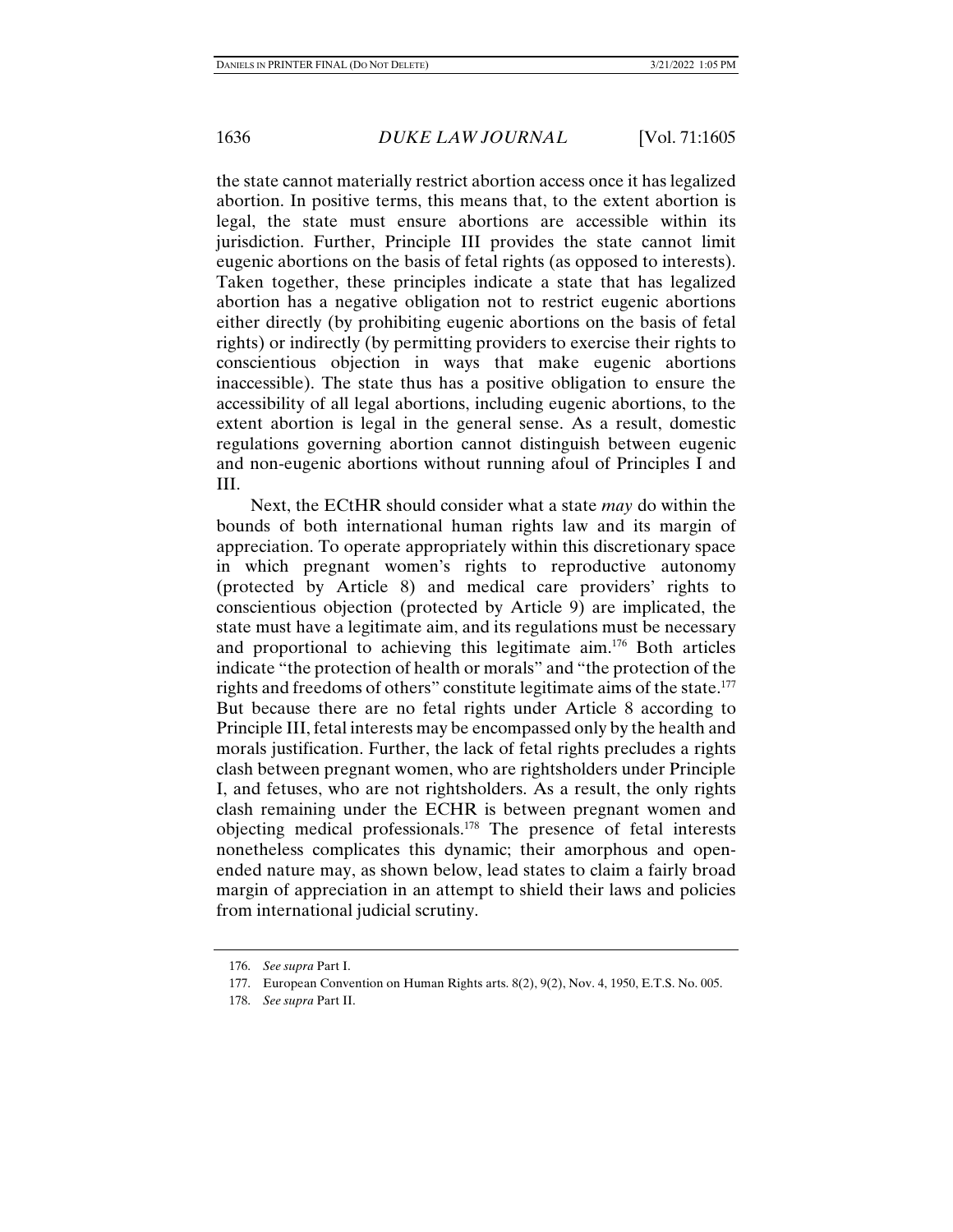In achieving balance, several policy routes are available. In line with Principle III, the state may, for example, provide pregnant women with objective, truthful, and non-misleading information about a child's quality of life with disability as resources relevant to making an informed decision. The state may also, in accordance with Principle II, permit medical care providers to opt out of performing eugenic abortions as long as the state ensures, via its positive obligations, pregnant women will nonetheless be able to access providers willing to perform such abortions. In these two areas, the state has room to shape specific policies in light of national interests and values. For example, the state can regulate the type of disability-related information, if any, that is provided to pregnant women in exercising its Principle III obligations.

With regard to conscientious objections, the state may permit, but not require, medical care providers to freely inquire about the reasons why a pregnant woman is seeking an abortion, engaging Principles II and III. Similarly, the state may provide a notification system to ensure that abortion is not becoming inaccessible in certain geographic areas by monitoring the number of conscientious objection requests relative to abortion demand. In contrast to the more categorical direct and indirect regulations that the state expressly cannot enact, these policies are more likely to satisfy the margin of appreciation's necessity and proportionality standard. The state may frame these as necessary to achieve the legitimate aim of protecting morals (safeguarding fetal interests), but these policies are proportionate in that they neither restrict women's access to abortion (Principles I and II) nor demote women's rights below medical care providers' conscientious objection rights and fetuses' interests (Principle III). As a result, the state may safeguard fetal interests in the context of eugenic abortion, but it must do so without infringing upon the rights ensured under international human rights law.

### *B. Home Births*

Both human rights law and the ECtHR have clarified the right to reproductive freedom encompasses not only decisions about whether to continue a pregnancy and give birth, but also decisions about *where*  to give birth.179 Researchers have found there is psychological value for

 <sup>179.</sup> *See* Ternovszky v. Hungary, App. No. 67545/09, ¶ 24 (Dec. 14, 2010), http:// hudoc.echr.coe.int/eng?i=001-102254 [https://perma.cc/3QT8-CK3Z] ("[T]he mother is entitled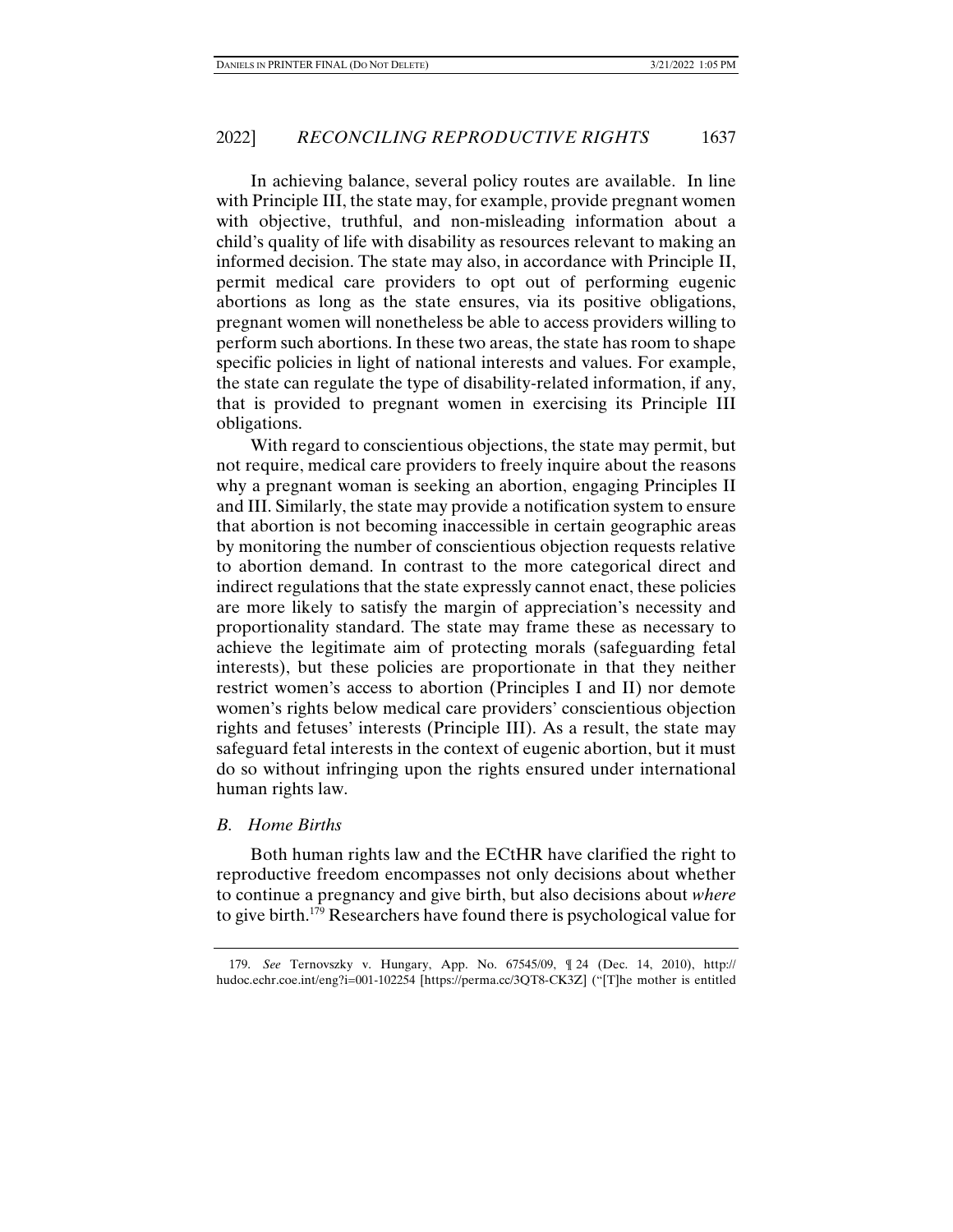women who feel they were able to exert agency, make choices, and exercise control over their childbirth experiences.180 Different factors may influence women's decisions about where to give birth, including health care coverage, geographic location, socioeconomic status, and cultural or religious beliefs.<sup>181</sup> Some states have historically enjoyed particularly high levels of safe home births, and the COVID-19 pandemic in particular has augmented the attractiveness of a home birth option for many across the world.<sup>182</sup> But though human rights law secures, in Principle I, women's rights to choose where to give birth, the ECtHR will decide future home birth cases against a complicated backdrop of conflicting state practice and case law.

1. *Relevant Case Law and State Practice.* On a macrolevel, there is a general divide between Western and Eastern Europe when it comes to home birth policies.183 In countries like the United Kingdom, both home births and midwives' attendance at them are legal.<sup>184</sup> The Netherlands leads Europe in home births; there, giving birth at home, with the assistance of a midwife or other medical professional, is the standard practice for uncomplicated pregnancies.<sup>185</sup> Eastern European states, on the other hand, have taken a narrower approach to the legality of home births.

to a legal and institutional environment that enables her choice [in childbirth], except where other rights render necessary the restriction thereof.").

 <sup>180.</sup> Katie Cook & Colleen Loomis, *The Impact of Choice and Control on Women's Childbirth Experiences*, 21 J. PERINATAL EDUC. 158, 158 (2012).

 <sup>181.</sup> Jane Sandall, *Place of Birth in Europe*, 81 ENTRE NOUS 16, 16–17 (2015).

 <sup>182.</sup> Julia Ries, *Interest in Home Births Rises During the COVID-19 Pandemic*, HEALTHLINE (June 17, 2020), https://www.healthline.com/health/pregnancy/home-births-rise-with-covid-19 [https://perma.cc/93AV-RTHK].

 <sup>183.</sup> Notably, this is far from the only area in human rights where such a divide exists between Western Europe and more recent signatories to the ECHR. *See, e.g.*, Jeff Diamant & Scott Gardner, *In EU, There's an East-West Divide Over Religious Minorities, Gay Marriage, National Identity*, PEW RSCH. CTR. (Oct. 29, 2018), https://www.pewresearch.org/fact-tank/2018/10/29/eastwest-divide-within-the-eu-on-issues-including-minorities-gay-marriage-and-national-identity [https://perma.cc/B4CZ-SK4K] ("Majorities in all of the surveyed Western European countries favor same-sex marriage, while majorities in almost all of the Central and Eastern European countries oppose it.").

 <sup>184.</sup> *Where To Give Birth: The Options*, NAT'L HEALTH SERV. (Apr. 8, 2021), https:// www.nhs.uk/pregnancy/labour-and-birth/preparing-for-the-birth/where-to-give-birth-the-options [https://perma.cc/W7AV-YG6M].

 <sup>185.</sup> *See* Stephanie van den Berg, *Home Birth in the Netherlands: Why the Dutch Cherish Them*, EXPATICA (Apr. 22, 2020), https://www.expatica.com/nl/healthcare/womens-health/homebirths-in-the-netherlands-100749 [https://perma.cc/ER3D-769U] (claiming that 30 percent of women in the Netherlands give birth at home).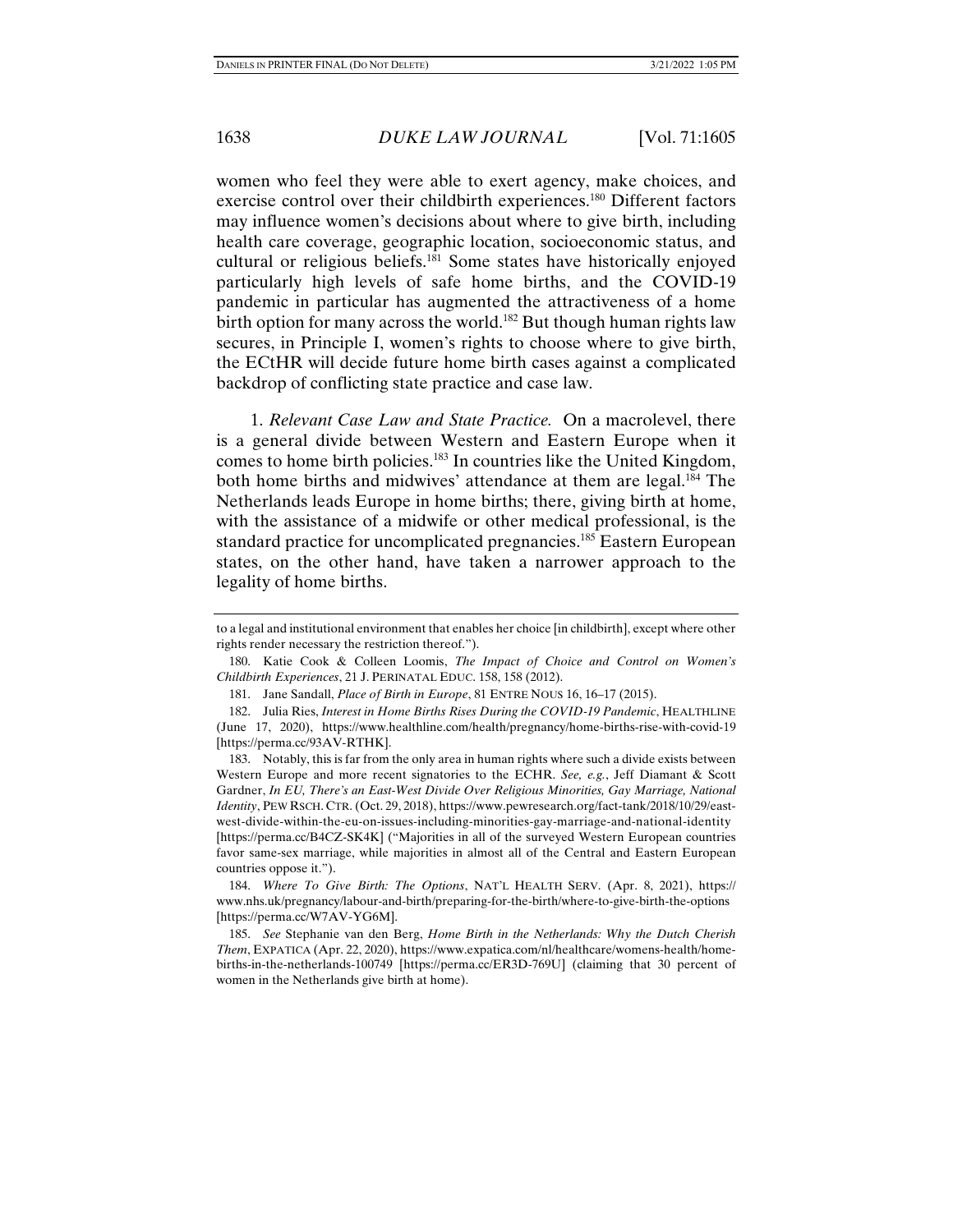In 2010, the ECtHR decided the aforementioned *Ternovszky* case against Hungary.186 The applicant challenged Hungary's lack of "comprehensive legislation on home birth," which she alleged "effectively dissuade[d] health professionals from assisting those wishing home birth."<sup>187</sup> The ECtHR ultimately found this lack of certainty constituted an interference with the applicant's Article 8 rights.188 Though acknowledging states have a wide margin of appreciation on most Article 8 matters, the ECtHR explained that

the regulation should ensure a proper balance between societal interests and the right at stake. In the context of home birth, regarded as a matter of personal choice of the mother, this implies that the mother is entitled to a legal and institutional environment that enables her choice, except where other rights render necessary the restriction thereof. For the Court, the right to choice in matters of child delivery includes the legal certainty that the choice is lawful and not subject to sanctions, directly or indirectly. At the same time, the Court is aware that, for want of conclusive evidence, it is debated in medical science whether, in statistical terms, homebirth as such carries significantly higher risks than giving birth in hospital.<sup>189</sup>

Ultimately, because pregnant women were limited in their choices about where to give birth, the ECtHR concluded Hungary's policy was incompatible with both "foreseeability" and "lawfulness."190

Four years later, however, the ECtHR appeared to reverse course. In *Dubská & Krejzová v. Czech Republic*, 191 the applicant challenged a Czech law that regulated *where* healthcare providers could offer services, including in the context of childbirth.<sup>192</sup> The domestic law imposed liability on midwives who assisted in home births.193 Despite its decision in *Ternovszky* and third-party submissions from the World Health Organization advocating for the general safety of home birth, $194$ 

 <sup>186.</sup> Ternovszky v. Hungary, App. No. 67545/09, ¶ 27 (Dec. 14, 2010), http:// hudoc.echr.coe.int/eng?i=001-102254 [https://perma.cc/2JGU-GXHF].

 <sup>187.</sup> *Id.* ¶ 6.

 <sup>188.</sup> *Id.* ¶ 22.

 <sup>189.</sup> *Id.* ¶ 24.

 <sup>190.</sup> *Id.* ¶ 26.

 <sup>191.</sup> Dubská & Krejzová v. Czech Republic, App. Nos. 28859/11, 28473/12 (Dec. 11, 2014), http://hudoc.echr.coe.int/eng?i=001-148632 [https://perma.cc/WC2P-BFPW].

 <sup>192.</sup> *Id.* ¶ 82.

 <sup>193.</sup> *Id.* ¶¶ 37–44.

 <sup>194.</sup> *Id.* ¶ 57.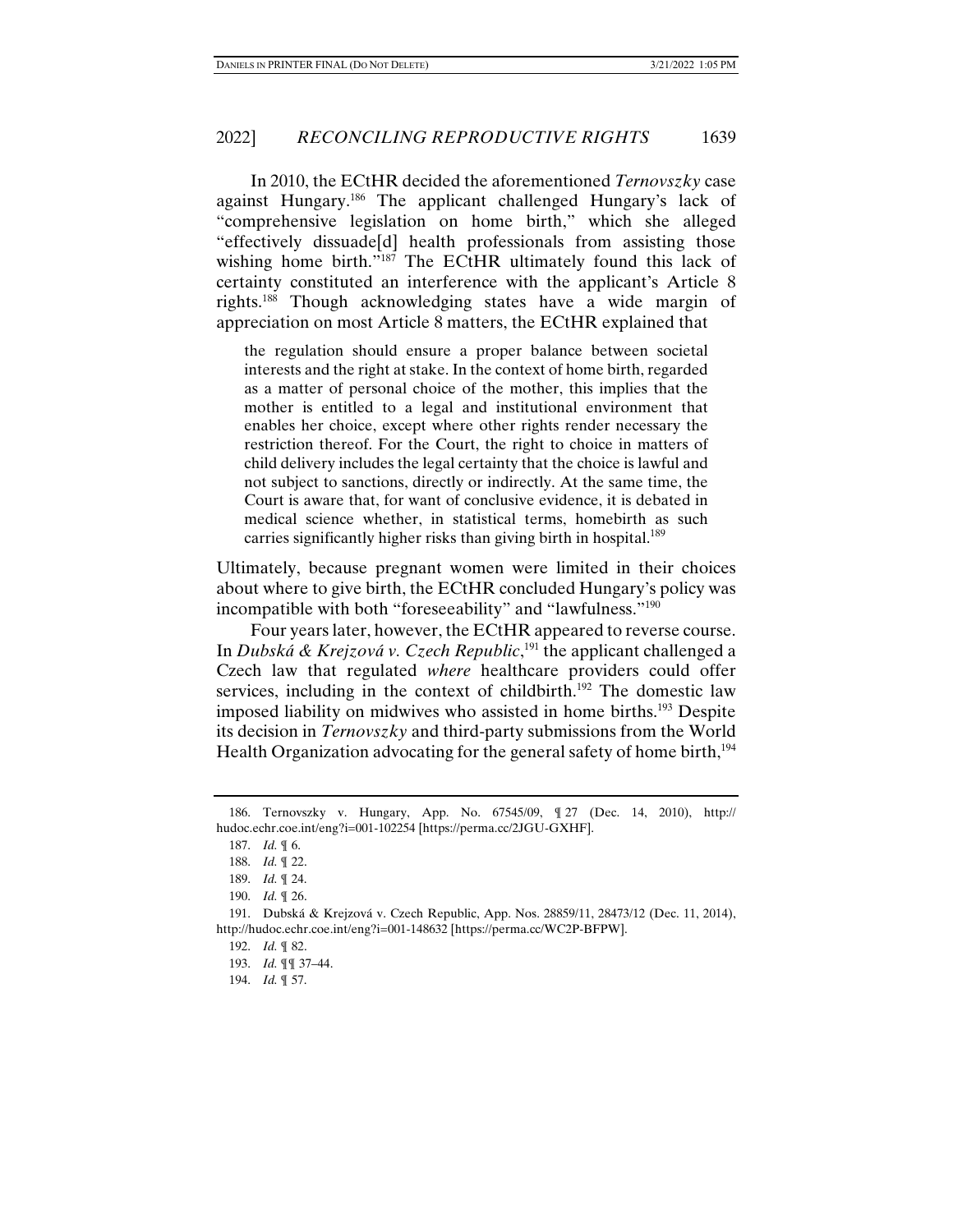the ECtHR found the Czech law did not constitute an Article 8 violation.195 The ECtHR determined the Czech Republic had a legitimate aim when interfering with pregnant women's right to choice in childbirth—"protect[ing] the health and safety of the newborn during and after delivery and, at least indirectly, that of the mother.<sup>"196</sup> In considering whether the interference was necessary in a democratic society, the ECtHR concluded the state had a wide margin of appreciation in part due to the lack of European consensus on home births.<sup>197</sup>

Balancing the relevant rights and interests at stake, the ECtHR determined "while there is generally no conflict of interest between the mother and her child, certain choices made by the mother as to the place, circumstances or method of delivery may be seen to give rise to an increased risk to the health and safety of the newborns."198 The ECtHR acknowledged "the majority of the research studies . . . do not suggest that there is an increased risk for home births compared to births in a hospital" as long as certain preconditions are present.<sup>199</sup> Finding that the state had failed to "carefully consider[] the possible alternatives and assess[] the proportionality of their policy in respect of home births,"200 the ECtHR did not clarify why the Czech law could, or should, not be adapted to permit medical attendance at home births meeting the preconditions making them safe procedures.<sup>201</sup> In his dissent, Judge Paul Lemmens criticized the majority's framing of the Czech state's obligations as negative ones, and he instead advocated for applying a positive obligation analysis to the Czech law.<sup>202</sup> He concluded that the relevant question should be "whether the State

200. *Id.* ¶ 99.

 <sup>195.</sup> *Id.* ¶ 101.

 <sup>196.</sup> *Id.* ¶ 86.

 <sup>197.</sup> *Id.* ¶ 93 ("[T]here is no clear common ground amongst the member States . . . and [home birth regulation] involves general social and economic policy considerations for the State, including the allocation of financial means . . . .").

 <sup>198.</sup> *Id.* ¶ 94.

 <sup>199.</sup> *Id.* ¶ 96. The preconditions are (1) the pregnancy is low-risk, (2) a qualified midwife attends the home birth, and (3) if necessary, transport from home to the hospital should be easily and quickly accessible. *Id.* The ECtHR continued, arguing that in light of the preconditions, the Czech situation, "where medical professionals are not allowed to assist mothers who wish to give birth at home and where no specialised emergency aid is available, may be said to increase rather than reduce the risk to the life and health of the mother and newborn." *Id.* 

 <sup>201.</sup> *See id.* ¶ 100 (requiring the Czech Republic merely to "keep the relevant provisions under constant review, reflecting medical, scientific and legal developments").

 <sup>202.</sup> *Id.* ¶ 2 (Lemmens, J., dissenting).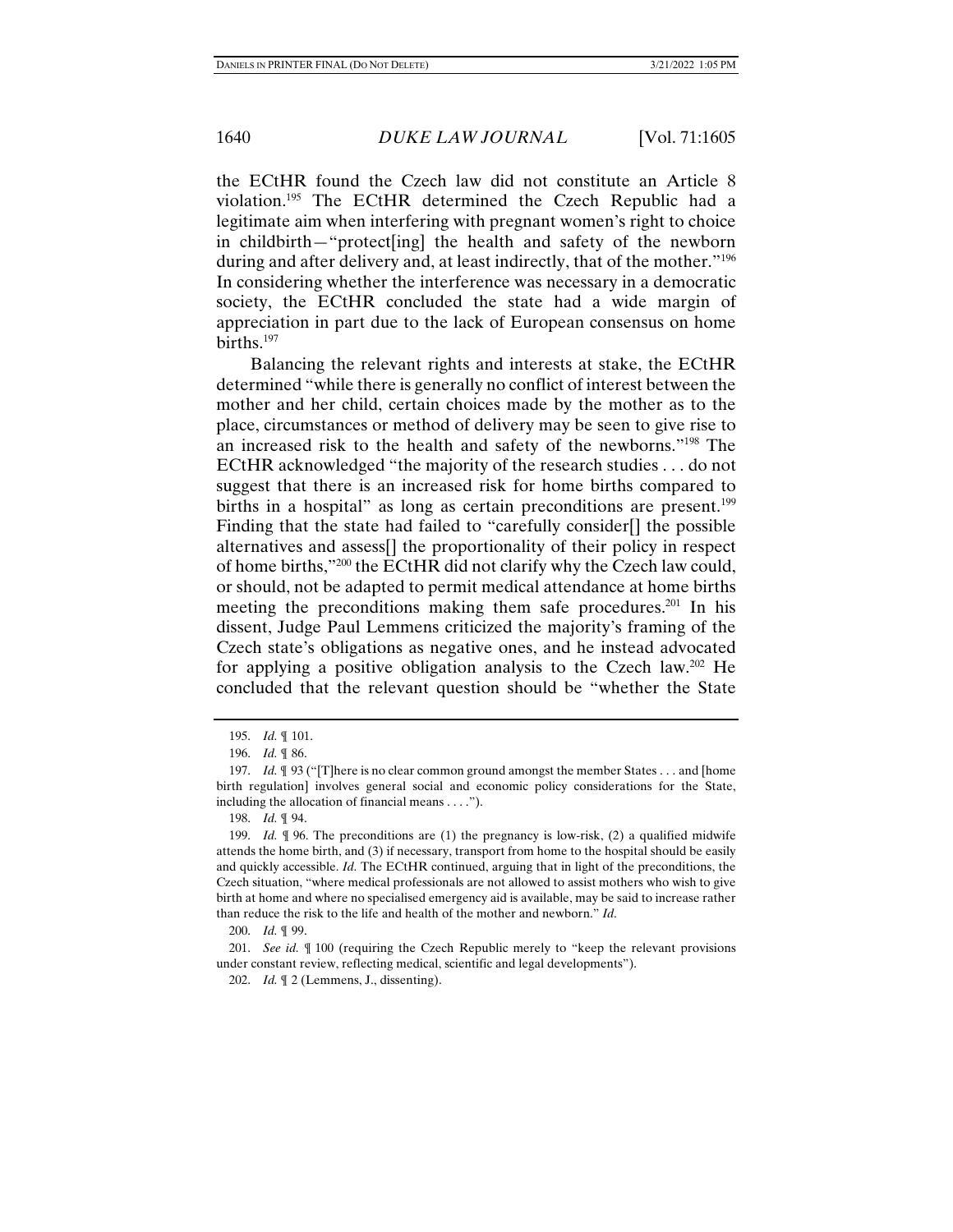fail[ed] to protect their right to respect for their private life, understood as including the right to define the circumstances in which one gives birth."203

Scholars have struggled to reconcile the ECtHR's complicated case law on reproductive health. Professor Fleur van Leeuwen notes the ECtHR missed an opportunity in *Ternovszky* to align its home birth jurisprudence with its abortion jurisprudence.<sup>204</sup> Instead of using a positive obligations framework to conclude Hungary had an obligation to ensure the accessibility of home birth, which was permitted under domestic law, the ECtHR simply used a negative obligations framework to assess whether the Article 8 interference was justified.205 *Dubská* further complicated the doctrine. *Ternovszky* involved a law that was ambiguous as to the legality of midwives participating in home births,206 and *Dubská* involved a law that flatly prohibited midwives from participating in home births.207 But despite this technical difference, these decisions nonetheless "suggest[] that the ECtHR is internally conflicted and inconsistent."208

Recent decisions have compounded the confusion. In 2018 and 2019, the ECtHR decided *Pojatina v. Croatia*209 and *Kosait - ypien v.* 

 <sup>203.</sup> *Id.* Lemmens went on to assess whether despite this positive obligation, a fair balance had been struck between societal and individual interests, concluding in the negative. *Id.* ¶¶ 2–6. He concluded that because women could still choose to give birth at home, but would be prohibited from having a midwife in attendance, the "system, taken as a whole, can[not] be seen as compatible with the stated aim of protection of the health of the mothers and their children." *Id.* ¶ 3.

 <sup>204.</sup> Fleur van Leeuwen, *Milestone or Stillbirth? An Analysis of The First Judgment of The European Court of Human Rights on Home Birth*, *in* EQUALITY AND HUMAN RIGHTS: NOTHING BUT TROUBLE? 197, 203 (Marjolein van de Brink, Susanne Burri & Jenny Goldschmidt eds., 2015).

 <sup>205.</sup> *Id.* Writing prior to *Dubská*, van Leeuwen expressed hope that *Ternovszky* provided "decent" basis upon which the ECtHR "can build in its future judgments" to further ensure the right of pregnant women to decide where to give birth. *Id.* at 209.

 <sup>206.</sup> Ternovszky v. Hungary, App. No. 67545/09, ¶ 6 (Dec. 14, 2010), http://hudoc.echr.coe.int /eng?i=001-102254 [https://perma.cc/2JGU-GXHF].

 <sup>207.</sup> Dubská & Krejzová v. Czech Republic, App. Nos. 28859/11, 28473/12, ¶ 82 (Dec. 11, 2014), http://hudoc.echr.coe.int/eng?i=001-148632 [https://perma.cc/WC2P-BFPW].

 <sup>208.</sup> Chao-Yuan Chen & Marie Cheeseman, *European Court of Human Rights Rulings in Home Birth Set To Cause Trouble for the Future: A Review of Two Cases*, 25 MED. L. REV. 115, 124 (2016).

 <sup>209.</sup> Pojatina v. Croatia, App. No. 18568/12 (Oct. 4, 2018), http://hudoc.echr.coe.int/ eng?i=001-186446 [https://perma.cc/HF8C-CCPZ].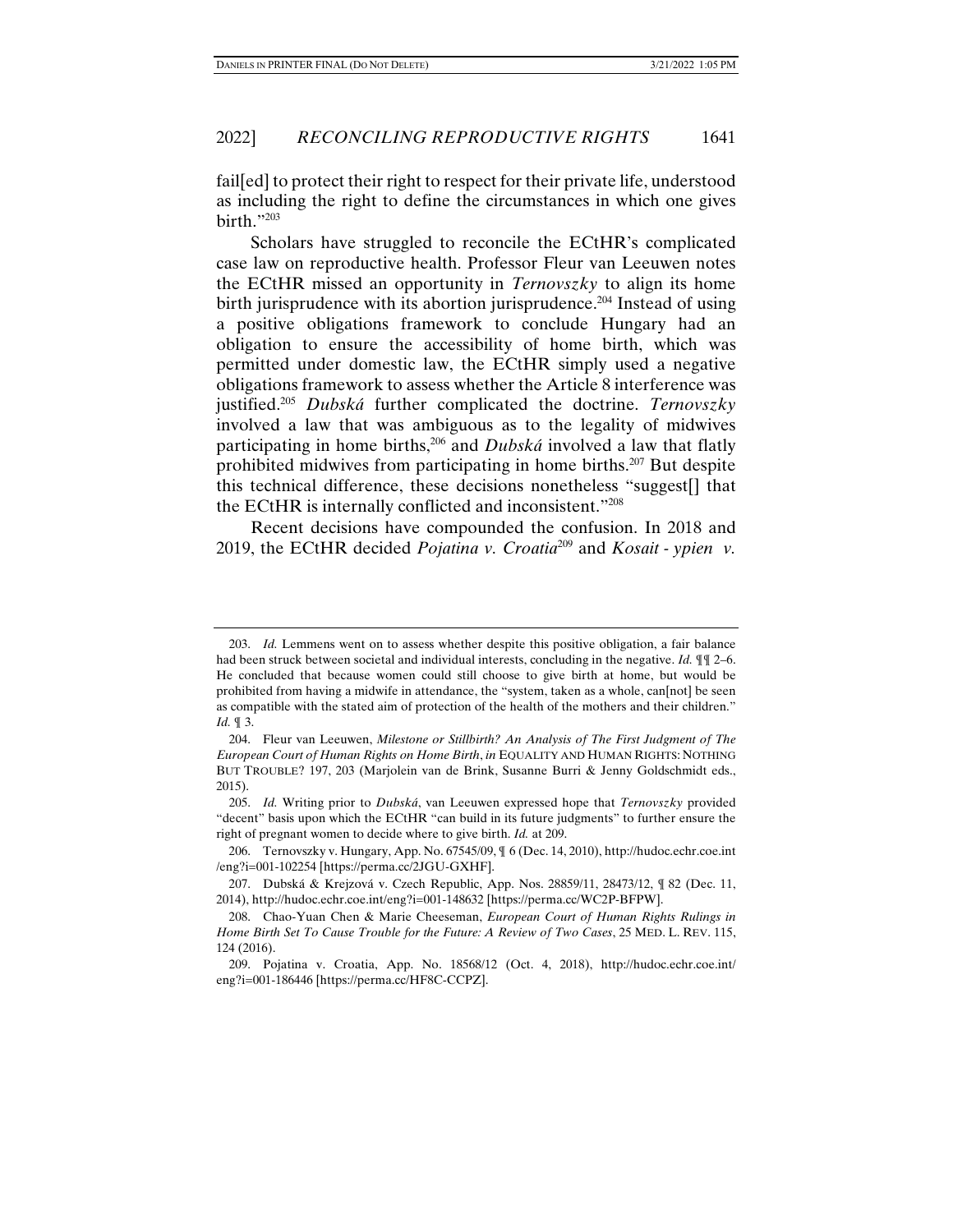Lithuania,<sup>210</sup> respectively. Both cases involved domestic legislation like that in the Czech Republic, prohibiting midwives from assisting with home births.<sup>211</sup> The ECtHR found no violation of Article 8 in both situations.212 In *Kosait - ypien* , the ECtHR conducted a legitimate aim and necessity and proportionality analysis almost identical to that in *Dubská*. 213 The ECtHR concluded, however, even though pregnant women technically retained the right to give birth at home—albeit without medical assistance—under domestic law, "while it would be possible for [Lithuania] to allow planned home births, it is not required to do so under the Convention."214 This statement creates an inconsistency between home birth and abortion regulation. The ECtHR is unequivocal: to the extent a state permits abortion, it is required to ensure abortions are accessible.215 But it has not addressed, let alone justified, why the same analysis does not apply in the home birth context—that is, to the extent a state permits home birth, it must ensure home births are accessible.

Currently, *Ioni -Ciurez v. Romania*, 216 in which the applicant alleged she was "forced" to give birth in a hospital instead of at home, is pending before the  $ECHR<sup>217</sup>$  This case will be particularly significant in the development of home birth jurisprudence because unlike *Dubská, Pojatina*, and *Kosait - ypien* , it does not involve a legal prohibition on midwives participating in home births.218 Instead, this case involves a regulatory structure of uncertainty, much like the Hungarian legal ambiguity at issue in *Ternovszky*. 219 The ECtHR may choose either to find an Article 8 violation for the same reasons it did in *Ternovszky*, completely rebuke its *Ternovszky* reasoning and

 <sup>210.</sup> Kosait - ypien v. Lithuania, App. No. 69489/12 (June 4, 2019), http://hudoc.echr.coe. int/ eng?i=001-193452 [https://perma.cc/8KXV-KFLG].

 <sup>211.</sup> *Pojatina*, App. No. 18568/12, ¶ 8; *Kosait - ypien* , App. No. 69489/12, ¶ 44.

 <sup>212.</sup> *Pojatina*, App. No. 18568/12, ¶ 91; *Kosait - ypien* , App. No. 69489/12, ¶ 112.

 <sup>213.</sup> *Kosait - ypien* , App. No. 69489/12, ¶¶ 90–110.

 <sup>214.</sup> *Id.* ¶ 107.

 <sup>215.</sup> Tysi c v. Poland, App. No. 5410/03, ¶ 116 (Mar. 20, 2007), http://hudoc.echr.coe.int/ eng?i=001-79812 [https://perma.cc/EZ68-YCL9].

 <sup>216.</sup> Ioni -Ciurez v. Romania, No. 42594/14 (Mar. 7, 2017), http://hudoc.echr.coe.int/ eng?i=001-172633 [https://perma.cc/A7JQ-639T].

 <sup>217.</sup> *Id.*

 <sup>218.</sup> *Id.* § B.

 <sup>219.</sup> *Compare id.* ("Under Romanian law home birth is neither expressly prohibited nor allowed."), *with* Ternovszky v. Hungary, App. No. 67545/09, ¶ 6 (Dec. 14, 2010), http:// hudoc.echr.coe.int/eng?i=001-102254 [https://perma.cc/2JGU-GXHF] ("[T]here is no comprehensive legislation on home birth in force in Hungary . . . .").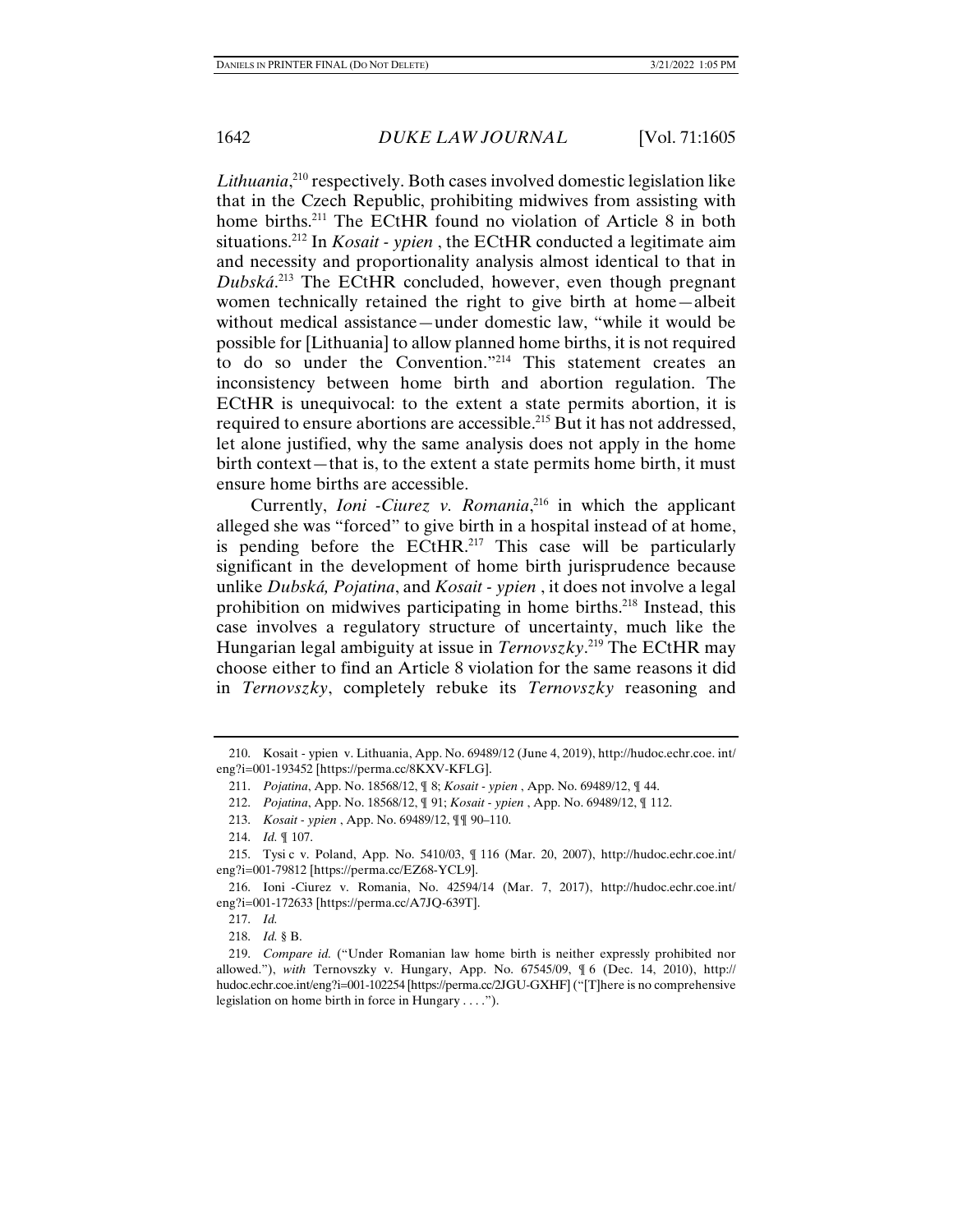abandon attempts to reconcile it with more recent case law by finding no Article 8 violation, or revisit the right to choice in childbirth entirely. The following Subsection thus encourages the ECtHR to align its home birth jurisprudence with its abortion jurisprudence—although states may have some leeway in regulating home births, once they permit home births, they should make them accessible to all pregnant women.

2. *Applying Human Rights Law Principles to Home Births.* This Subsection uses the core international human rights law principles to map the various rights- and interests-holders in the home birth space, advocating a framework for the ECtHR to use in its next home birth decision. The analysis below assumes that a state both permits home births and recognizes conscientious objection under its domestic law.

First, as with eugenic abortions, the core stakeholders are pregnant women, fetuses, and medical care providers. Pregnant women have the right to choose how to give birth, including the location.<sup>220</sup> Fetuses hold only interests, not Article 8 rights; in the home birth context, fetuses are on the cusp of becoming children and thus rightsholders, so one can identify a strong interest in—arguably approaching a right to—a safe birth.<sup>221</sup> Finally, medical care providers can act as a proxy for fetal interests and also retain their conscientious objection rights not to participate in procedures to which they are morally opposed.<sup>222</sup> The state may protect and represent the various rights and interests, namely the health and safety of mothers and newborns.223 Again, assuming that the relevant state permits both home birth and conscientious objection under its domestic law, the ECtHR should use the core human rights principles to determine the margin within which the state may prescribe policies to regulate the rights and interests conflicts under the ECHR.

As in the eugenic abortion context, the Strasbourg Court should next consider what the state *must* and *must not* do, or its positive and negative obligations. Under Principle I, once the state has decided to allow women to choose to give birth at home under domestic law, its negative obligations prescribe that it may not inhibit the safety of or

 <sup>220.</sup> *See supra* Part II.A.

 <sup>221.</sup> *See supra* Part II.C.

 <sup>222.</sup> *See supra* Part II.B.

 <sup>223.</sup> *See supra* Part II.D.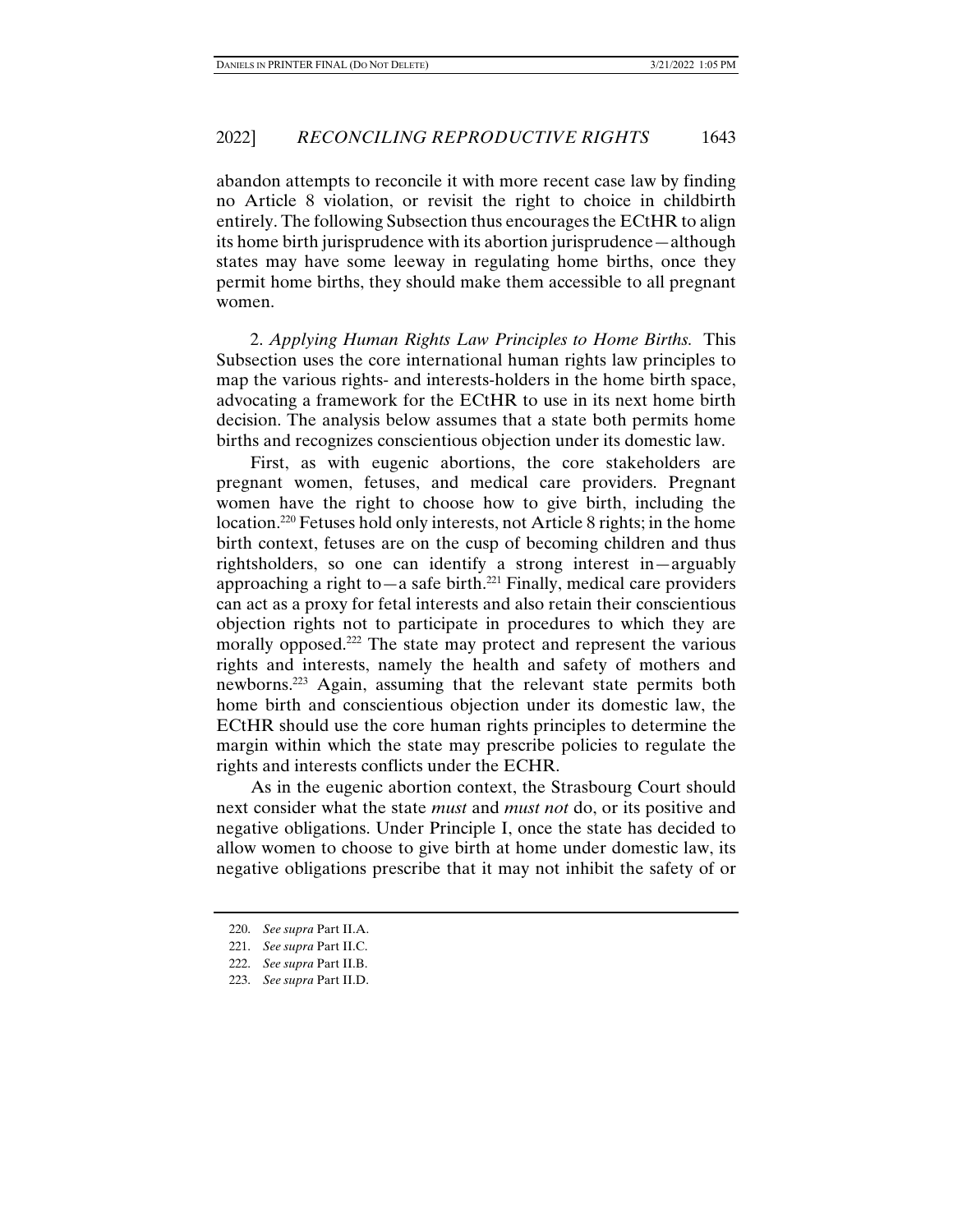access to home births through restrictions on medical care providers attending them. Additionally, the state has a positive obligation to ensure the availability of safe home birth options by ensuring that private actors do not inhibit the exercise of the right to choice. $224$ According to Principle III, the state must not restrict home births on the basis of alleged fetal rights. And as with abortion, states may permit medical care providers to exercise conscientious objection and opt out of attending and providing medical assistance at home births under Principle II. In line with Principle I, however, the state must simultaneously ensure permitting conscientious objection does not eradicate the meaning of the right to home birth. A medical care provider may be able to opt out, but this should not impair a pregnant woman's access to medical assistance at her home birth.

Subsequently, the ECtHR should consider what the state *may* do within the bounds of both human rights law and its margin of appreciation. Principle III does not prohibit the state from considering the rights of children, including newborns, in formulating home birth regulations. Further, Principles I and III permit the state to regulate the conditions under which home births may be allowed to occur under the supervision of a medical care provider, as long as the right to home births is not rendered inaccessible.

Once again, these limitations on what is permissible leave a significant space in which states may shape their own home birth policies. Even when finding home birth regulations did not constitute an Article 8 violation, the ECtHR itself acknowledged home births do not pose significant safety concerns for women with low-risk pregnancies.225 Fetal interests may warrant increasing protection as birth—and thus the existence of a child, who is a rightsholder approaches. In line with representing fetal interests in and securing children's rights to safety in childbirth, pursuant to Principle III, the state may set its own pregnancy risk threshold to identify women who should give birth in a medical facility as opposed to at home. In order

 <sup>224.</sup> *See* EUR. CT. OF HUM. RTS., *supra* note 32, at 8 ("[A]lthough the object of Article 8 is essentially that of protecting the individual against arbitrary interference by the public authorities, it does not merely compel the State to abstain from such interference: in addition . . . , there may be positive obligations inherent in an effective respect for private life.").

 <sup>225.</sup> *See* Dubská & Krejzová v. Czech Republic, App. Nos. 28859/11, 28473/12, ¶ 96 (Dec. 11, 2014), http://hudoc.echr.coe.int/eng?i=001-148632 [https://perma.cc/WC2P-BFPW] (noting in the cases of low-risk pregnancies attended by midwives, "the majority of the research studies presented to it do not suggest that there is an increased risk for home births compared to births in a hospital").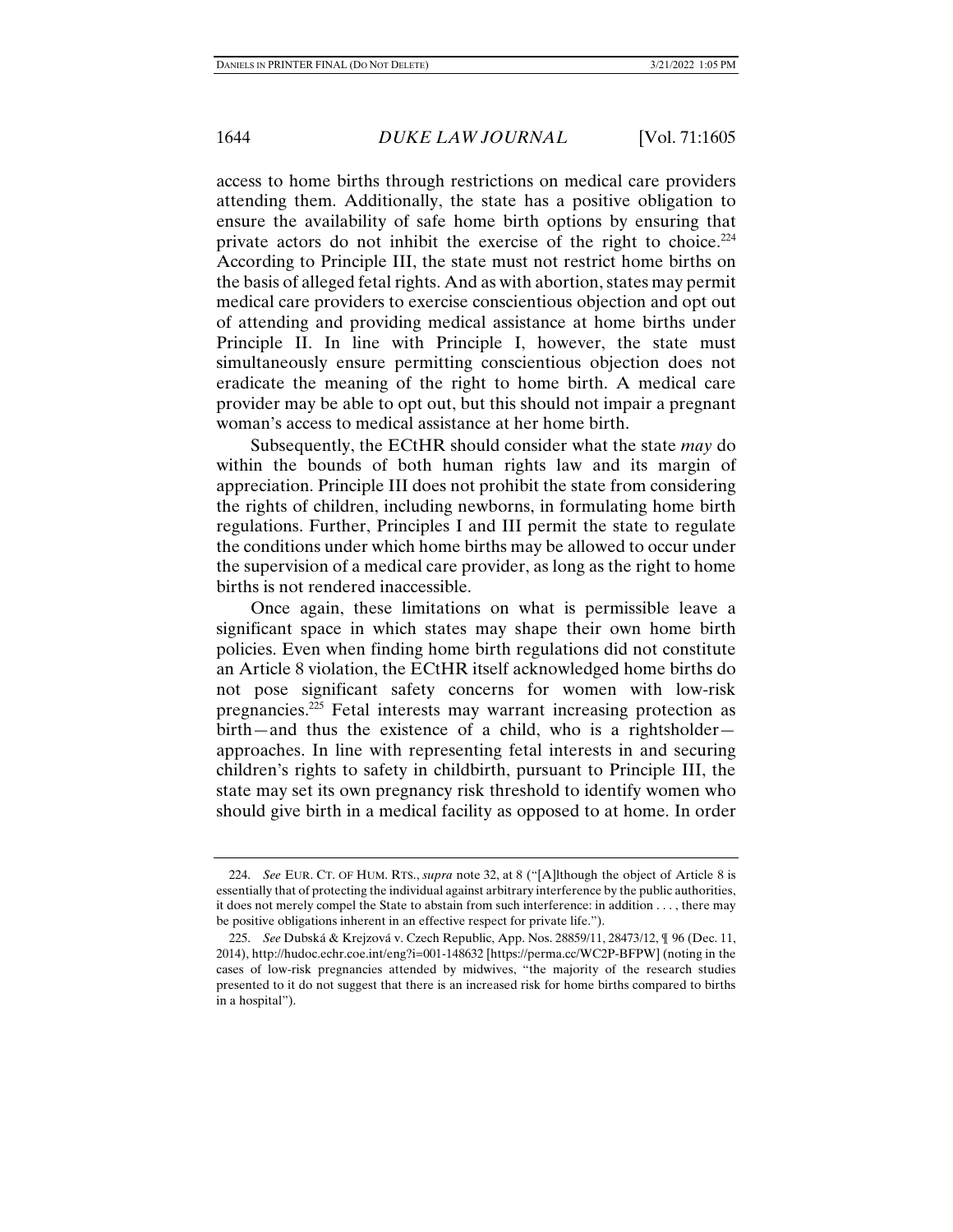to achieve this, the state might require all women who intend to give birth at home to be regularly screened for certain higher risk factors months or weeks prior to exercising their right to give birth at home. For those pregnancies in which the pregnant woman's or fetus's health appears to meet the risk threshold, the state may condition access to medical attendance during birth on it occurring in a medical facility. Similarly, in line with Principle III, the state may set standards of the conditions in which home births attended by medical care providers are permitted to occur. For example, the state may require the home be within a certain geographic radius from a hospital in case of emergency or certain sanitation standards must be met during the weeks and days prior to the home birth. In doing so, states can simultaneously pursue their legitimate aims of protecting health and safety *and* operate within their margins of appreciation, all while upholding a meaningful right to reproductive choice when it comes to birth locations. As with abortions, it is certainly possible to balance the relevant rights and interests without resorting to effective bans on home births in violation of pregnant women's human rights.

### **CONCLUSION**

The ECtHR has thus far failed to acknowledge the inconsistencies in its reproductive rights jurisprudence. For the right to reproductive health to be meaningful, ensuring access to abortion services is insufficient. The ECtHR must confirm abortion rights are not subject to limitations based on women's motivations, *and* it must apply the same access standard to other reproductive rights, such as the right to choice in determining how and where to give birth. By ensuring equivalent protections for rights that are comparably vital to women's agency, the ECtHR will give effect to the full meaning of the right to reproductive health. Through the international human rights law framework proposed in this Note, the ECtHR has the tools it needs to resolve these matters consistently and in accordance with globally recognized standards.

In fact, the proposed reproductive rights framework may, and should, be expanded via further research. In addition to applying to abortion and home birth disputes, it may be effective in the contexts of reproductive health issues like in vitro fertilization and gestational surrogacy. A version of this framework may also be exported beyond Europe. As countries across the world prepare to face similar questions around reproductive decision-making, medical care providers' rights,